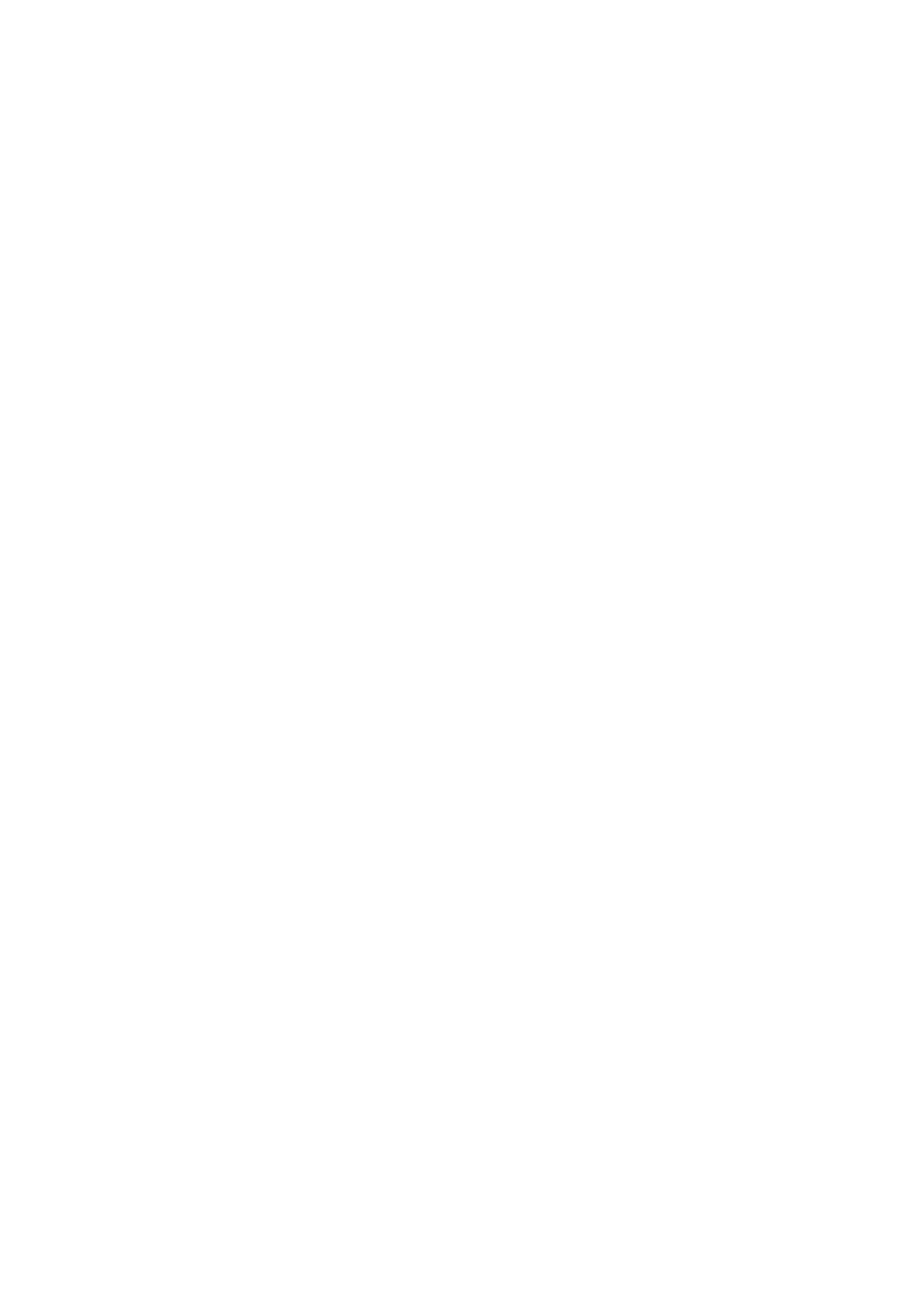# **CITY OF COCKBURN**

# **SUMMARY OF AGENDA TO BE PRESENTED TO THE ORDINARY COUNCIL MEETING TO BE HELD ON TUESDAY, 16 APRIL 2002 AT 7:30 P.M.**

# **Page**

 $\equiv$ 

| 1.  |                                                                                                         |                                                                                                                                             |   |  |  |  |  |
|-----|---------------------------------------------------------------------------------------------------------|---------------------------------------------------------------------------------------------------------------------------------------------|---|--|--|--|--|
| 2.  |                                                                                                         | APPOINTMENT OF PRESIDING MEMBER (If required) 1                                                                                             |   |  |  |  |  |
| 3.  |                                                                                                         |                                                                                                                                             |   |  |  |  |  |
| 4.  |                                                                                                         | ACKNOWLEDGEMENT OF RECEIPT OF WRITTEN DECLARATIONS                                                                                          |   |  |  |  |  |
| 5.  |                                                                                                         |                                                                                                                                             |   |  |  |  |  |
| 6.  |                                                                                                         | ACTION TAKEN ON PREVIOUS PUBLIC QUESTIONS TAKEN ON                                                                                          |   |  |  |  |  |
| 7.  |                                                                                                         |                                                                                                                                             |   |  |  |  |  |
| 8.  |                                                                                                         |                                                                                                                                             |   |  |  |  |  |
|     | 8.1                                                                                                     | (OCM1_4_2002) - CONFIRMATION OF MINUTES - 19/3/2002                                                                                         | 2 |  |  |  |  |
| 9.  |                                                                                                         |                                                                                                                                             |   |  |  |  |  |
| 10. |                                                                                                         |                                                                                                                                             |   |  |  |  |  |
| 11. |                                                                                                         | BUSINESS LEFT OVER FROM THE PREVIOUS MEETING (If                                                                                            |   |  |  |  |  |
| 12. | DECLARATION BY COUNCILLORS WHO HAVE NOT GIVEN DUE<br>CONSIDERATION TO MATTERS CONTAINED IN THE BUSINESS |                                                                                                                                             |   |  |  |  |  |
| 13. |                                                                                                         |                                                                                                                                             |   |  |  |  |  |
|     | 13.1                                                                                                    | (OCM1 4 2002) - ESTABLISHMENT OF "DELEGATED AUTHORITIES,<br>POLICIES AND POSITION STATEMENTS COMMITTEE" (1054) (DMG)                        | 3 |  |  |  |  |
|     | 13.2                                                                                                    | (OCM1 4 2002) - GREENING PLAN REVIEW GROUP (4704) (DMG)                                                                                     | 4 |  |  |  |  |
| 14. | 5                                                                                                       |                                                                                                                                             |   |  |  |  |  |
|     | 14.1                                                                                                    | (OCM1 4 2002) - COCKBURN SOUND MANAGEMENT COUNCIL (CSMC) -<br>MULTIPLE USE WORKING GROUP - MEMBER (9334) (SMH)                              | 5 |  |  |  |  |
|     | 14.2                                                                                                    | (OCM1_4_2002) - RESPITE ACCOMMODATION WITHIN AN EXISTING<br>RESIDENCE - LOT 893; 24 GREEN CROFT GARDENS, LEEMING (1116321)<br>(VM) (ATTACH) | 7 |  |  |  |  |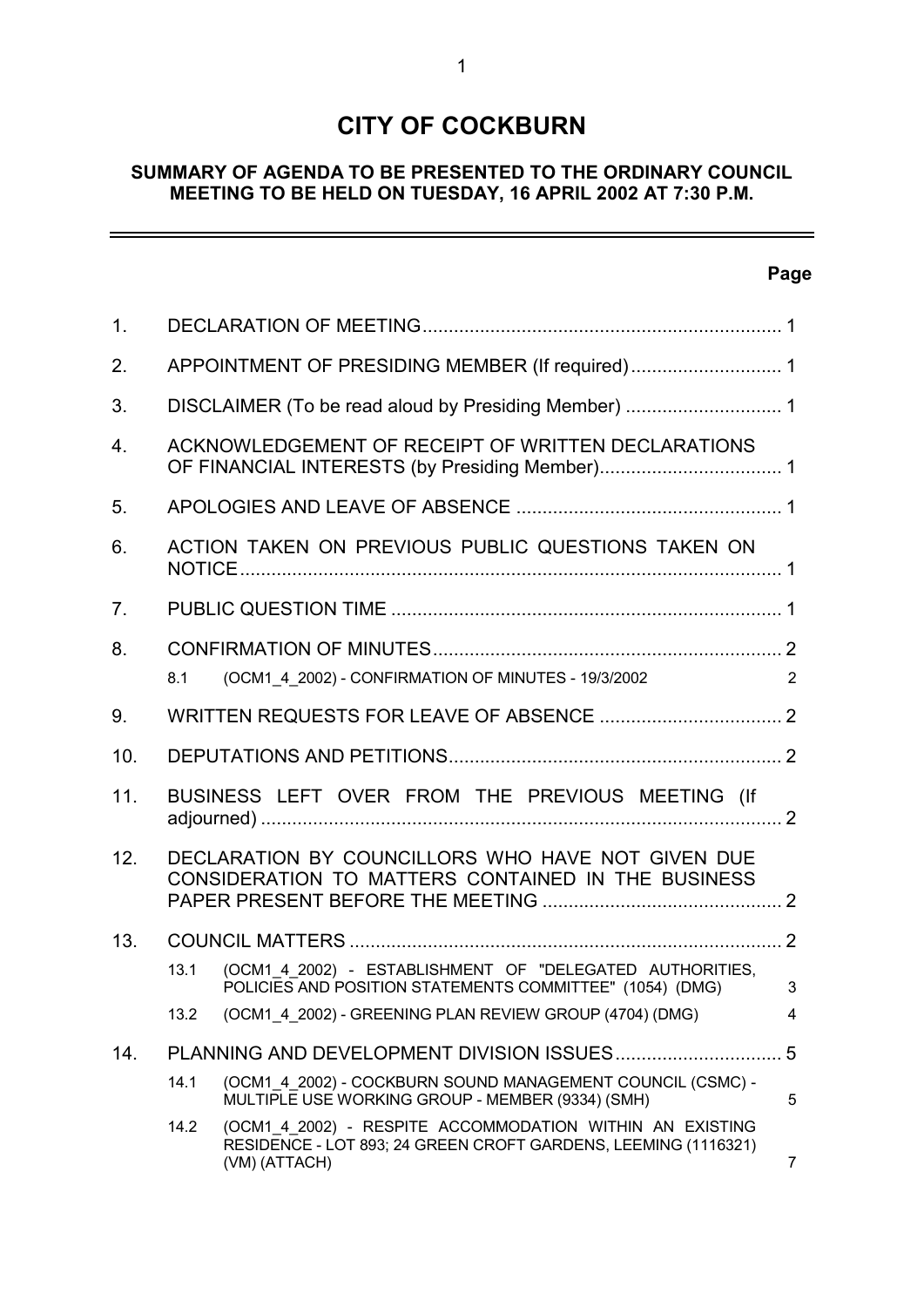|     | 14.3  | (OCM1 4 2002) - NEW ADMINISTRATION POLICY - ANCILLARY<br>ACCOMMODATION ON RESIDENTIAL ZONED LAND - DEVELOPMENT<br>GUIDELINES (9003) (SC) (ATTACH)                                                                        | 11 |
|-----|-------|--------------------------------------------------------------------------------------------------------------------------------------------------------------------------------------------------------------------------|----|
|     | 14.4  | (OCM1 4 2002) - FINAL ADOPTION - AMENDMENT NO. 205 - DISTRICT<br>ZONING SCHEME NO. 2 (92205) (MR) (ATTACH)                                                                                                               | 13 |
|     | 14.5  | (OCM1_4_2002) - UNAUTHORISED STRUCTURE - LOT 60; 3<br>WINCHESTER ROAD, BIBRA LAKE - OWNER: SUPERB CEILINGS PTY<br>LTD - APPLICANT DESIGN EXPRESSIONS (4309805) (DB) (ATTACH)                                             | 18 |
|     | 14.6  | (OCM1 4 2002) - CONTAINER REFRIGERATION PTY LTD - LOT 121<br>O'CONNOR CLOSE, HAMILTON HILL - ILLEGAL CONTAINER STORAGE<br>(2213440) (SMH)                                                                                | 21 |
|     | 14.7  | (OCM1 4 2002) - NON COMPLIANCE WITH CONDITIONS OF APPROVAL -<br>VULCAN ENGINEERING - LOT 169; 95 QUILL WAY, HENDERSON -<br>OWNER: KATOP PTY LTD (T/AS VULCAN ENGINEERING) - APPLICANT:<br>GORDON VUKUSICH (3316799) (DB) | 27 |
|     | 14.8  | (OCM1 4 2002) - COOGEE BEACH - ESTABLISHMENT OF CAFE/KIOSK -<br>RESERVE 46664 (3319158) (KJS)                                                                                                                            | 30 |
|     | 14.9  | (OCM1 4 2002) - APPLICATION TO ESTABLISH AN EXPORT FRUIT AND<br>VEGETABLE PACKING FACILITY AT LOT 81 WATTLEUP ROAD,<br>WATTLEUP - OWNER/APPLICANT: POWERWIDE CORPORATION PTY<br>LTD (4411477) (CP)                       | 33 |
|     | 14.10 | (OCM1 4 2002) - MINOR REVISIONS TO STRUCTURE PLAN - ATWELL<br>SOUTH - LOTS 210 & 211 LYON ROAD, ATWELL - OWNER: LANDCORP -<br>APPLICANT: ROBERTS DAY GROUP (9644) (SOS) (ATTACH)                                         | 37 |
|     | 14.11 | (OCM1 4 2002) - PT LOT 7; 302 BEENYUP ROAD, BANJUP - OWNER:<br>JOHN LAWS NOMINEES PTY LTD - ILLEGAL CLEARING (118596) (VM)<br>(ATTACH)                                                                                   | 40 |
| 15. |       | FINANCE AND CORPORATE SERVICES DIVISION ISSUES 42                                                                                                                                                                        |    |
|     | 15.1  | (OCM1 4 2002) - BUDGET REVIEW - PERIOD ENDING 28 FEBRUARY<br>2002 (5402) (ATC) (ATTACH)                                                                                                                                  | 42 |
|     | 15.2  | (OCM1 4 2002) - LIST OF CREDITORS PAID (5605) (KL) (ATTACH)                                                                                                                                                              | 46 |
|     | 15.3  | (OCM1_4_2002) - TENDER NO.70/2001 - LOCAL GOVERNMENT<br>SOFTWARE SYSTEM (1412) (ATC) (ATTACH)                                                                                                                            | 47 |
|     | 15.4  | (OCM1 4 2002) - REPORT ON FINANCIAL STATEMENTS (5505) (NM)<br>(ATTACH)                                                                                                                                                   | 49 |
| 16. |       |                                                                                                                                                                                                                          | 51 |
|     | 16.1  | (OCM1 4 2002) - PAINTED 50KPH ROAD SURFACE SIGNS (4524) (BKG)<br>(ATTACH)                                                                                                                                                | 51 |
|     | 16.2  | (OCM1 4 2002) - TENDER NO. 03/2002 - SUPPLY AND INSTALLATION OF<br>CAPPING SYSTEM TO HENDERSON LANDFILL (RNJ) (4900)                                                                                                     | 52 |
|     | 16.3  | (OCM1 4 2002) - TENDER NO. 01/02 - CLEANING OF PUBLIC BUILDINGS<br>(4435) (GG) (ATTACH)                                                                                                                                  | 55 |
|     | 16.4  | (OCM1 4 2002) - CONSTRUCTION OF WASTE TRANSFER STATION FOR<br>USE BY TRAILERS (4900) (BKG)                                                                                                                               | 58 |
| 17. |       |                                                                                                                                                                                                                          | 59 |
|     | 17.1  | (OCM1 4 2002) - PROPOSED DENTAL CLINIC - CIVIC CENTRE SITE,<br>SPEARWOOD (2201726) (RA) (ATTACH)                                                                                                                         | 60 |
|     |       |                                                                                                                                                                                                                          |    |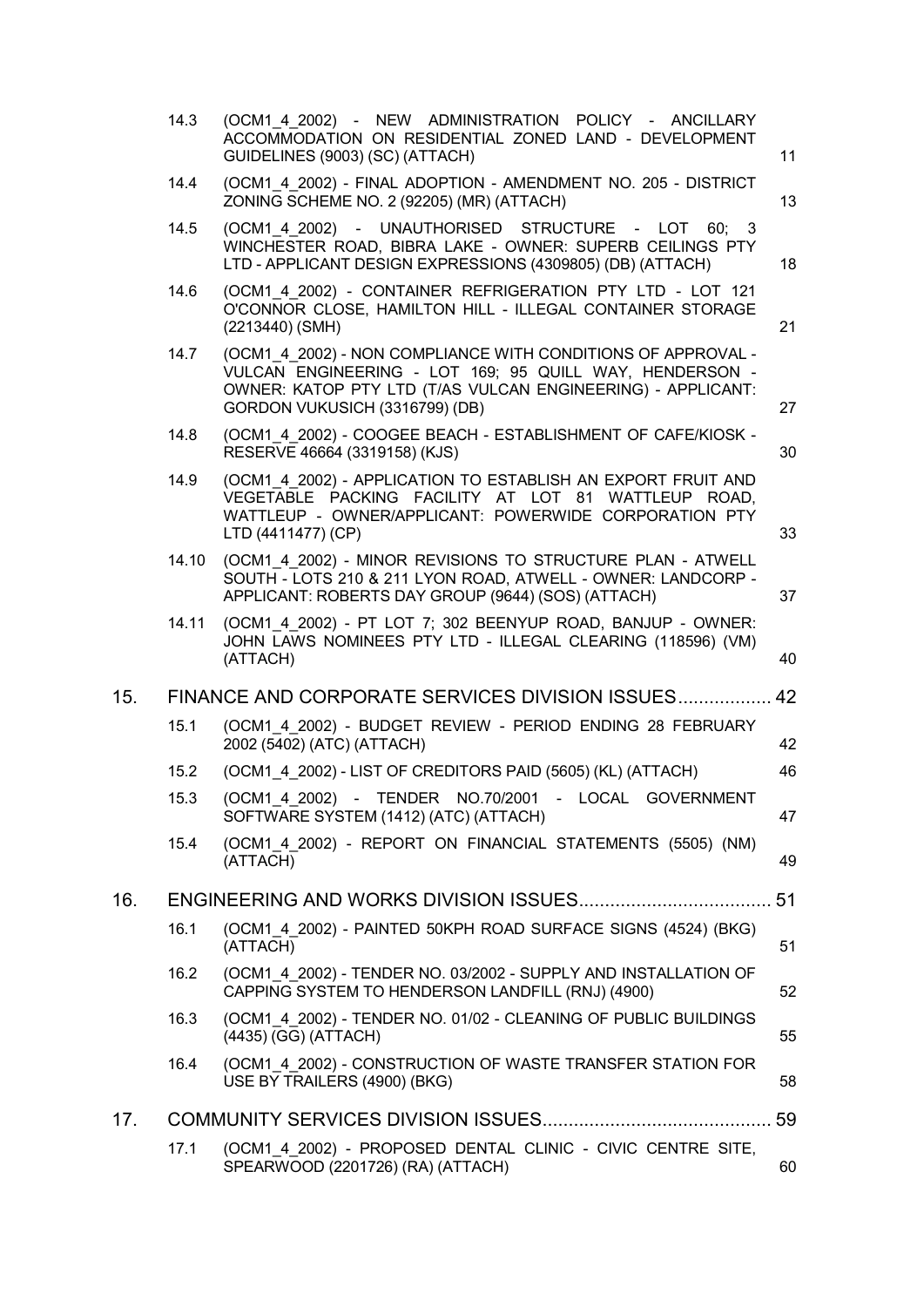|     | 17.2 | (OCM1 4 2002) - LEASE - LOT 22 PROGRESS DRIVE, BIBRA LAKE - CITY<br>OF COCKBURN TO WA CROATIAN ASSOCIATION (INC) (1117891) (LCD) | 61 |
|-----|------|----------------------------------------------------------------------------------------------------------------------------------|----|
|     | 17.3 | (OCM1 4 2002) - REVISED POSITION STATEMENT PSCS15 "GRAFFITI<br>RESPONSE - NON COUNCIL OWNED PROPERTY" (1054) (RA) (ATTACH)       | 63 |
|     | 17.4 | (OCM1_4_2002) - BEELIAR (PANORAMA GARDENS/BEELIAR HEIGHTS)<br>SECURITY PATROLS (8957) (RA) (ATTACH)                              | 65 |
|     | 17.5 | (OCM1 4 2002) - MEMORIAL HALL REDEVELOPMENT (8406) (RA)                                                                          | 68 |
| 18. |      |                                                                                                                                  |    |
|     | 18.1 | (OCM1 4 2002) - NEWSPAPER HEADLINES - "WEST COCKBURN EYES<br>FREMANTLE" - COUNCIL POSITION (RWB) (1035)                          | 71 |
| 19. |      | MOTIONS OF WHICH PREVIOUS NOTICE HAS BEEN GIVEN 73                                                                               |    |
| 20. |      | MOTION GIVEN AT THE MEETING FOR<br>NOTICES OF                                                                                    |    |
| 21. |      | NEW BUSINESS OF AN URGENT NATURE INTRODUCED BY<br>DECISION OF MEETING BY COUNCILLORS OR OFFICERS 73                              |    |
| 22. |      | MATTERS TO BE NOTED FOR INVESTIGATION, WITHOUT                                                                                   |    |
| 23. |      |                                                                                                                                  |    |
| 24. |      | RESOLUTION OF COMPLIANCE (Section 3.18(3), Local Government                                                                      |    |
| 25. |      |                                                                                                                                  |    |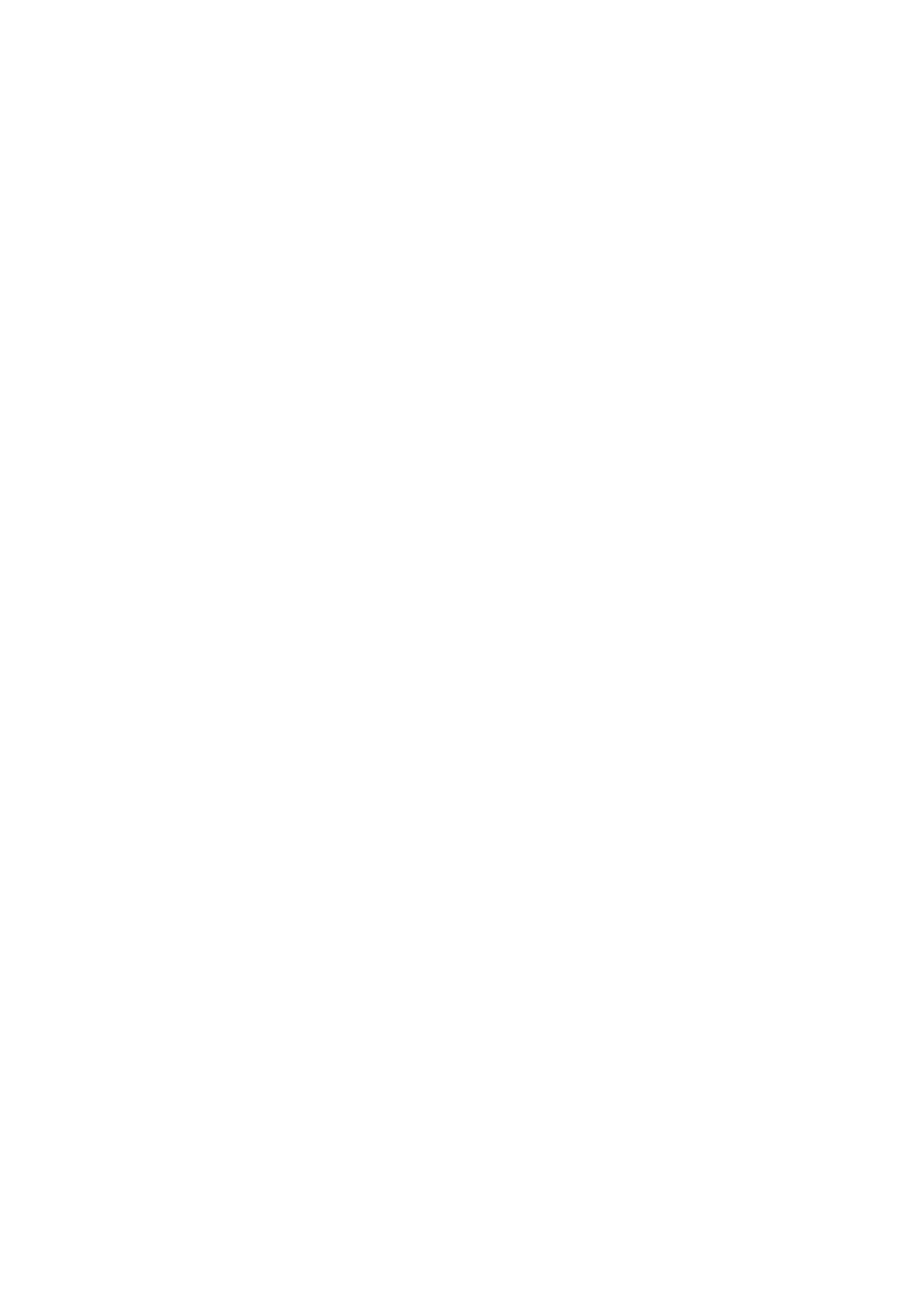# **CITY OF COCKBURN**

# **AGENDA TO BE PRESENTED TO THE ORDINARY COUNCIL MEETING TO BE HELD ON TUESDAY, 16 APRIL 2002 AT 7:30 P.M.**

#### **1. DECLARATION OF MEETING**

#### **2. APPOINTMENT OF PRESIDING MEMBER (If required)**

#### **3. DISCLAIMER (To be read aloud by Presiding Member)**

Members of the public who attend Council Meetings, should not act immediately on anything they hear at the Meetings, without first seeking clarification of Council's position. Persons are advised to wait for written advice from the Council prior to taking action on any matter that they may have before Council.

## **4. ACKNOWLEDGEMENT OF RECEIPT OF WRITTEN DECLARATIONS OF FINANCIAL INTERESTS (by Presiding Member)**

#### **5. APOLOGIES AND LEAVE OF ABSENCE**

Clr M. Reeve-Fowkes - Apology

#### **6. ACTION TAKEN ON PREVIOUS PUBLIC QUESTIONS TAKEN ON NOTICE**

Nil.

#### **7. PUBLIC QUESTION TIME**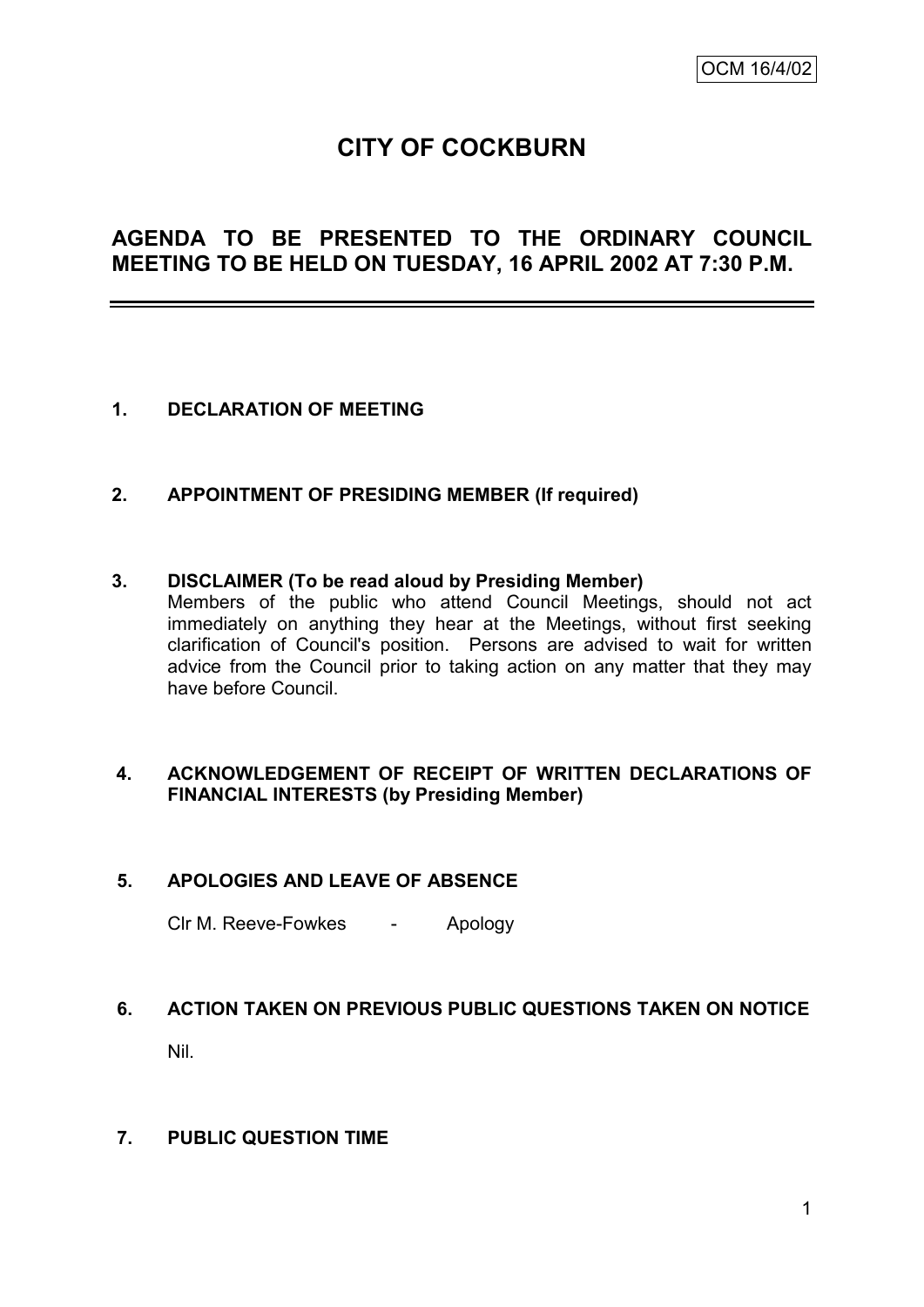#### **8. CONFIRMATION OF MINUTES**

#### **8.1 (OCM1\_4\_2002) - CONFIRMATION OF MINUTES - 19/3/2002**

#### **RECOMMENDATION**

That the Minutes of the Ordinary Council Meeting held on 19 March 2002 be accepted as a true and accurate record.

**COUNCIL DECISION**

#### **9. WRITTEN REQUESTS FOR LEAVE OF ABSENCE**

#### **10. DEPUTATIONS AND PETITIONS**

# **11. BUSINESS LEFT OVER FROM THE PREVIOUS MEETING (If adjourned)**

Nil.

#### **12. DECLARATION BY COUNCILLORS WHO HAVE NOT GIVEN DUE CONSIDERATION TO MATTERS CONTAINED IN THE BUSINESS PAPER PRESENT BEFORE THE MEETING**

#### **13. COUNCIL MATTERS**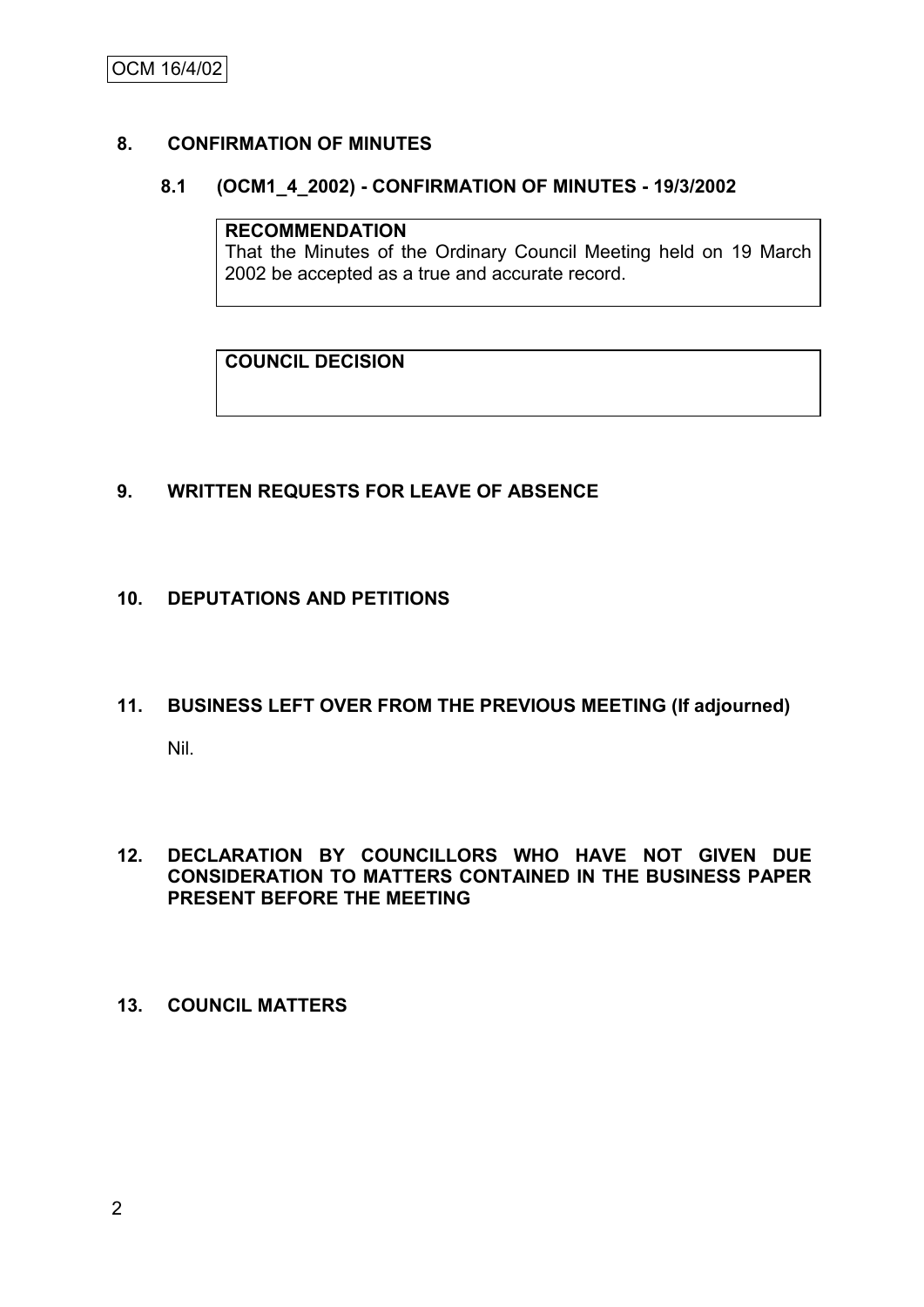#### **13.1 (OCM1\_4\_2002) - ESTABLISHMENT OF "DELEGATED AUTHORITIES, POLICIES AND POSITION STATEMENTS COMMITTEE" (1054) (DMG)**

# **RECOMMENDATION**

That Council:

- (1) pursuant to s5.8 of the Local Government Act 1995, establish the "Delegated Authorities, Policies and Position Statements Committee", to review the Delegated Authorities Register and Policies and Position Statement Registers; and
- (2) appoint four (4) Elected Members and the Director Community Services to be members of the Committee.

# **TO BE CARRIED BY ABSOLUTE MAJORITY OF COUNCIL**

# **COUNCIL DECISION**

# **Background**

Council is required to review its Delegation of Authority to Officers Register on an annual basis. As many delegations are directly related to Council Policy, it has been practice to review the Policy and Position Statements Manuals at the same time. During 2001, Council established a Committee to undertake the review process and recommend the Delegations/Policies and Position Statements to Council for adoption. Once this was achieved, the Committee was disbanded.

# **Submission**

N/A

# **Report**

It is considered beneficial to the review process to establish a monitoring Committee which can recommend changes to not only the content of the documents, but also such things as format, as well as additions and deletions, if thought necessary. The previous Committee Members appointed by Council were Mayor Lee, Deputy Mayor Graham, Clr Waters, Clr Edwards and Director - Community Services.

# **Strategic Plan/Policy Implications**

Key Result Area "Managing Your City" Refers.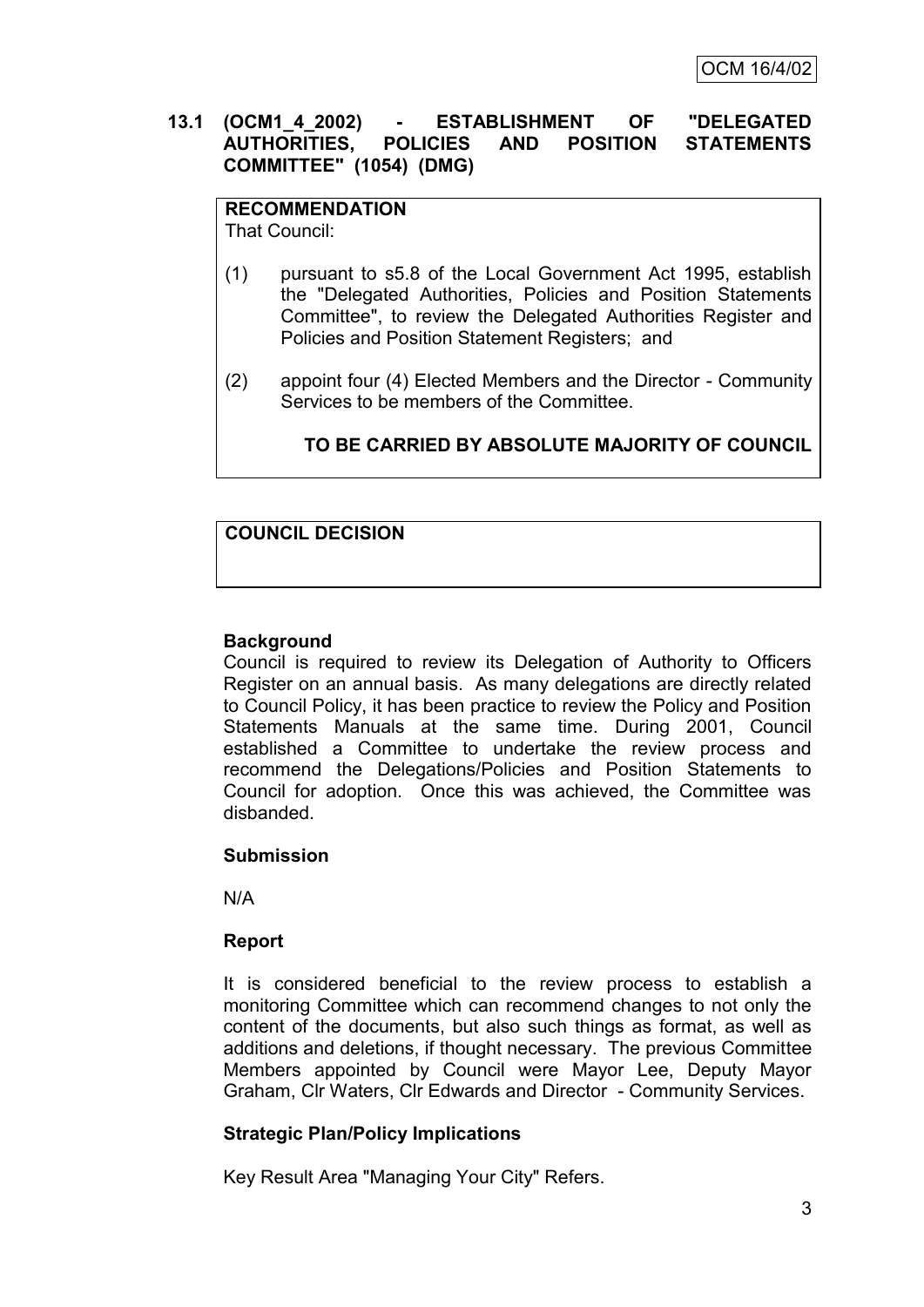## **Budget / Financial Implications**

N/A

## **Implications of Section 3.18(3) Local Government Act, 1995**

Nil.

# **13.2 (OCM1\_4\_2002) - GREENING PLAN REVIEW GROUP (4704) (DMG)**

## **RECOMMENDATION**

That Council appoint Clr Tilbury as a Member of the Greening Plan Review Group.

## **COUNCIL DECISION**

#### **Background**

In January 2001, Council established the Greening Plan Review Group as a replacement for the previous Arboricultural Committee. Inaugural membership comprised Mayor Lee and Clrs Reeve-Fowkes and Rennie.

#### **Submission**

That Clr Tilbury become an elected delegate on the Group.

#### **Report**

Clr Rennie is no longer a member of Council and her replacement, Clr Tilbury, has expressed a desire to be a member of the Greening Plan Review Group. Council needs to endorse this appointment.

#### **Strategic Plan/Policy Implications**

Key Result Area "Managing Your City" refers.

#### **Budget/Financial Implications**

N/A

**Implications of Section 3.18(3) Local Government Act, 1995**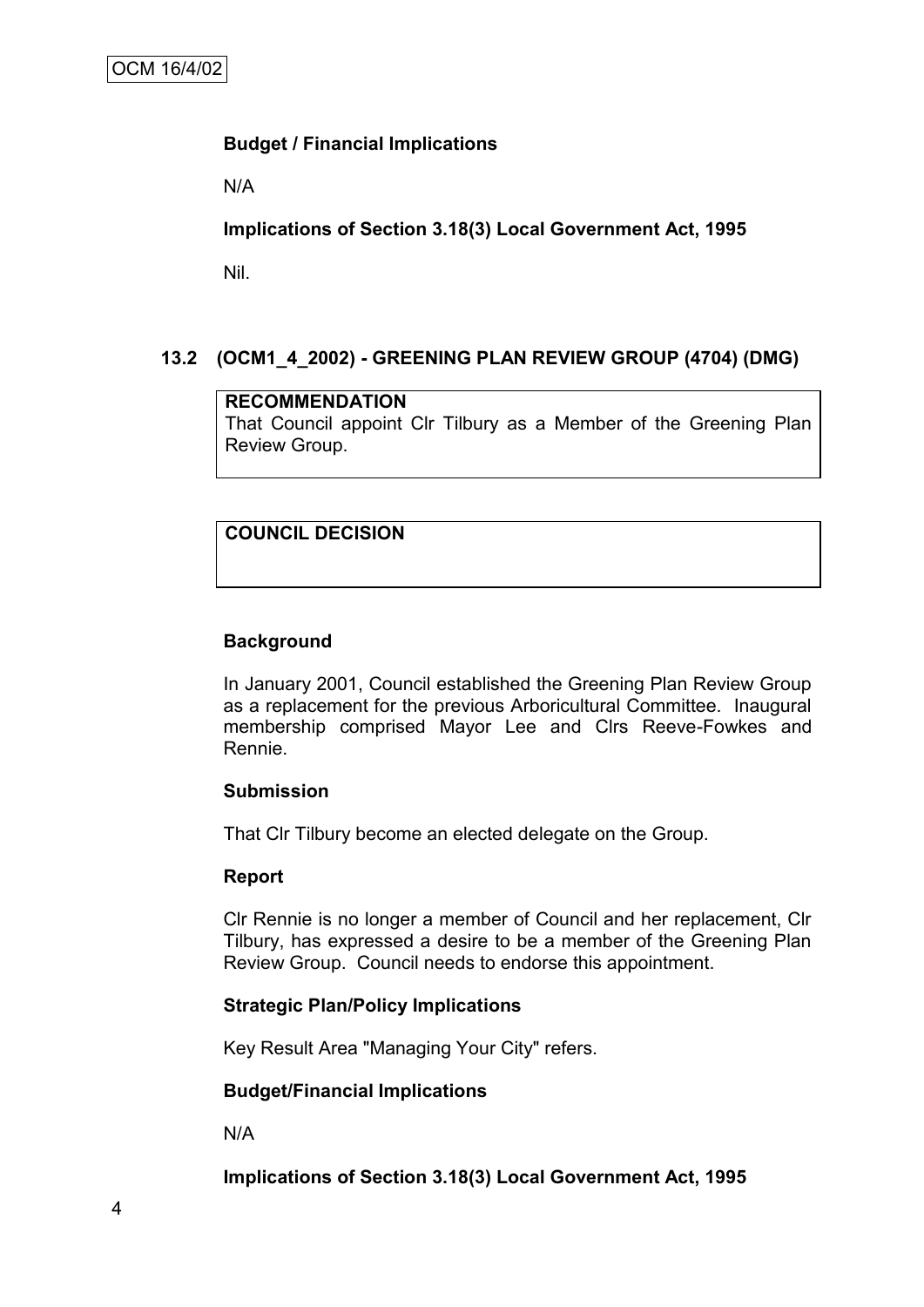Nil.

# **14. PLANNING AND DEVELOPMENT DIVISION ISSUES**

\_\_\_\_\_\_\_\_\_\_\_\_\_\_\_\_\_\_\_\_ .

**14.1 (OCM1\_4\_2002) - COCKBURN SOUND MANAGEMENT COUNCIL (CSMC) - MULTIPLE USE WORKING GROUP - MEMBER (9334) (SMH)**

# **RECOMMENDATION**

That Council:

- (1) receive the request from the Cockburn Sound Management Council; and
- (2) be represented on the Multiple Use Working Group by

# **COUNCIL DECISION**

# **Background**

The Cockburn Sound Management Council (CSMC) has been established under the Chairmanship of Dr George Kailis. Council"s representative is Clr Martin Reeve-Fowkes.

#### **Submission**

On 7 March 2002, the Cockburn Sound Management Council wrote to the Council as follows:-

#### "*Multiple use management within the Kwinana foreshore area.*

*The Cockburn Sound Management Council (CSMC) has recently formed a small subcommittee to examine the opportunities and constraints of multiple use management along the eastern foreshore of Cockburn Sound.*

*The subcommittee is in the process of creating an inventory of existing industrial and recreational facilities along the foreshore, determining the nature of existing secondary uses and identifying the potential for future access points.*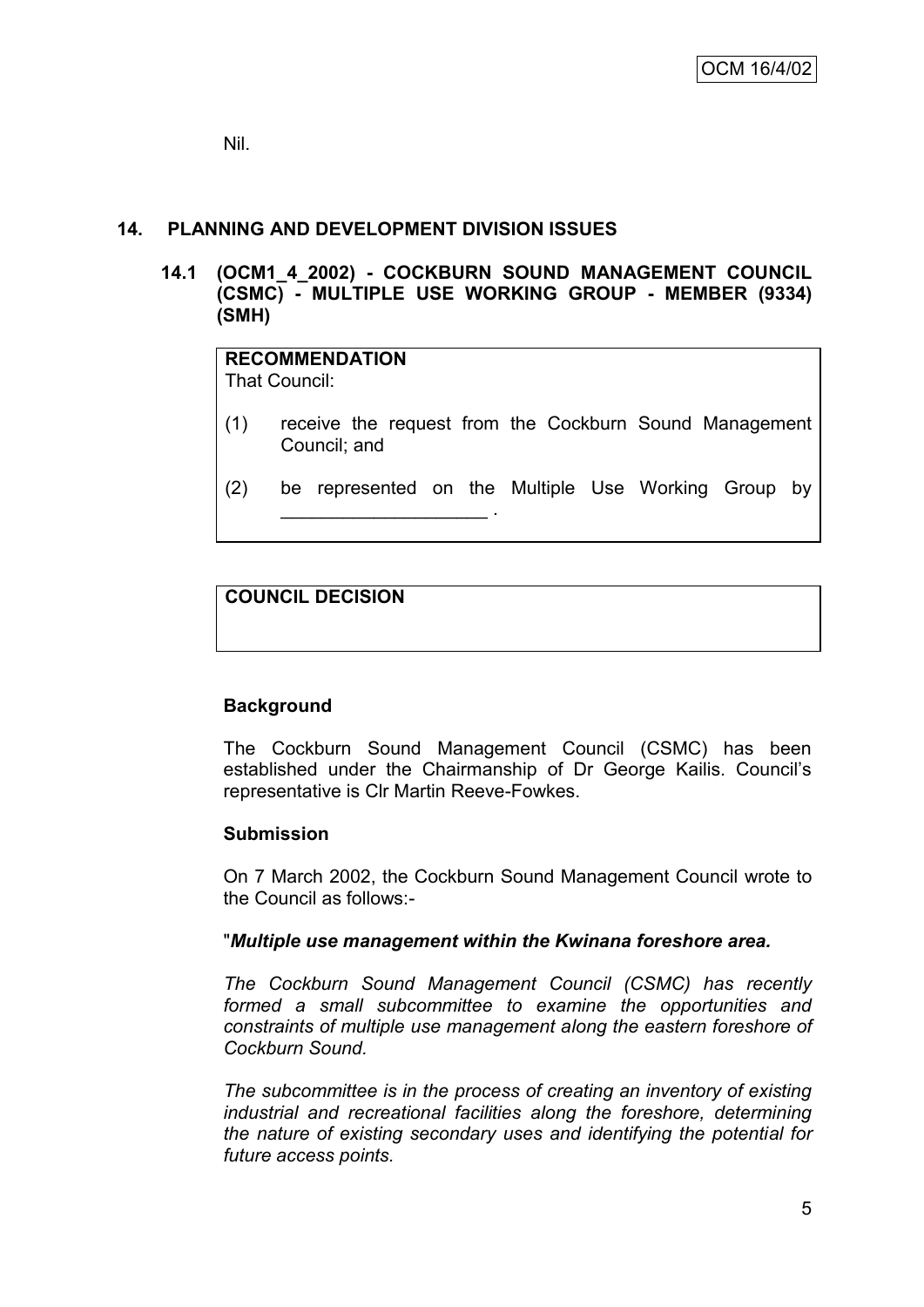*The CSMC and members of the multiple use working group would like to extend an invitation to the City of Cockburn to be represented on this working group. The Town of Kwinana and City of Rockingham are represented within the current membership consisting of:*

*Mr Norm Halse (Recfish West) Mr Cameron Schuster (CSBP Wesfarmers Dr Rod Lukatelich (Kwinana Industries Council) Cr Chris Elliott (City of Rockingham) Mr Doug Smith (Town of Kwinana) Ms Hazel Duggan (Com-Net Inc)*

*The subcommittee will meet on 3 or 4 occasions, approximately once every 6 weeks. Meetings will be arranged around members" schedules and usually held in the late afternoon or early evening. Between meetings, I will be providing support and working on initiatives developed by the subcommittee.*

*The next subcommittee meeting is scheduled for 5.00-6.00pm Tuesday, 12th March 2002 at the CSMC Council Office Shop 1/15 Railway Parade, Rockingham.*

*Please contact me at the CSMC Office on 9591 3837, after you have considered your capacity to be involved in this working group. Input from the City of Cockburn would certainly be valuable and appreciated."*

No one from the City of Cockburn attended the meeting on 12 March 2002, because of the short notice (received 11 March) together with the fact that the request had not been considered by Council.

#### **Report**

It appears that the group is already established and the Council is now seeking a representative from Cockburn.

According to an officer of the CSMC, the issue for Cockburn is the future of Challenger Beach and Woodman Point.

The current local government representation on the Group is an officer in the case of the Town of Kwinana and an Elected Member in the case of the City of Rockingham.

This means that Council could appoint either an officer or an Elected Member.

Currently, Clr Martin Reeve-Fowkes is Council"s representative, however Council could nominate another Councillor to represent it on the Group.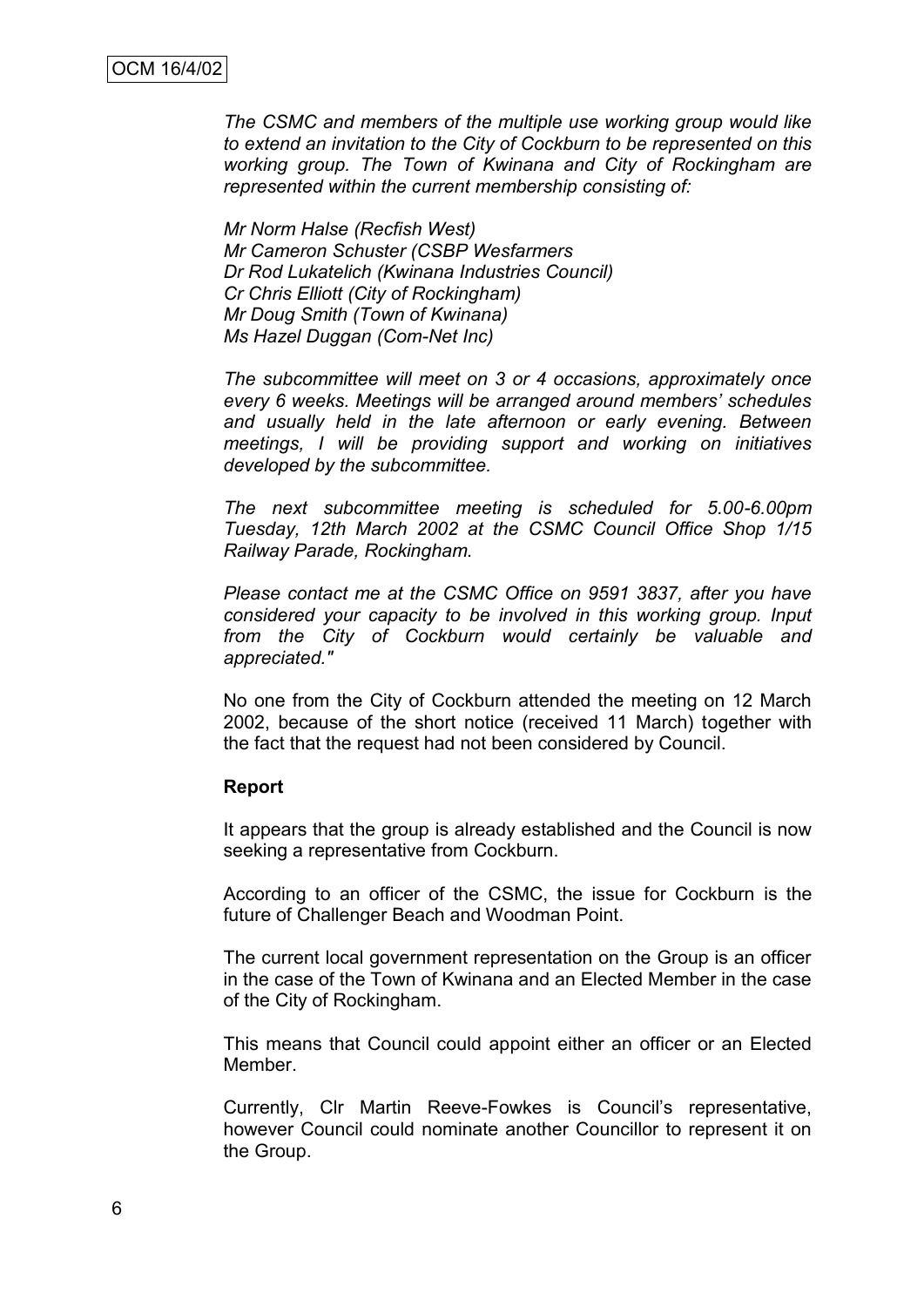Should Council believe an officer should attend, then it should be an officer nominated by the Director – Planning & Development.

# **Strategic Plan/Policy Implications**

N/A

# **Budget/Financial Implications**

N/A

**Implications of Section 3.18(3) Local Government Act, 1995**

Nil.

## **14.2 (OCM1\_4\_2002) - RESPITE ACCOMMODATION WITHIN AN EXISTING RESIDENCE - LOT 893; 24 GREEN CROFT GARDENS, LEEMING (1116321) (VM) (ATTACH)**

# **RECOMMENDATION**

That Council:

(1) approve Respite Accommodation on Lot 893; 24 Green Croft Gardens, Leeming, in accordance with the submitted application received on 19 February 2001 by WASA - Cares Pty Ltd subject to the following conditions:-

Standard Conditions

1. Standard Conditions and Footnotes as contained in Council Policy APD17 as determined appropriate to this application by the delegated officer under Clause 7.6 of the City of Cockburn District Zoning Scheme No. 2; and

Special Conditions

- 1. The proposed use is restricted to the care of five (5) individuals at any one time.
- 2. The type of care service to be solely for people with physical disabilities.
- 3. The visitors to the property being restricted to a maximum of five (5) vehicles per day including the Caretaker's vehicles.
- 4. No vehicles are permitted to park on the road verge and where possible vehicles are be screened from public view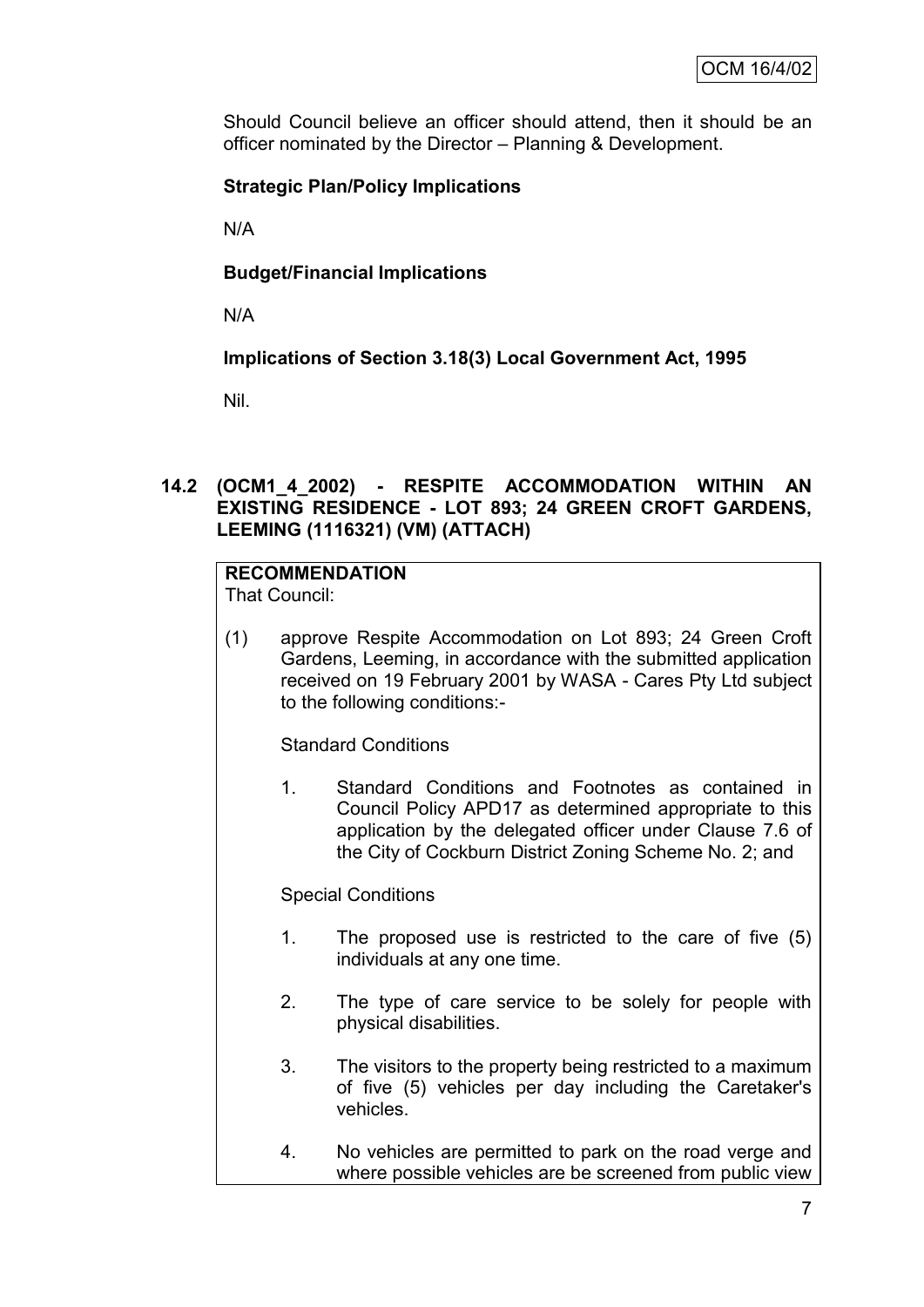within the carport or driveway behind gates in accordance with the applicant's submission.

5. No signage is permitted to be erected on the property.

Footnote

- 1. The building will need to be modified to comply with the Building Code of Australia Class 3 building requirements. Thus modifications to the building to accommodate disabled access are required.
- (2) issue a MRS Form 2 Notice of Approval accordingly;
- (3) advise those people who made submissions of Council's decision accordingly.

#### **TO BE CARRIED BY ABSOLUTE MAJORITY OF COUNCIL**

#### **COUNCIL DECISION**

#### **Background**

| ZONING:                                         | MRS:                              | Urban                  |  |
|-------------------------------------------------|-----------------------------------|------------------------|--|
|                                                 | DZS:                              | <b>Residential R20</b> |  |
| LAND USE:                                       | Single House<br>767m <sup>2</sup> |                        |  |
| LOT SIZE:                                       |                                   |                        |  |
| AREA:                                           | 210m <sup>2</sup>                 |                        |  |
| <b>USE CLASS:</b><br><b>SA - Use Not Listed</b> |                                   |                        |  |

Council in late October 2001, received a phone call from an adjoining landowner raising the issue that a business was operating from the subject property and that the vehicular traffic was excessive, as up to six vehicles were parked on the verge. The City's Development Compliance Officer investigated and wrote to the applicant advising that a Planning Approval is required for the activity. The facility has been operating since September 2001 without a valid Planning Approval.

The applicant advised that they thought the land was within the City of Melville and made inquiries with the City of Melville.

After receiving the City's letter the owner applied to the City of Cockburn for Planning Approval.

#### **Submission**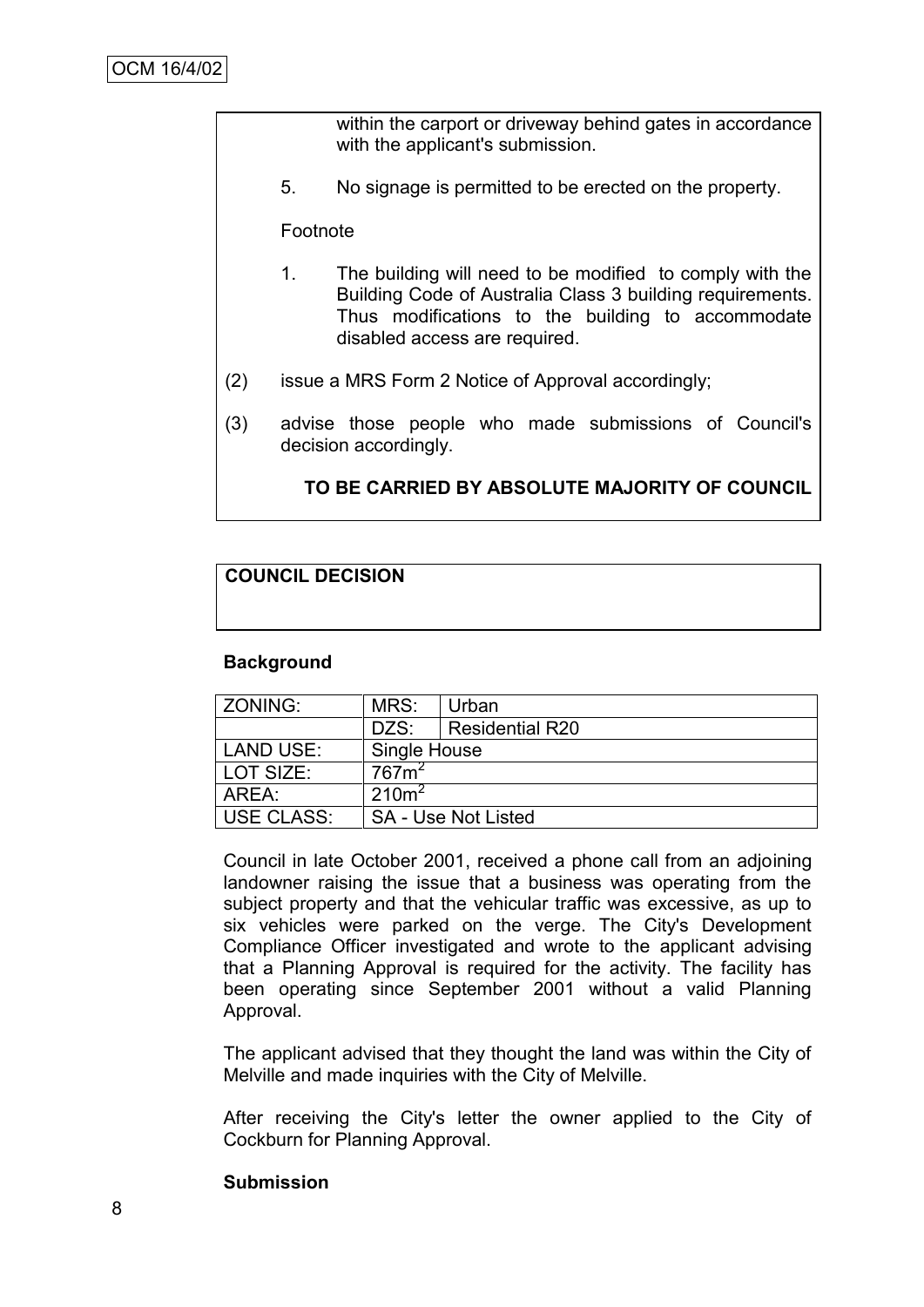The applicant seeks Council's permission to continue using the existing residence for respite accommodation.

The activity provides an alternative accommodation offering a homelike environment for respite as opposed to the more traditional institution accommodation. The applicant advises that there will be little increase in the vehicular traffic, as visitors will be minimal as the purpose of respite would be defeated if constant visiting were to occur. The applicant also advises that the activity will operate with one caretaker at all times and will not provide care for more than 5 individuals. This complies with the definition of "dwelling" under the R-Code.

As part of the application the applicant submitted two examples of types of people using the facility, namely:

"*An example would be a mother and father of a child in a wheelchair arriving on a Friday evening to stay for the weekend. WASA Cares Pty Ltd would provide a staff member to care for the child while the parents rested, went shopping or had dinner. WASA Cares Pty Ltd would take care of all the needs of the child for the duration of their stay.*

*Another example may be a husband and wife - the wife is the Care-Giver and the husband is the Care-Receiver, he is in a wheelchair due to having a stroke and can no longer walk. They have arrived for a stay of 2 weeks - WASA Cares Pty Ltd takes care of the husband, while his wife visits her sister for the 2 weeks. The wife comes and collects her husband after two week."*

Further information is contained in the Agenda attachment.

#### **Report**

The proposal is a "Use Not Listed" in District Zoning Scheme No. 2 (DZS2) for which City officers do not have delegated authority to either approve or refuse the application. The Council must determine by absolute majority if the proposed use is consistent with the objectives and purpose of the zone. The property is currently zoned "Residential R20" under the District Zoning Scheme No. 2. The purpose of the facility is consistent with the orderly and proper planning of the locality and the preservation of the residential amenity of the locality. Furthermore, the proposed activity will not have any adverse effect upon the surrounding neighbourhood. Therefore, the proposal is consistent with the purpose of the zone.

The affected landowners comprising all landowners within Green Croft Gardens cul-de-sac and the owners of property on Brandwood Gardens that abut the rear of the property were notified in accordance with scheme requirements of the application and given the opportunity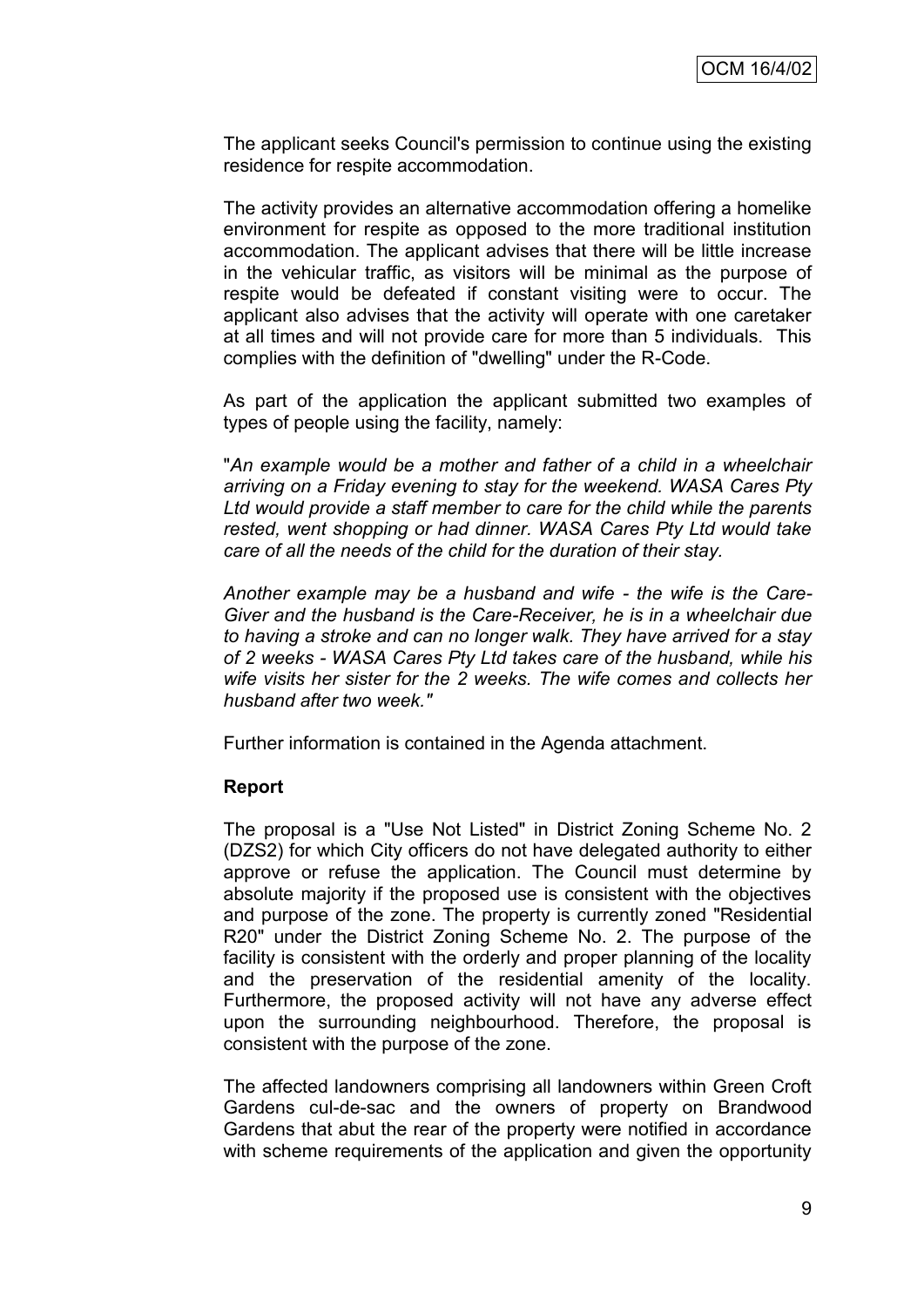to comment within a period of 21 days. A total of 17 landowners were notified.

The applicant also erected a sign on site for 21 days in accordance with clause 6.2.3(c) of the scheme as requested by the City. At the close of the advertising period, only two objections were received. One from a resident landowner which was concerned with vehicle movements increase and location of carparking areas, but would be prepared to support the application if Council controls could be imposed. The other submission was from a non-resident landowner concerned with additional parking, concerns regarding the health requirements of patrons and that the use should be located in a commercial area. Refer to the attached schedule of submissions for further details.

The concerns regarding the parking of vehicles and the increase of vehicle movements can be overcome, as Council can ensure that the vehicle movements to the premises are restricted to a maximum of 5 vehicles per day and any vehicle must be parked within the property behind the gates. This was further agreed by the applicant in writing. The facility accommodates 4 carparking bays within the lot, 2 within the carport and 2 behind. One vehicle will be parked in the carport at all times (ie: caretakers vehicle) allowing 3 other bays to be used for visitor parking or the setting down and picking up of patients. As the facility will be restricted to a maximum of 5 individuals at one time and the vehicles will be parked screened from the street, it is considered that the car movements and parking originated from the facility will not adversely affect the adjoining landowners.

The objectors concerns regarding the erection of signage will be addressed as a condition of Planning Approval.

The issue raised regarding the lowering of property values cannot be substantiated, and is not a valid planning consideration.

Objectors concerns regarding wheelchair access and preparation of food have been investigated. The City requested further information regarding the food preparation aspect of the proposal, which was provided by the applicant as part of the application (Refer attachment to Agenda). This information was assessed and is in accordance with the City Health Services requirements.

With regards to the wheelchair access, the proposal as part of a condition of approval is required to comply with the Building Code of Australia Residential Building Class 3 requirements. To achieve this alterations to the toilets, bathroom and the ramps are required. This will be subject to a separate building licence application to the City.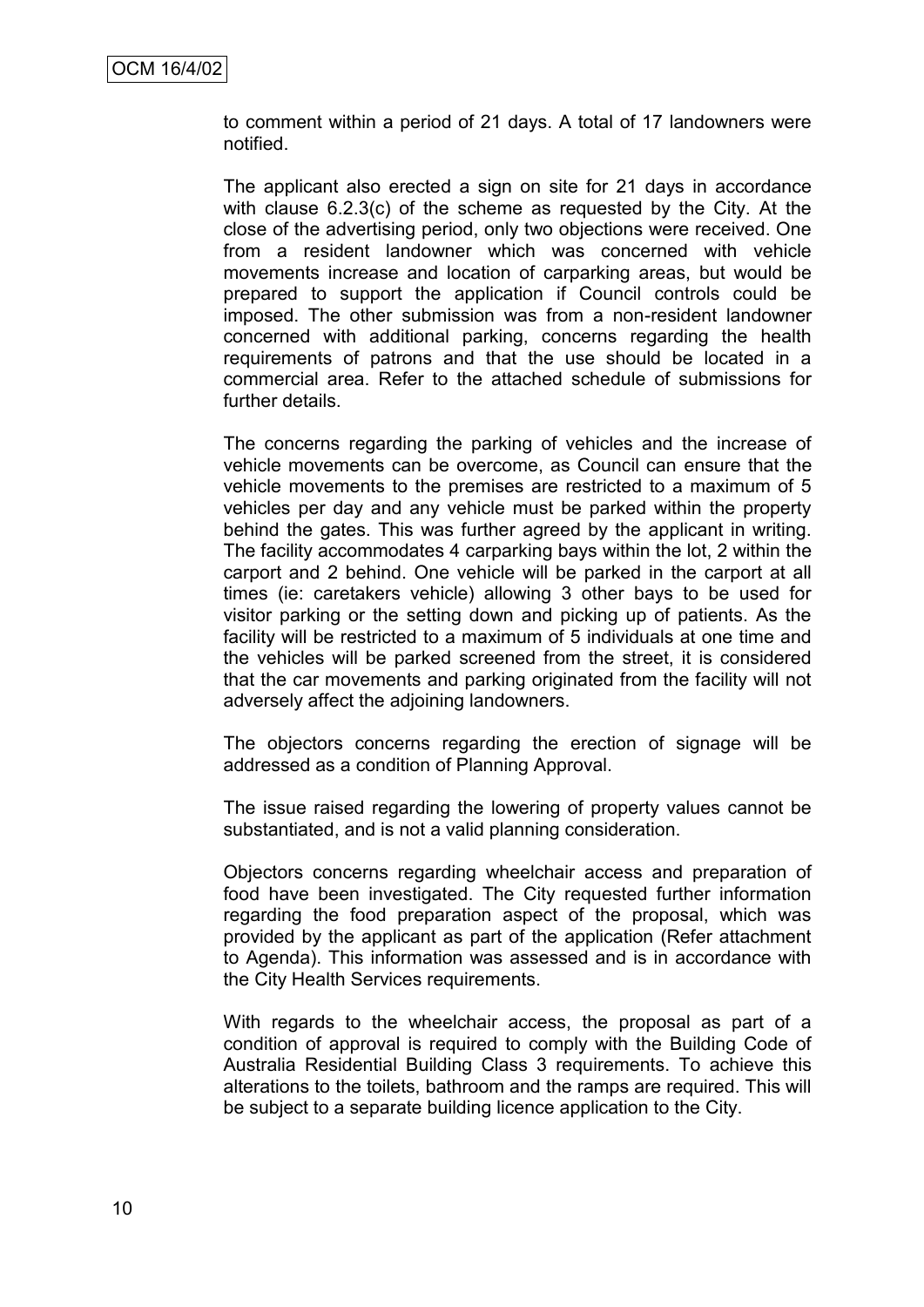Issues raised by objectors regarding the use of the property by unknown people or the need for doctors or ambulances to the premises is not considered valid.

In summary the issues raised by the landowner objecting to the proposal can be addressed and controlled by the City as conditions of Planning Approval.

## **Strategic Plan/Policy Implications**

The Corporate Strategic Plan Key Result Areas which apply to this item are:-

- 2. Planning Your City
	- *"To ensure that the planning of the City is based on an approach which has the potential to achieve high levels of convenience for its citizens."*
- 4. Facilitating the needs of Your Community
	- *"To facilitate and provide an optimum range of community services."*

## **Budget/Financial Implications**

N/A

#### **Implications of Section 3.18(3) Local Government Act, 1995**

Nil.

#### **14.3 (OCM1\_4\_2002) - NEW ADMINISTRATION POLICY - ANCILLARY ACCOMMODATION ON RESIDENTIAL ZONED LAND DEVELOPMENT GUIDELINES (9003) (SC) (ATTACH)**

|     | <b>RECOMMENDATION</b><br>That Council: |                                                                                                                   |  |  |  |
|-----|----------------------------------------|-------------------------------------------------------------------------------------------------------------------|--|--|--|
| (1) |                                        | adopt the proposed Policy "Ancillary Accommodation on<br>Residential Zoned Land – Development Guidelines" for the |  |  |  |
|     |                                        | purpose of advertising it under Clause 11.1.1 of the City of                                                      |  |  |  |

Cockburn District Zoning Scheme No. 2; and

- (2) in the interim;
	- 1. adopt the proposed Policy "Ancillary Accommodation on Residential Zoned Land – Development Guidelines"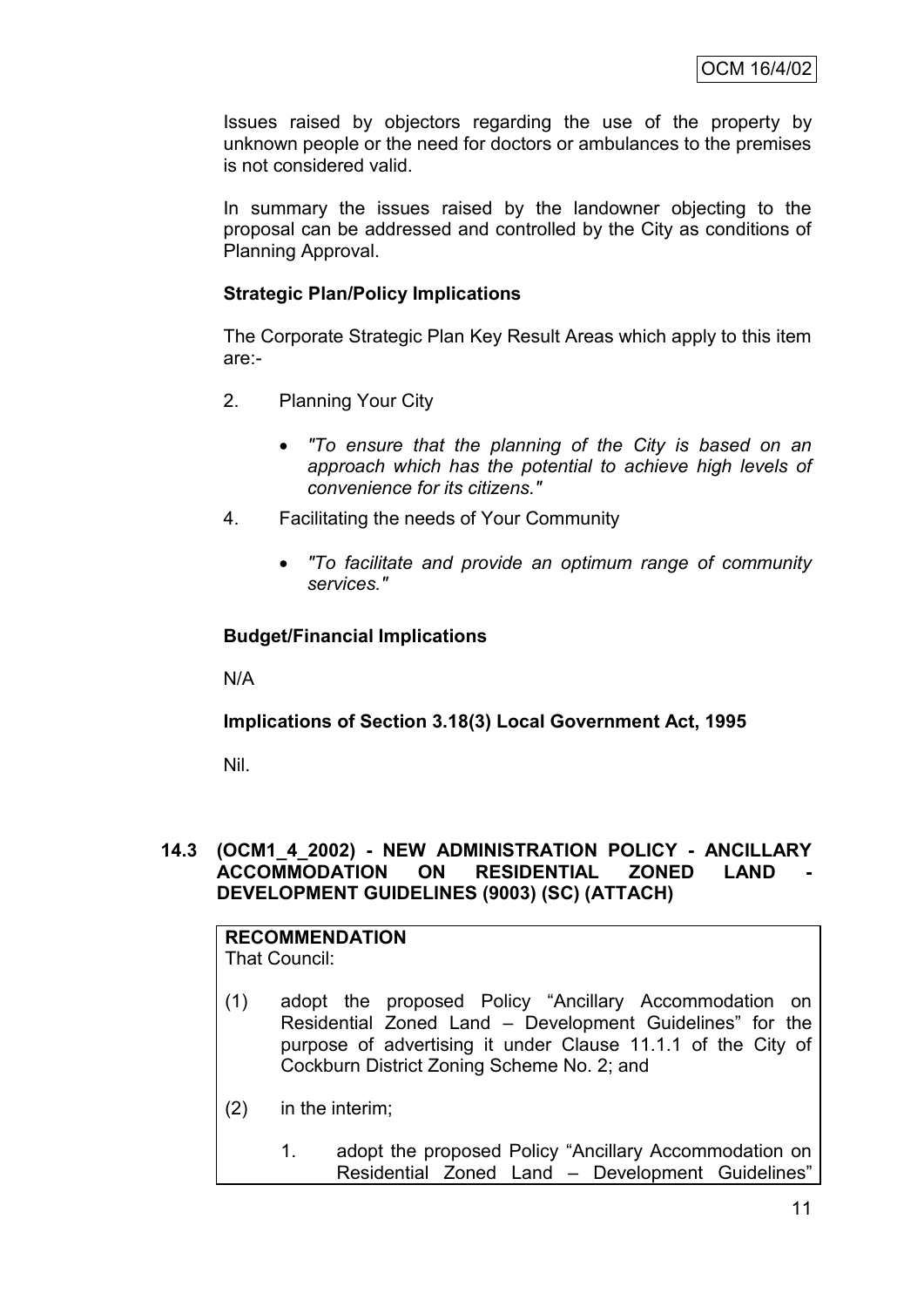attached to the Agenda as a guideline; and

2. delegate to the Principal Planner the authority to apply the "Ancillary Accommodation on Residential Zoned Land – Development Guidelines".

**TO BE CARRIED BY ABSOLUTE MAJORITY OF COUNCIL**

## **COUNCIL DECISION**

#### **Background**

Ancillary Accommodation in the residential areas has become increasingly popular in the past few years. Ancillary Accommodation is often a desirable option for family members who want to live in close proximity to each other.

This policy has been prepared to assist in the assessment of Ancillary Accommodation proposals on residential zoned lots. There have been several applications for Ancillary Accommodations on residential zoned lots, where there was no policy direction available to assess such proposals.

The current practice is to ensure that the Section 70A Notification was placed on the Certificate of Title to advise future purchasers of the condition involved in using Ancillary Accommodation. An M.R.S. Form 1 Approval to Commence Development is requested from all applicants and the City assesses each application on its merits. Town Planning Scheme No. 3 will further reaffirm the requirement for planning approval.

#### **Submission**

The draft Policy sets out Development Guidelines relating to car parking requirements, size limits, setbacks and future use.

#### **Report**

The purpose of this report is to seek adoption of the proposed Policy APD – "Ancillary Accommodation on Residential zoned lots – Development Guidelines" to proceed to advertise pursuant to District Zoning Scheme No. 2. In the interim the Council"s endorsement of the policy when assessing Ancillary Accommodation is recommended as a means of testing the Policy requirements.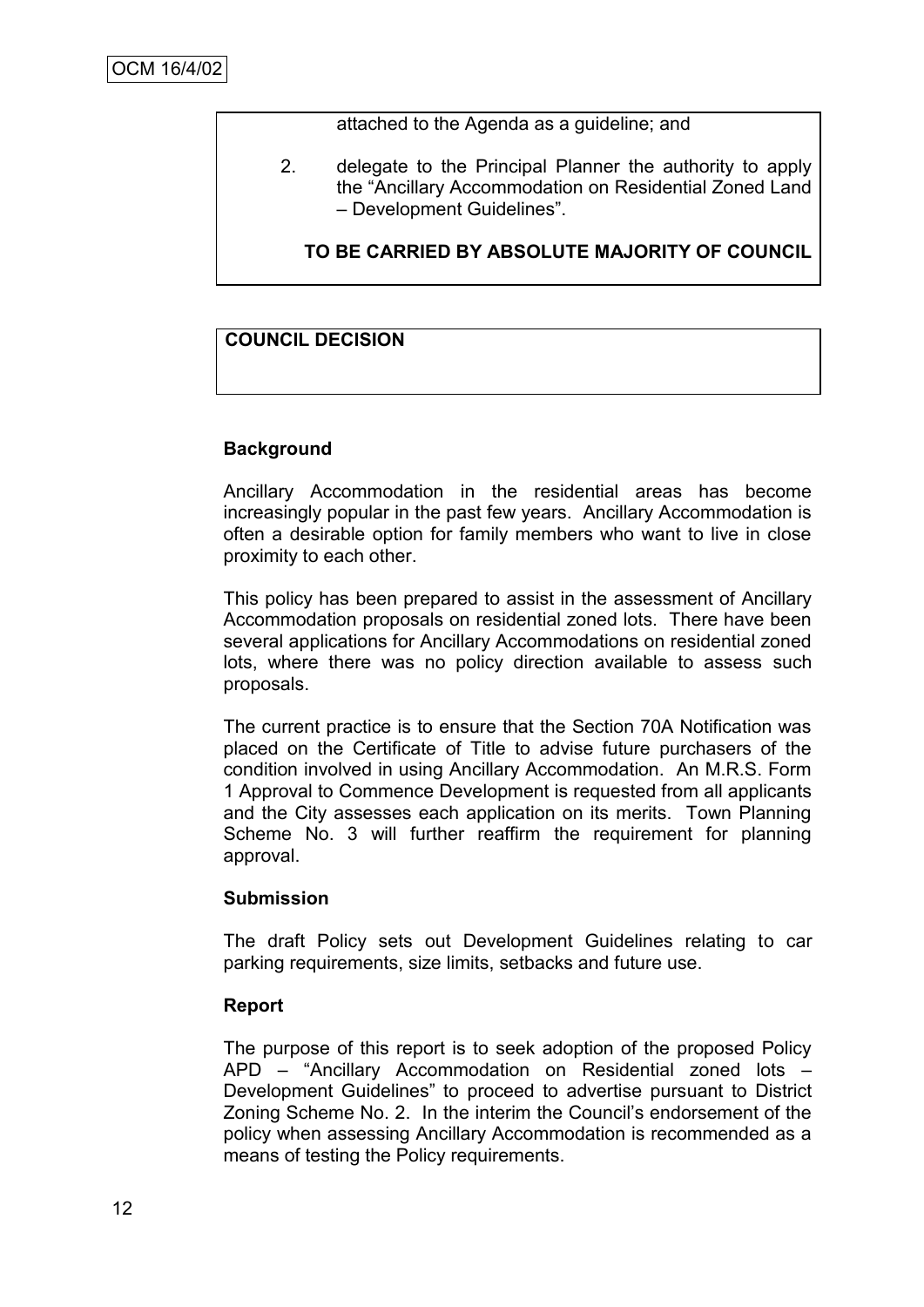The policy is self-explanatory and a copy is attached. (Refer to Agenda attachment).

Following the close of the 21 day Public advertising period, the policy will be reviewed as necessary, and submitted to Council for final adoption and included in the Policy manual and Delegated Authority Register.

It is pointed out that ancillary accommodation on residential zoned lots only applies to those properties which are too small to allow the construction of more than one additional dwelling unit.

#### **Strategic Plan/Policy Implications**

The Corporate Strategic Plan Key Result Areas which apply to this item are:-

- 1. Planning Your City
	- *"To ensure that the development will enhance the levels of amenity currently enjoyed by the community."*

## **Budget/Financial Implications**

N/A

**Implications of Section 3.18(3) Local Government Act, 1995**

Nil.

#### **14.4 (OCM1\_4\_2002) - FINAL ADOPTION - AMENDMENT NO. 205 - DISTRICT ZONING SCHEME NO. 2 (92205) (MR) (ATTACH)**

**RECOMMENDATION** That Council:

(1) adopt Amendment 205 and the following modifications to clause 3 as outlined below:-

TOWN PLANNING AND DEVELOPMENT ACT 1928 (AS AMENDED) RESOLUTION DECIDING TO AMEND CITY OF COCKBURN TOWN PLANNING SCHEME - DISTRICT ZONING SCHEME NO. 2.

AMENDMENT NO. 205

Resolved that Council, in pursuance of section 7 of the Town Planning and Development Act 1928 (as amended) amend the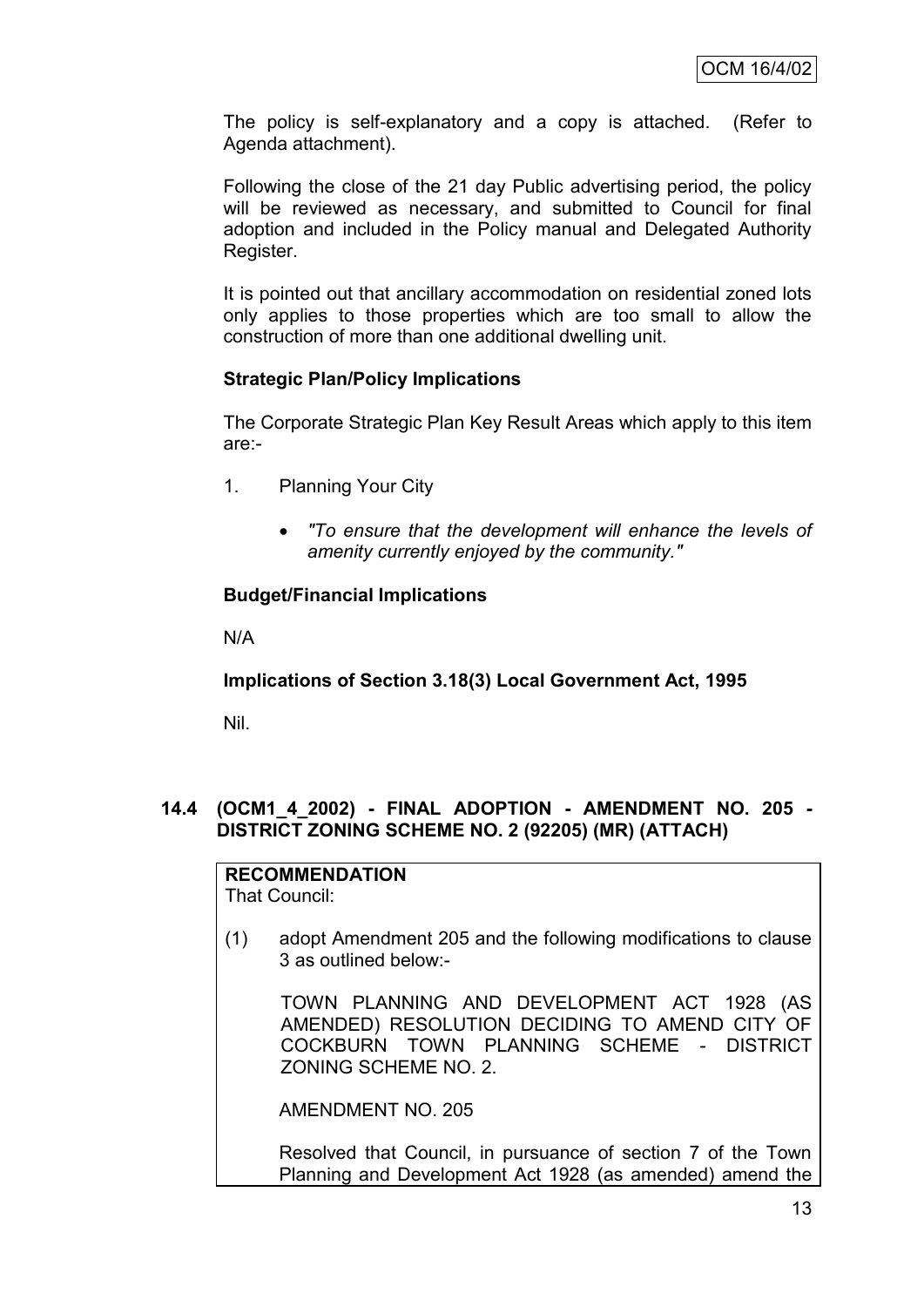|                                                                                                                                                                                                                      | above Town Planning Scheme as follows:-               |    |                                                                                                                                                                                                                         |  |  |  |
|----------------------------------------------------------------------------------------------------------------------------------------------------------------------------------------------------------------------|-------------------------------------------------------|----|-------------------------------------------------------------------------------------------------------------------------------------------------------------------------------------------------------------------------|--|--|--|
| <b>NINTH SCHEDULE</b>                                                                                                                                                                                                |                                                       |    |                                                                                                                                                                                                                         |  |  |  |
|                                                                                                                                                                                                                      | <b>DEVELOPMENT AREAS</b>                              |    |                                                                                                                                                                                                                         |  |  |  |
| <b>REF</b><br>NO.                                                                                                                                                                                                    | <b>AREA</b>                                           |    | <b>PROVISIONS</b>                                                                                                                                                                                                       |  |  |  |
| <b>DA1</b>                                                                                                                                                                                                           | <b>PACKHAM</b>                                        | 1. | An<br>approved<br><b>Structure</b><br>Plan<br>together<br>with<br>all<br>approved<br>amendments shall apply to the land<br>in order to guide subdivision and<br>development.                                            |  |  |  |
|                                                                                                                                                                                                                      |                                                       | 2. | Not less than seventy-five percent<br>$(75%)$ of all land<br>the<br>within<br>Residential Zone shall be developed<br>for the purpose of single houses.                                                                  |  |  |  |
|                                                                                                                                                                                                                      |                                                       | 3. | provide for residential<br>To<br>development (except within the<br>odour buffer surrounding Watsons<br>or buffer to the Woodman Point<br>WWTP, Munster Pump Station) and<br>other appropriate land uses.                |  |  |  |
|                                                                                                                                                                                                                      | Dated this Tuesday 16 <sup>th</sup> day of April 2002 |    |                                                                                                                                                                                                                         |  |  |  |
|                                                                                                                                                                                                                      |                                                       |    | <b>Chief Executive Officer</b>                                                                                                                                                                                          |  |  |  |
| forward the Council decision to the Western Australian Planning<br>(2)<br>Commission requesting that the Hon. Minister for Planning and<br>Infrastructure grant final approval under Town Planning<br>Regulation 21; |                                                       |    |                                                                                                                                                                                                                         |  |  |  |
| (3)<br>modify the amendment documents<br>and the Chief Executive Officer; and                                                                                                                                        |                                                       |    | in anticipation of the Hon. Minister for Planning<br>and<br>Infrastructure granting final approval; instruct the applicant to<br>in accordance<br>with<br>Council'secision and the documentation be signed by the Mayor |  |  |  |
| (4)                                                                                                                                                                                                                  |                                                       |    | adopt the comments on submissions and advise each person<br>who made an individual submission accordingly.                                                                                                              |  |  |  |

**COUNCIL DECISION**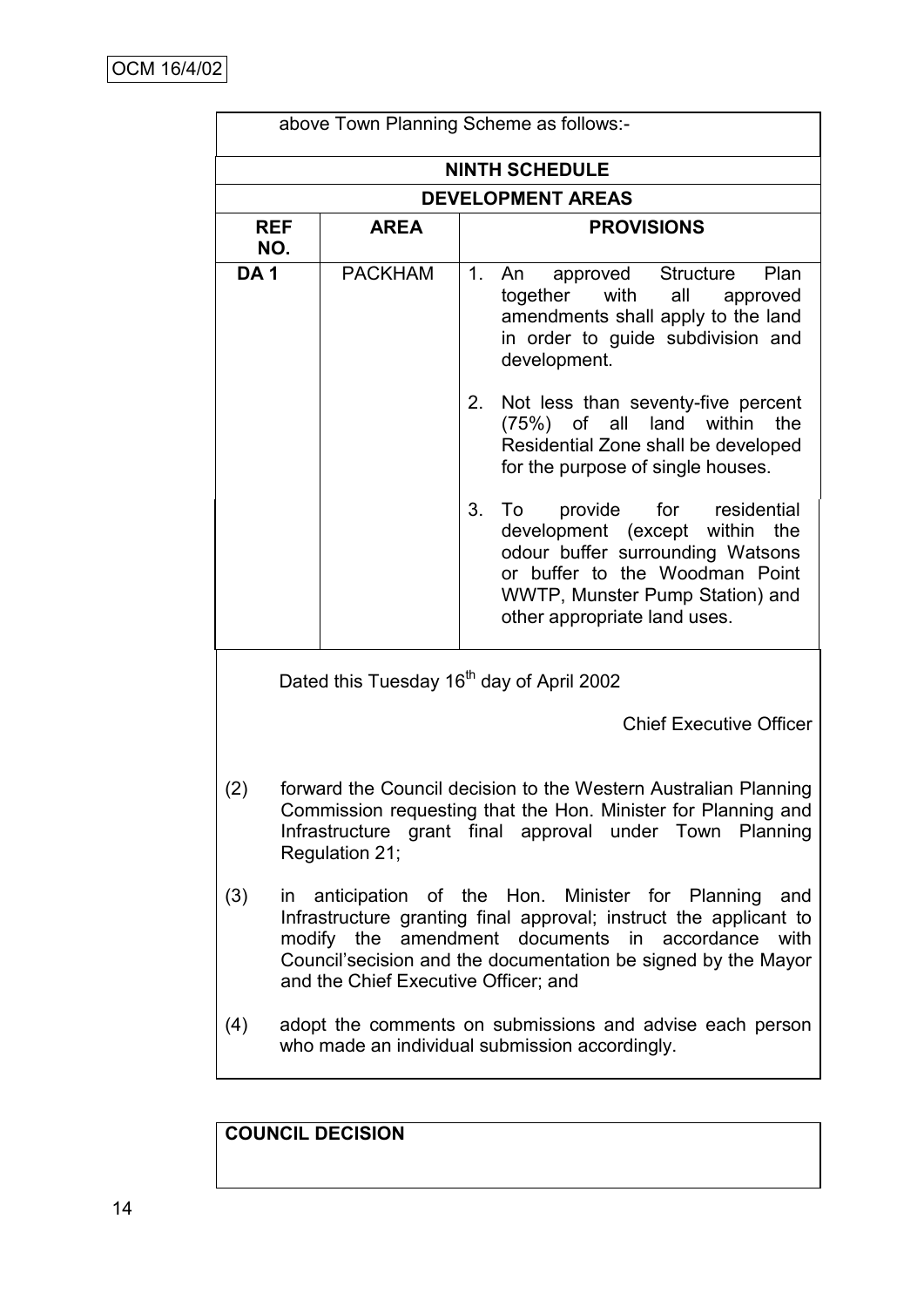#### **Background**

| ZONING:   | MRS:                             | Urban                                            |  |  |
|-----------|----------------------------------|--------------------------------------------------|--|--|
|           |                                  | DZS2: Rural and Local reserve - Public Purpose - |  |  |
|           |                                  | <b>Primary School</b>                            |  |  |
| LAND USE: | <b>Market Gardens and houses</b> |                                                  |  |  |
|           | APPLICANT   Urban Focus          |                                                  |  |  |
|           |                                  |                                                  |  |  |
| OWNER:    | Various                          |                                                  |  |  |

The various lots subject of the scheme amendment are located within the Packham Development Area. The land is zoned Urban in the Metropolitan Region Scheme. There is still land identified for a Primary School within portion of lots that is no longer required by the Education Department (eg Lot 24 Mell Road).

This amendment is similar to Amendment No 121 where several landowners in the Watsons Odour Buffer wanted to rezone their land from "Rural" to "Residential R30". The outcome of this amendment was that Council and the Hon. Minister refused final approval of the amendment on the grounds that the odour Buffer and modelling issue was not resolved, resulting in an interim Odour Buffer. Council was advised that the Department of Environmental Protection opposed any further residential development within the interim buffer distance of 500 metres from the Watsons Plant.

Council at its Ordinary Meeting in March 2000, resolved to initiate Amendment No 205 to rezone land bounded by Mell Road, Rigby and Rockingham Road from Rural, Local Reserve – Public Purpose to "Residential R30". The amendment was referred to the Environmental Protection Authority for assessment under Section 7A2 of the Town Planning and Development Act.

A portion of the subject land included in the proposed amendment was subject to the interim 500 metre Watsons Odour Buffer prescribed by the Environmental Protection Authority. Notwithstanding the buffer matter, Council accepted there were sufficient reasons for the amendment to proceed to advertising. These are outlined below:-

- A significant portion of the amendment land lies outside the Watsons Odour Buffer and the portion that lies inside the buffer has substantial existing residential development on the land;
- The amendment land is an isolated development cell within the Packham Development Area, adopting the amendment will not set an undesirable planning precedent for other land within the Odour buffer. The proposed structure plan can be assessed independently of the other land in the buffer;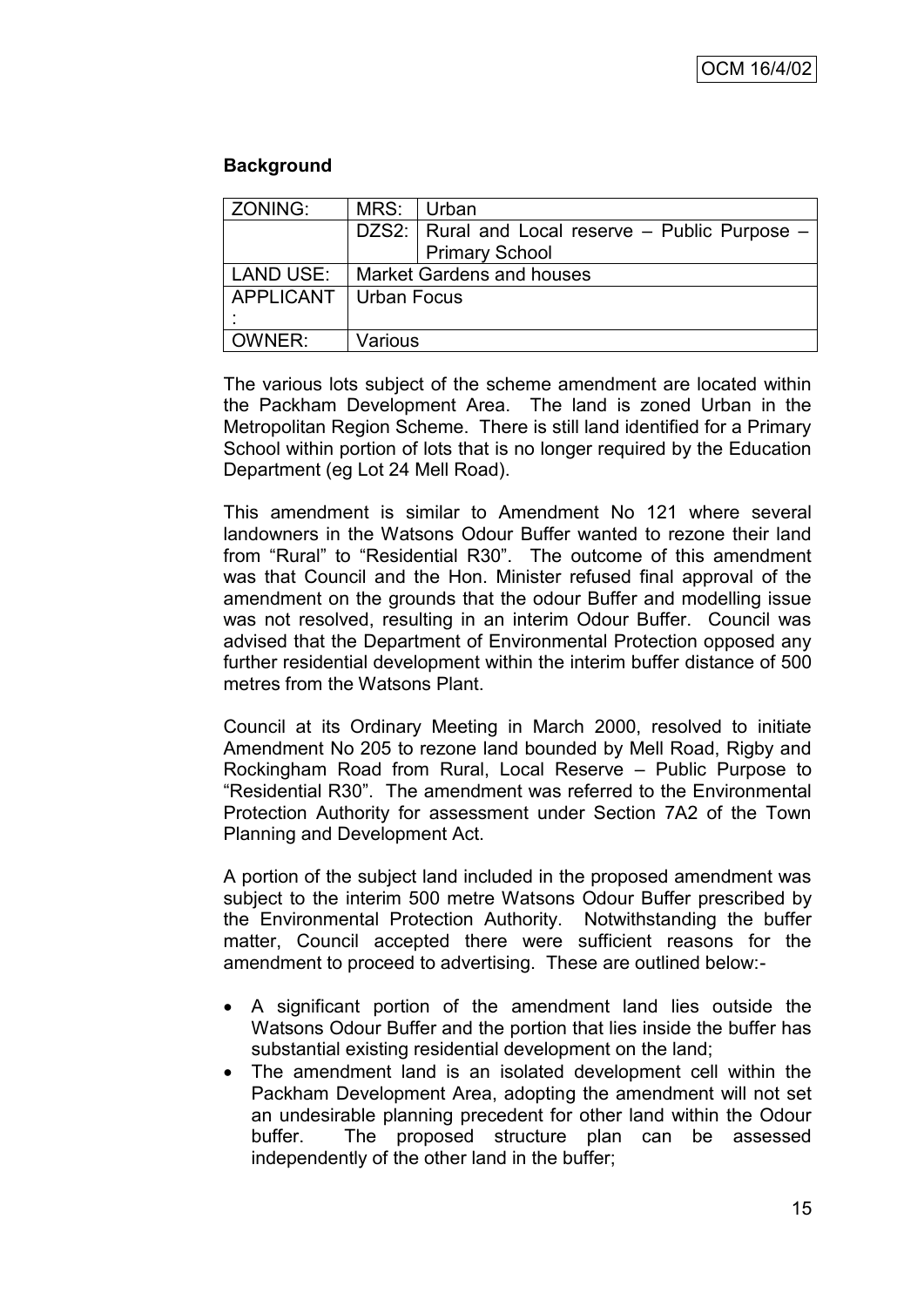- The proposed amendment is to be referred to the Department of Environmental Protection ("DEP") as part of the amendment process, and the DEP will be able to fully assess the impact of the Odour Buffer on the proposed amendment;
- Based on the precedent of Amendment No 121 the Amendment will not be finalised until such time as the Watsons Odour Buffer has been redefined to the satisfaction of the DEP.

The DEP advised Council that no formal assessment of the scheme amendment was required, however advice was given on the Odour buffer around Watson"s, and the impact of market gardens.

Council at its Ordinary Meeting on 18 July 2000 resolved as follows:-

- *(1) Forward a copy of the signed document and a copy of Council"s report to the Western Australian Planning Commission with a request to advertise the amendment;*
- *(2) Modify Part 8 of District Zoning Scheme No 2 Clause 8.11 "Packham Urban Development Area" to include the following provisions:*
	- *"2. No subdivision or development of incompatible uses will be permitted within the 500m generic buffer prescribed by the rendering plant at Watsons which is located within the "Special Industry B" Zone, until the buffer is scientifically determined and approved by the Department of Environmental Protection, and*
	- *3. No subdivision or development of incompatible uses will be permitted within the 500m generic buffer associated with the operation of market gardens located within the Packham Urban Development Area, until the buffer is scientifically determined and approved by the Department of Environmental Protection or the use ceases."*

Council at its Ordinary Meeting on 16 January 2001, resolved to carry out the following additional changes requested by the WAPC to the Ninth Schedule of DZS2 as follows:-

#### *"Provisions*

*An approved Structure Plan together with all approved amendments shall apply to the land in order to guide subdivision and development.*

*Not less than seventy-five percent (75%) of all land within the Residential Zone shall be developed for the purpose of single houses.*

*No subdivision will be supported or any residential uses or such other uses deemed inappropriate by the Department of Environmental*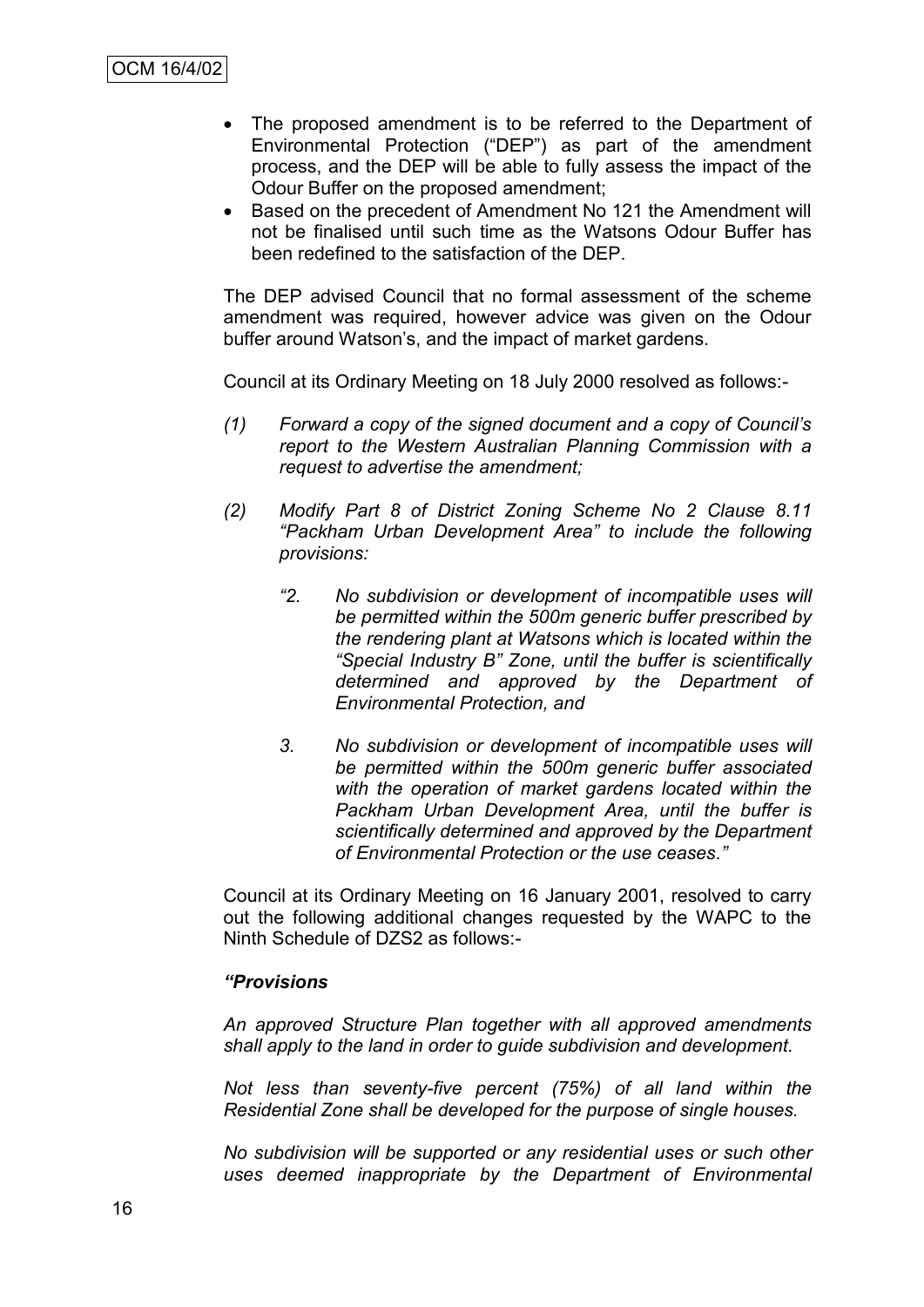*Protection will be approved for land within the 500 metre generic buffer prescribed for the rendering plant at Watsons which is located within the "Special Industry B" zone, until the buffer is scientifically determined and approved by the Department of Environmental Protection."*

The WAPC acknowledged that Council would proceed to advertise the Amendment on 15 January 2002.

#### **Submission**

The applicant seeks Council"s final adoption of the scheme amendment.

#### **Report**

The proposal was recently advertised in accordance with the Regulations for a period of 42 days. At the close of the submission period 13 submissions were received. An earlier letter from Watsons was included within the schedule of public submissions summarised in Schedule 1 in the agenda attachments.

An important issue in relation to this scheme amendment is retaining an appropriate reference to a Watsons buffer area in the scheme text. The Special Industry B zoning reflects the use of Watsons as an abattoir and food processing plant. The premises create noise and odour impacts, which unavoidably affect land outside the property boundaries. The current buffer is 500m although the process of redefining and reducing the buffer around the site is continuing. The proposed modifications outlined below will not impede the operational integrity of Watsons.

The Minister for Planning and Infrastructure on Town Planning Scheme No 3 (re-advertised) required Council to modify the Scheme Text and Maps to provide for the rezoning of land bounded by Mell Road, Rigby Avenue and Rockingham Road for consistency with Amendment 205 to DZS2. This includes the replacement of point 3 with the following point:-

*"3. To provide for residential development (except within the odour buffer surrounding Watsons or buffer to the Woodman Point WWTP, Munster Pump Station) and other appropriate land uses."*

The Department of Environmental Protection have not expressed a concern in relation to the rezoning of land bounded by Mell Road, Rigby Avenue and Rockingham Road, the subject of this scheme amendment. This is despite the fact that the north-western portion of land occurs within the 500m odour distance and a lesser portion within the  $50$ U/m<sup>3</sup>. The actual encroachment was considered to be minor.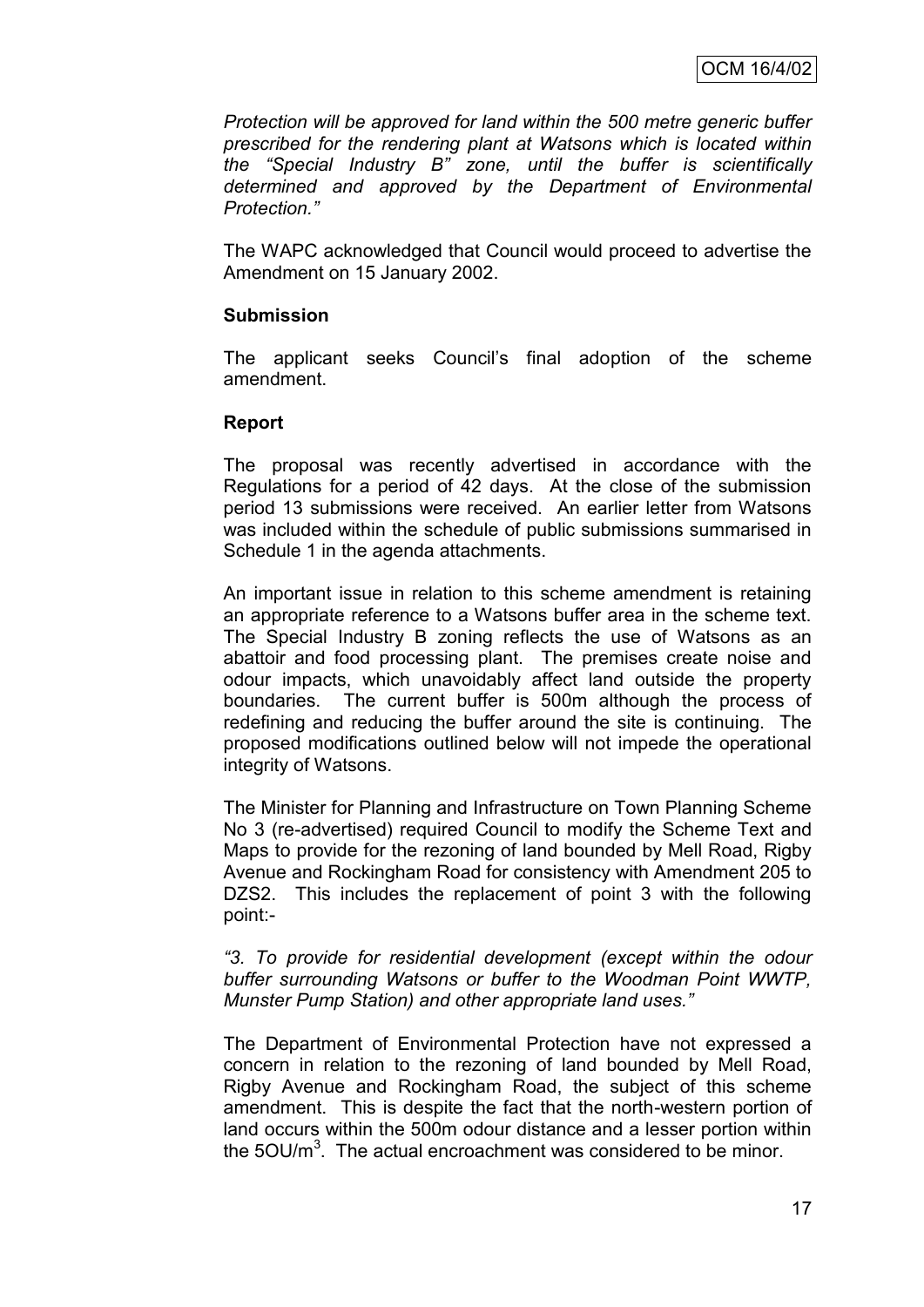Council previously accepted the amendment on the basis that most of the land is outside the Odour Buffer and the portion of land that lies within the buffer has substantial existing residential development on the land. There is no undesirable planning precedent for other land within the odour buffer to be similarly rezoned. The scheme amendment was scrutinised by the DEP as part of the environmental process.

It is recommended that Council proceed to adopt the scheme amendment subject to changes to the proposed scheme text to ensure consistency with Town Planning Scheme No 3.

## **Strategic Plan/Policy Implications**

The Corporate Strategic Plan Key Result Areas which apply to this item are:-

- 2. Planning Your City
	- *"To ensure that the planning of the City is based on an approach which has the potential to achieve high levels of convenience for its citizens."*

## **Budget/Financial Implications**

Nil.

**Implications of Section 3.18(3) Local Government Act, 1995**

Nil.

#### **14.5 (OCM1\_4\_2002) - UNAUTHORISED STRUCTURE - LOT 60; 3 WINCHESTER ROAD, BIBRA LAKE - OWNER: SUPERB CEILINGS PTY LTD - APPLICANT DESIGN EXPRESSIONS (4309805) (DB) (ATTACH)**

#### **RECOMMENDATION** That Council:

- (1) receive the report; and
- (2) initiate legal proceedings for a breach of section  $10.4(a)(i)$  of the Town Planning & Development Act against the owner of 3 (Lot 60) Winchester Road, Bibra Lake, for the substantial construction of an office prior to applying for a planning approval pursuant to the City of Cockburn District Zoning Scheme No. 2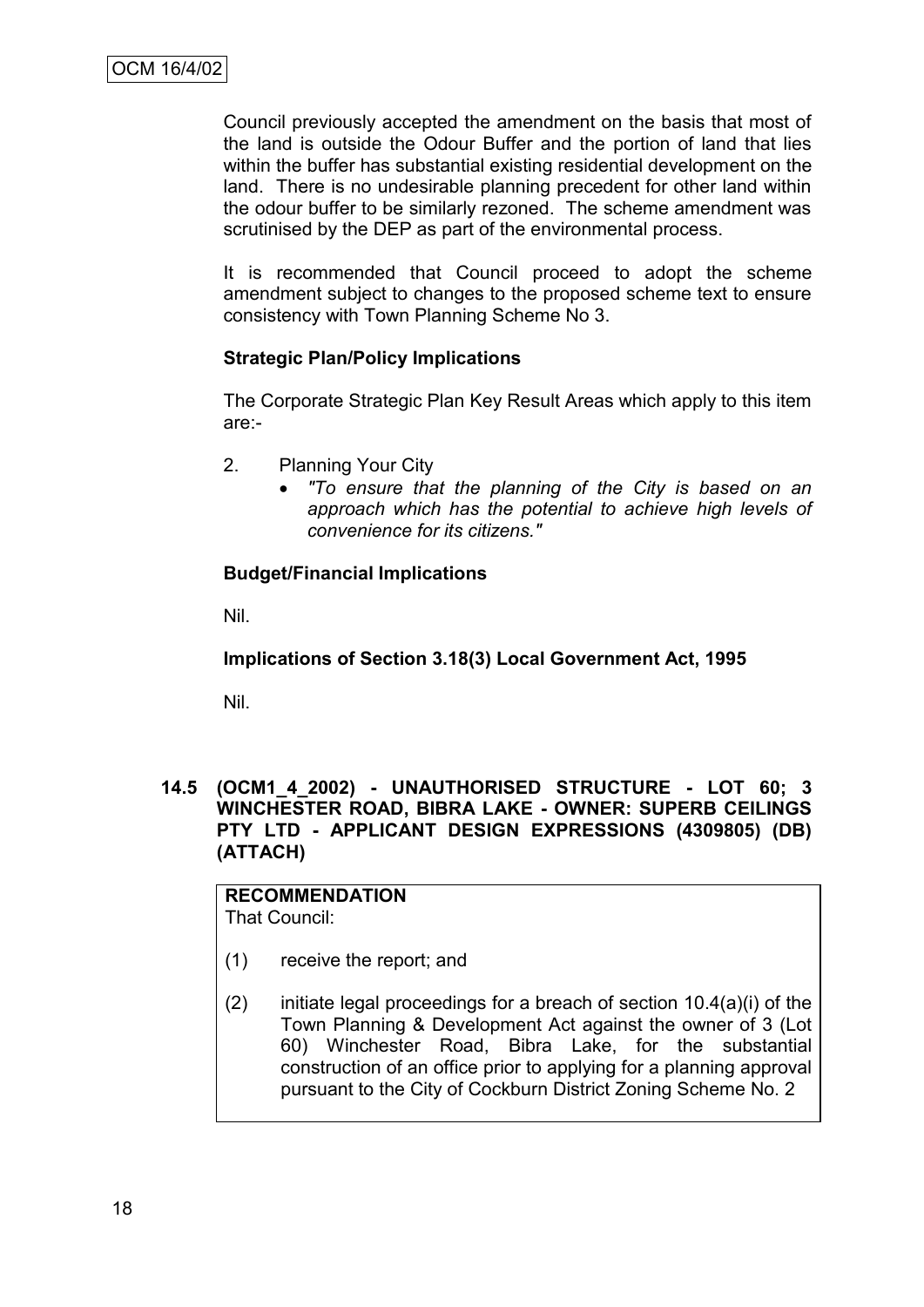# **COUNCIL DECISION**

#### **Background**

| ZONING:           | MRS:           | Industrial              |  |
|-------------------|----------------|-------------------------|--|
|                   | DZS:           | <b>General Industry</b> |  |
| LAND USE:         | Factory        |                         |  |
| LOT SIZE:         | 0.8683 ha      |                         |  |
| AREA:             |                |                         |  |
| <b>USE CLASS:</b> | $P$ – "office" |                         |  |

The owners of the property, through their designer, lodged an application for planning consent to the City to construct a masonry and iron office building.

The application was lodged on 7 February 2002. Similarly, a Building Licence application for the same development was lodged with the City on 25 February 2002.

It was brought to the attention of the City on 5 March 2002, that the development had been substantially commenced, almost finished, without the issuance of either a planning approval or a building licence.

#### **Report**

A notice was issued on 5 March 2002, notifying the property owner of the building licence breach and the requirement to remove the structure within 28 days. The Principal Building Surveyor has the power to pursue prosecution under the Local Government (Miscellaneous Provisions) Act 1960, under delegated authority.

A delegated refusal was also issued on the same day for the development application, on the grounds that the development had already been substantially commenced and that approval could not be issued retrospectively.

It is likely that the development was commenced at around the same time as the application was made to the City. It appears that the owner of the property was not prepared to wait for the issuance of either a Development Approval or a Building Licence and took the risk by proceeding with the development.

It is important that Council take a strong stand on this matter, by sending a message to the building industry and land owners, that it is unacceptable for development to be commenced in the absence of proper approvals.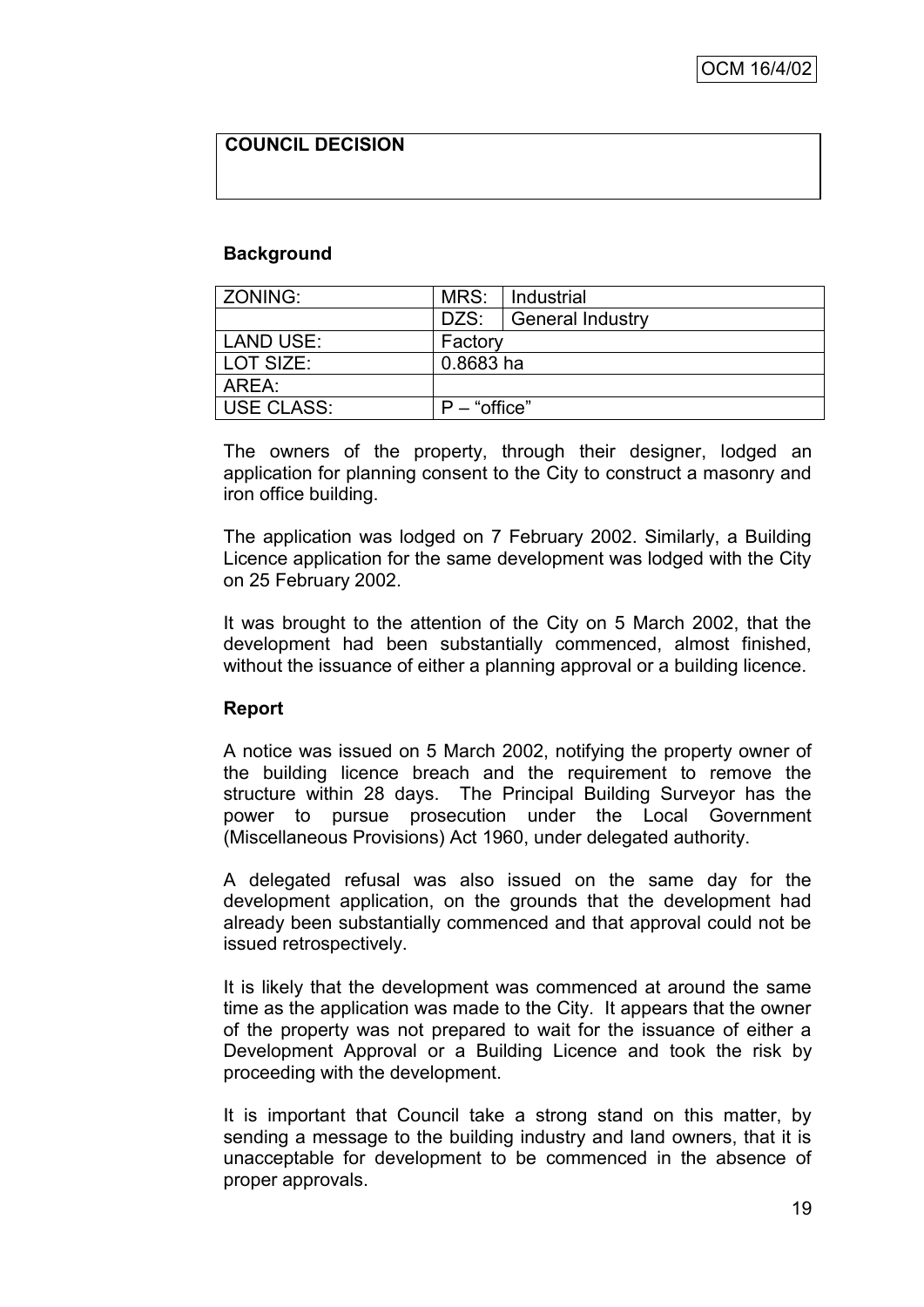The estimated cost of the works carried out to date is \$100,000. Despite the notice served by the Principal Building Surveyor on 5 March 2002, it is unlikely that the owner will remove the building in order to obtain the required approvals due to the substantial costs involved. The only option available to the Council is to formally recognise this breach of scheme by commencing legal proceedings without delay.

#### **Strategic Plan/Policy Implications**

The Corporate Strategic Plan Key Result Areas which apply to this item are:-

- 1. Managing Your City
	- *"To deliver services and to manage resources in a way that is cost competitive without compromising quality."*
	- *"To conduct Council business in open public forums and to manage Council affairs by employing publicly accountable practices."*
- 2. Planning Your City
	- *"To ensure that the planning of the City is based on an approach which has the potential to achieve high levels of convenience for its citizens."*
	- *"To ensure that the development will enhance the levels of amenity currently enjoyed by the community."*

The Planning Policies which apply to this item are:-

APD29 Development Compliance Process

Under the circumstances it would be appropriate for the Council to waive the Development Compliance Policy with a view to pursuing legal action immediately, as the building in question has nearly been completed.

#### **Budget/Financial Implications**

Initiating legal proceedings will require the use of funds from the City"s legal expenses budget.

#### **Implications of Section 3.18(3) Local Government Act, 1995**

Nil.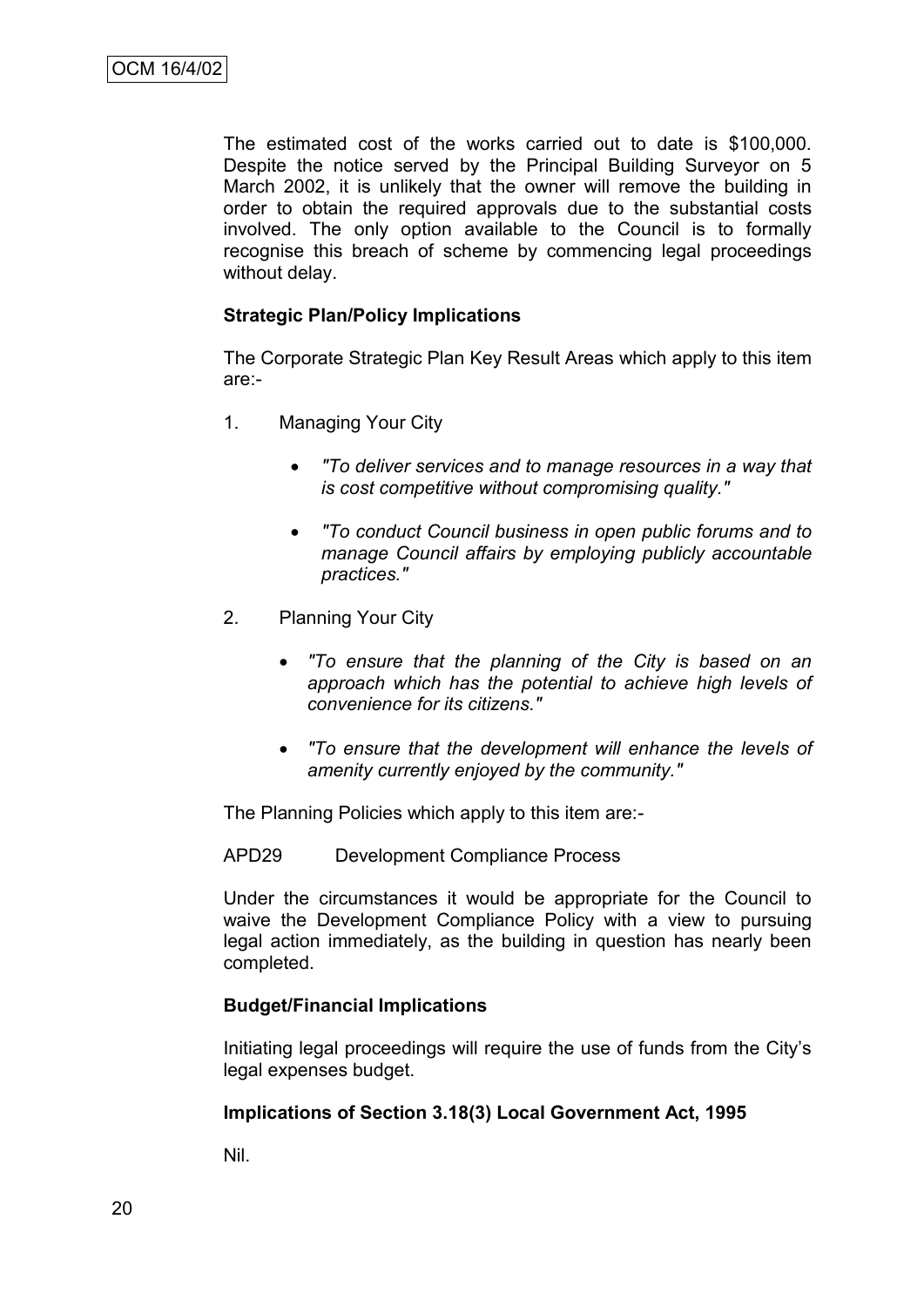**14.6 (OCM1\_4\_2002) - CONTAINER REFRIGERATION PTY LTD - LOT 121 O'CONNOR CLOSE, HAMILTON HILL - ILLEGAL CONTAINER STORAGE (2213440) (SMH)**

**RECOMMENDATION** That Council:

- (1) receive the report;
- (2) advise the appellant that if:-
	- 1. a formal response is not received by Friday 3 May 2002 to the Council's offer to settle the appeal as set out in the letter dated 30 August 2001 to Phillips Fox, from McLeods on behalf of the City of Cockburn, the Council will withdraw its offer and terminate mediation in respect to Town Planning Appeal Tribunal Appeal No. 40 of 2001;
	- 2. a response is received by the date stipulated which is not acceptable to the Chief Executive Officer, the Chief Executive Officer on behalf of the Council shall formally withdraw from the mediation of the appeal;
	- 3. evidence cannot be produced clearly demonstrating that the owner of Lot 121 O'Connor Close has a current and lawful approval to use the land for the storage and repair of containers, then the Council will initiate legal action against the owners of Lot 121 for using the land without approval;
- (3) subject to 3. above:-
	- 1. instruct Council's solicitors, McLeods, to initiate legal action against the owners and operators of Lot 121 O'Connor Close, Hamilton Hill; and
	- 2. request the WAPC to join the Council in taking legal action against the owners and operators of Lot 121 O'Connor Close, Hamilton Hill, for using the land for the storage and repair of containers without the approval of the Commission.

**COUNCIL DECISION**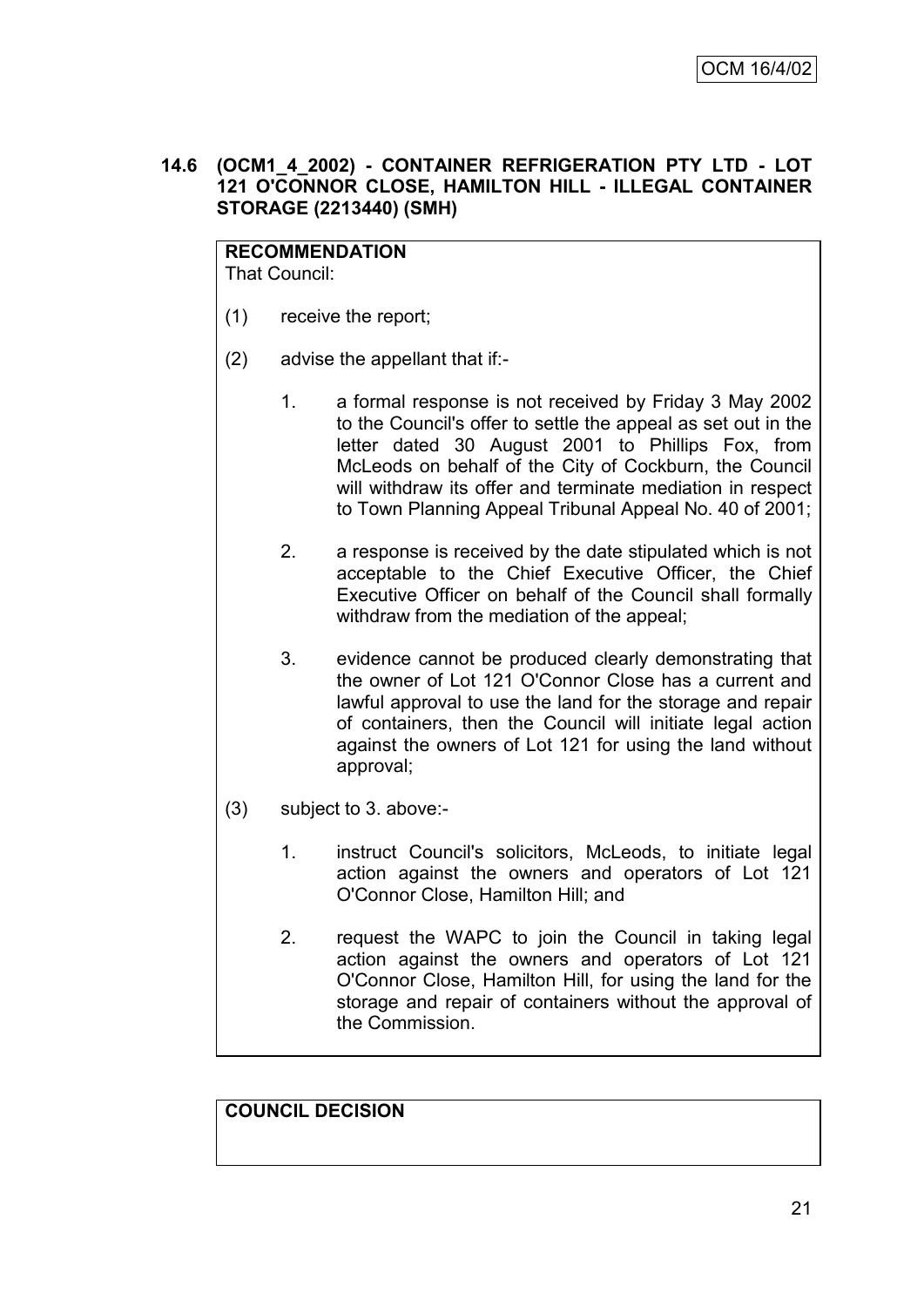#### **Background**

Council at its meeting held on 19 March 2002, resolved that:-

"*the matter be deferred to the next Council meeting to allow Elected Members and staff to receive further documentation."*

The explanation was that:-

*"Council should give Container Refrigeration Pty Ltd one month to provide documentation that has been repeatedly requested. This will give Elected Members time to receive further information before making a decision."*

The Council solicitor wrote to Phillips Fox on the 30th August 2001, stating:-

"*The City is not prepared to settle the appeal on the basis proposed by your client, but on 21 August resolved in the following terms:*

- *1. Require the Appellant, Container Refrigeration Pty Ltd, to enter into an agreement with the City of Cockburn that the company will cease using Lot 121 O'Connor Close, Hamilton Hill for the storage, repair and painting of containers by a predetermined date and in the event that the Appellant (owner) does not vacate the site by the predetermined date then a significant penalty will apply and that the entering into the agreement will be a prerequisite to the Council agreeing to any compromise to enable a planning approval to be issued for the land;*
- *2. Subject to the execution of the agreement referred to in 1. above the Council is prepared to issue a time limited approval of a maximum of three years from the date the Consent Order issued by the Tribunal, for the storage and repair of containers on Lot 121 O'Connor Close, Hamilton Hill subject to conditions."*

On 25 March 2002, a mediation hearing was held between the Appellant and their representatives and the Respondents comprising representatives from the Council and the DPI.

The mediation was conducted by two members of the Tribunal and ran for about 1½ hours.

The mediation did not result in any measurable outcome, except that the Appellant undertook to consider the matter further and get back to the Respondents. Overall, the mediation was disappointing and the scope for achieving a successfully negotiated outcome appears remote.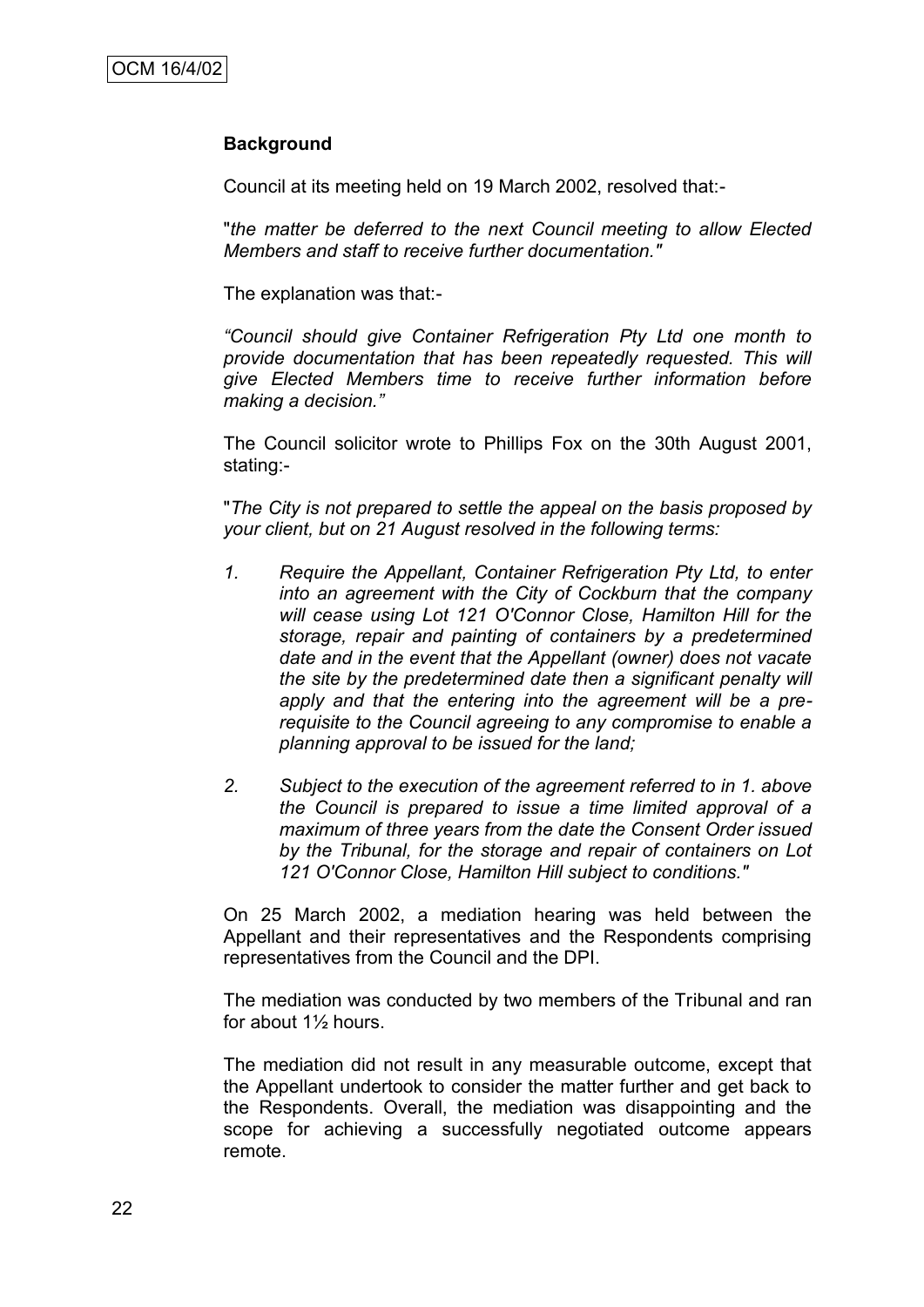#### **Submission**

At the Council meeting held on 19 March 2002, the owner of Lot 121 together with their legal advisor and planning consultant, made a deputation to the Council in relation to the recommendation on the agenda for Council to consider initiating legal action against the owner of Lot 121 for operating a container storage and repair business without approval.

The Appellant claimed that they had found documents which may indicate that the owner had an approval issued in July 1995.

The Council staff had been unable to locate any past land use approval for the land.

Based on this advice the Council decided to defer the matter until its meeting in April 2002.

At the time of writing this report, the owners of Lot 121 had not provided any information about any previous approval to the Council on which a report could be prepared.

However, at the mediation on 25 March, the lawyer representing the owner of Lot 121, did show a copy of a Council record dated 28 February 1995 which purportedly was a Council approval and also showed a copy of an MRS approval issued by the WAPC at about the same time. Copies of these documents were not made available. Copies were requested by the Council and WAPC representatives.

#### **Report**

On return to the Council offices following the mediation, a search of the Council's Minutes for February/March 1995 was undertaken which revealed that the Council had adopted the following:-

*"4184 CLAUSE 27: APPLICATIONS APPROVED BY THE DIRECTOR, PLANNING AND DEVELOPMENT (JA)*

*Moved Councillor Waters seconded Councillor Elpitelli that the following delegated approvals by the Director, Planning and Development be noted and confirmed:-*

*1. Temporary Use of Railway Reserve for Storage and Repair of Sea Containers - FTS 1593 and 2706 Rollinson Road, Hamilton Hill - Department of Planning and Urban Development (2210828)"*

The Director of Planning and Development upon receipt of an application from the Engineering Section of Westrail to use the land for the temporary storage and repair of sea containers on the Railway Reserve under the MRS forwarded the application to the WAPC for its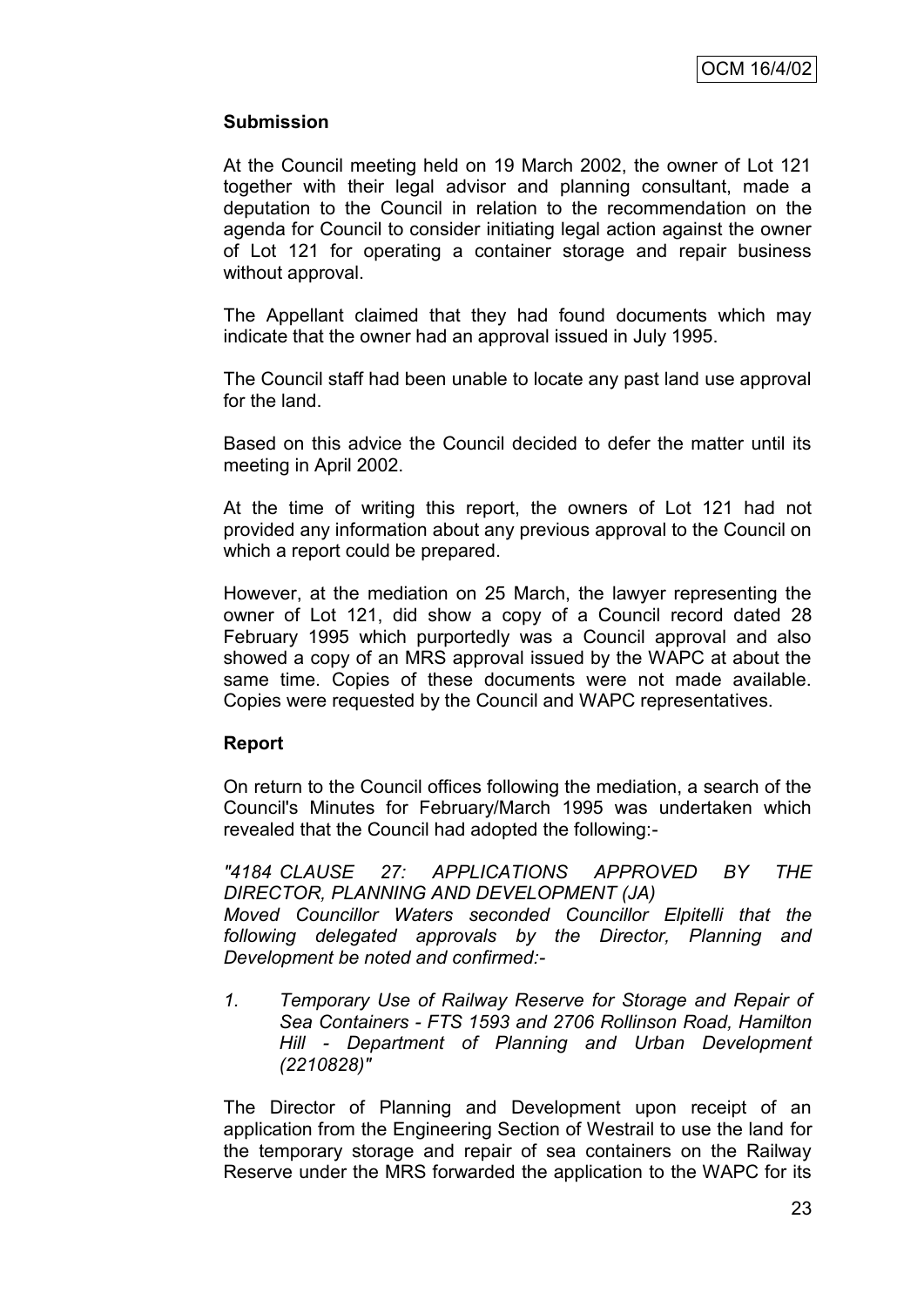decision. Only an approval from the WAPC was required. The Director's letter stated:-

"*PROPOSED TEMPORARY USE OF RAILWAY RESERVE FOR STORAGE AND REPAIR OF SEA CONTAINERS, SALES AND SERVICE, FTS F1593 AND 2706 ROLLINSON ROAD, HAMILTON HILL - APPLICANT: CONTAINER REFRIGERATION*

*Enclosed is Application No.23/620 and two plans.*

*The proposed use is on land within a Railway Reserve and therefore determination by your Department is required.*

*Council has no objection to the development."*

The reason the Director referred the matter to Council as a delegated decision was because he had stated on behalf of the Council that it had "no objection". No approval was issued.

The WAPC on 9 March 1995 issued a Form 2 Notice of Approval for "Container and Refrigeration Servicing Operations" which was not the same as the application. The application was for "Temporary use of Railway Reserve for storage and repair of sea containers, sales and service (approx. 12 months)".

The conditional approval issued by the WAPC stated:-

*"APPROVAL TO COMMENCE DEVELOPMENT*

*Name and Address of Owner and Land on which Development Proposed:*

| <b>OWNER</b>                        |                             |                        | : Westrail Engineering Section               | Westrail |
|-------------------------------------|-----------------------------|------------------------|----------------------------------------------|----------|
|                                     |                             |                        | Centre WEST PERTH WA 6005                    |          |
| LOT                                 |                             | <b>Railway Reserve</b> |                                              |          |
| <b>LOCATION</b>                     |                             | . 2706 1593            |                                              |          |
| <b>PLAN/DIAGRAM</b>                 | $\mathcal{L} = \mathcal{L}$ |                        |                                              |          |
| <b>VOLUME/FOLIO</b>                 | $\mathcal{I} = \mathcal{I}$ |                        |                                              |          |
| <b>LOCALITY</b>                     |                             |                        | Rollinson Road, Hamilton Hill                |          |
| APPLICATION DATE : 10 February 1995 |                             |                        |                                              |          |
| APPLICATION REC'D: 14 February 1995 |                             |                        |                                              |          |
| <b>DEVELOPMENT</b>                  |                             |                        |                                              |          |
| <b>DESCRIPTION</b>                  |                             |                        | <b>Container and Refrigeration Servicing</b> |          |
|                                     |                             | <b>Operations.</b>     |                                              |          |

*The application for approval to commence development is granted subject to the following condition(s):*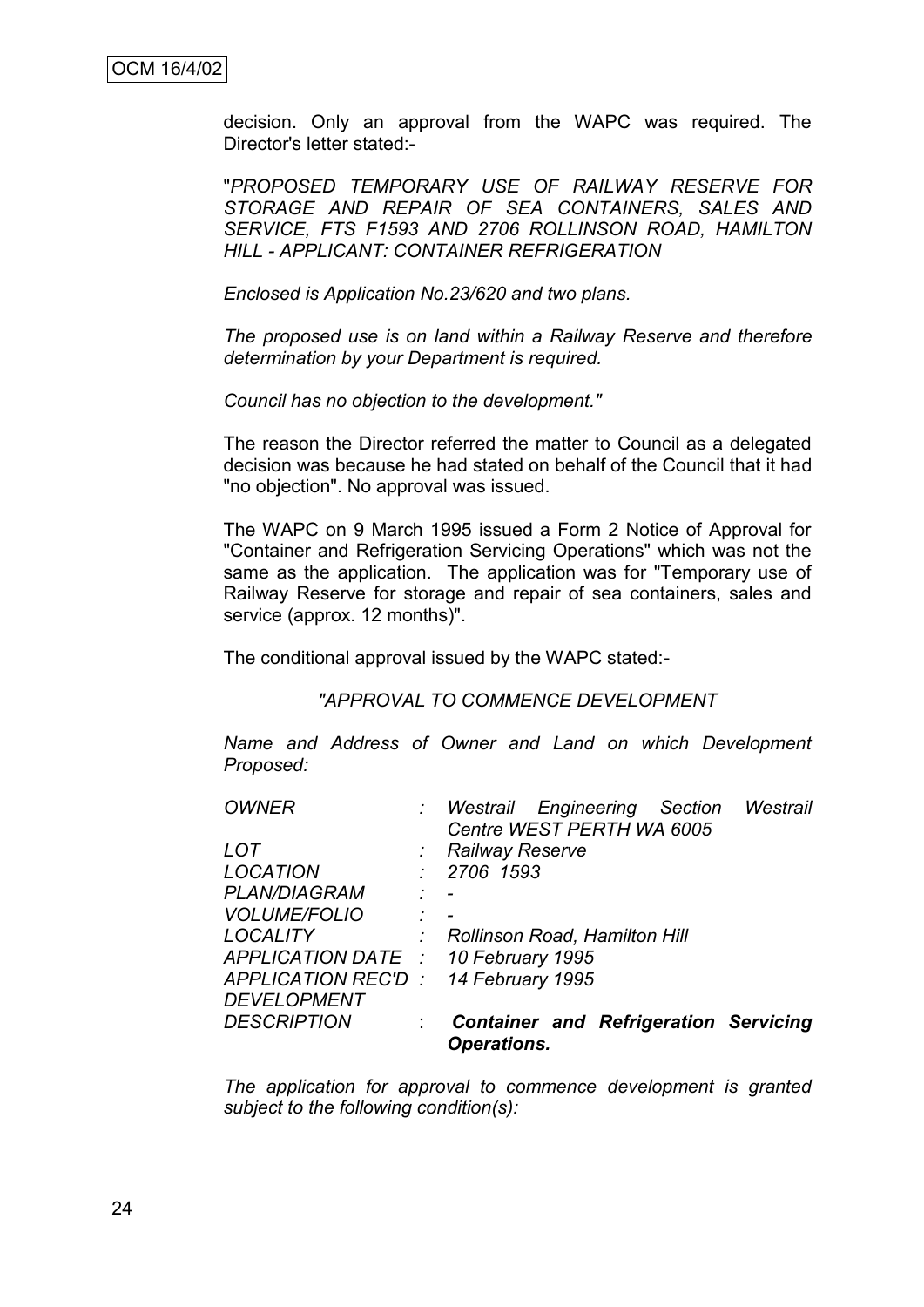- *1. The approval is valid for a period of 12 months only after which time all structures and equipment are to be removed at the applicant's expense.*
- *2. Arrangements being made to the satisfaction of the Water Authority and Health Department (WA) to ensure adequate servicing of the development.*
- *3. Compliance with the specifications and requirements of the local authority town planning scheme.*

*SARAH ARTHUR FOR SECRETARY WESTERN AUSTRALIAN PLANNING COMMISSION"*

The approval was only for 12 months and therefore expired on 9 March 1996. Thereafter there was no approval, according to Council records.

In relation to timing after 9 March 1996 the creation of Lot 121 was briefly as follows:-

- 9 March 1996 WAPC temporary approval to use the railway reserve expired.
- 24 December 1996 The Railway Reserve was reclassified to Light Industry (Amt 148) under DZS No. 2.
- 6 January 1998 The subdivision clearance for Lot 121 was issued by the Council.
- 13 July 1998 O'Connor Close Pty Ltd purchased Lot 121 O'Connor Close from Landcorp.
- 3 August 1998 The Council under delegated authority issued a conditional approval for an office/workshop on Lot 121.
- 5 October 2000 Container Refrigeration was requested to provide copies of any existing approval to store and repair containers on Lot 121 to the Council, as no approval for the use could be located.
- 28 November 2000 Container Refrigeration was once again requested to provide evidence of any existing approvals to store and repair containers on Lot 121.
- 21 February 2001 An application from Container Refrigeration to relocate an undercover storage area and store containers was refused by the WAPC and was followed by Council refusal (delegated as per Council position on Clause 32 in the North Coogee Area).
- 19 March 2001 Container Refrigeration was requested yet again to provide evidence of previous land use approvals.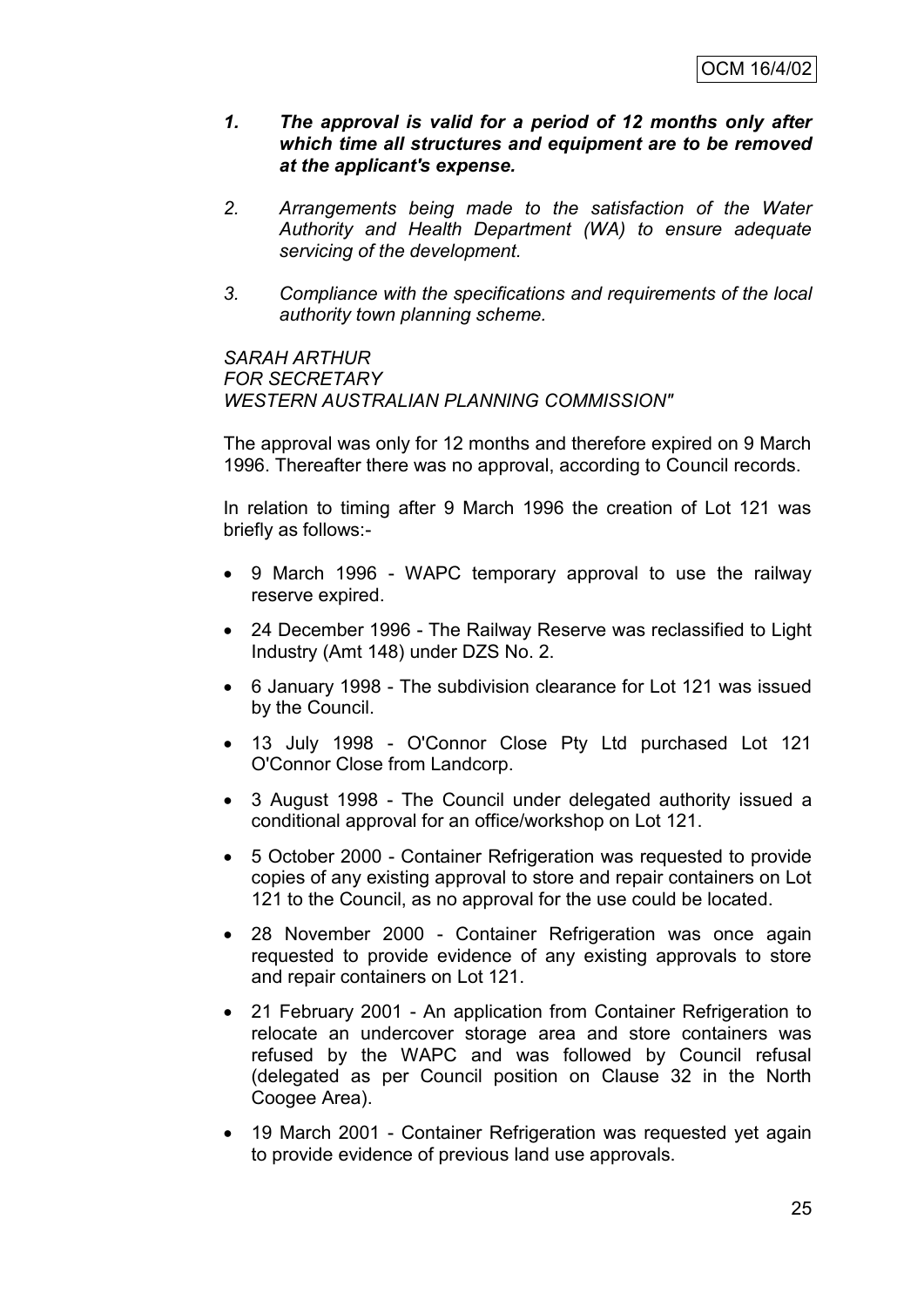27 April 2001 - Container Refrigeration lodged an appeal with the Town Planning Tribunal.

Except for an informal meeting to discuss a possible negotiated outcome, there had been no mediation of this appeal up until 25 March 2002, almost 12 months after the appeal was lodged.

Based on the outcome of the formal mediation conducted at the office of the Town Planning Tribunal on 25 March 2002, it appears that the parties are no closer to reaching a settlement. In addition, the method identified by the Appellant to arrive at an acceptable period for a time limited approval has the potential to become protracted.

Given this, the Council should request the Appellant to provide a formal response to its offer of 30 August 2001, by a given date so that the matter can proceed to a hearing without further delay. The date set should be in time for a subsequent report to the Council meeting in May. In addition the Council should initiate legal action for using land without approval, in anticipation that no current approvals can be produced by the owner of Lot 121 to store and repair sea containers on the land.

#### **Strategic Plan/Policy Implications**

The Corporate Strategic Plan Key Result Areas which apply to this item are:-

- 2. Planning Your City
	- *"To ensure that the planning of the City is based on an approach which has the potential to achieve high levels of convenience for its citizens."*

The Planning Policies which apply to this item are:-

APD29 Development Compliance Process

Under the circumstances, it is considered appropriate that the process set out in Policy APD29 be set aside and legal action be initiated.

#### **Budget/Financial Implications**

Legal costs will be incurred. Depending on how far the legal action proceeds, costs could be awarded against the Council in the event that it discontinues the action and the respondent incurs costs or if the Council is unsuccessful, the court may award costs against it.

Based on informal legal advice and the information contained on the Council file a successful prosecution may be likely.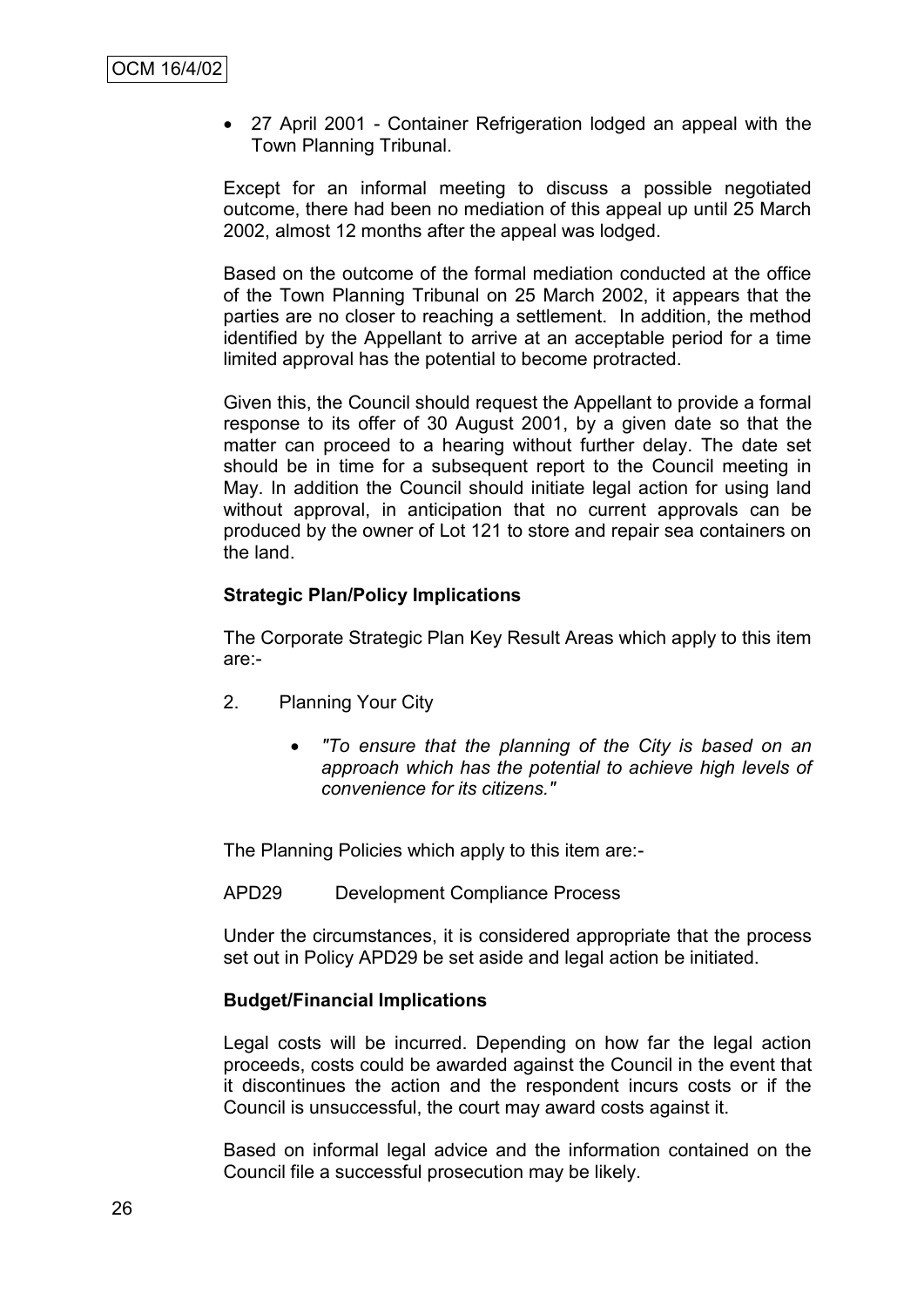# **Implications of Section 3.18(3) Local Government Act, 1995**

Nil.

#### **14.7 (OCM1\_4\_2002) - NON COMPLIANCE WITH CONDITIONS OF APPROVAL - VULCAN ENGINEERING - LOT 169; 95 QUILL WAY, HENDERSON - OWNER: KATOP PTY LTD (T/AS VULCAN ENGINEERING) - APPLICANT: GORDON VUKUSICH (3316799) (DB)**

#### **RECOMMENDATION** That Council:

(1) receive the submission from Vulcan Engineering; and

(2) reject the submission from Vulcan Engineering and continue with legal action in accordance with its resolution of 15 January 2002.

# **COUNCIL DECISION**

# **Background**

| <b>ZONING:</b> | MRS:                         | Industrial                |
|----------------|------------------------------|---------------------------|
|                | DZS:                         | General Industry          |
| LAND USE:      | Workshop & Heavy fabrication |                           |
| LOT SIZE:      | 0.8743                       |                           |
| AREA:          |                              |                           |
| USE CLASS:     |                              | <b>Industry - General</b> |

Council resolved at its Ordinary Meeting of 15 January 2002, to prosecute Katop Pty Ltd for non-compliance with conditions of approval.

The resolution has been implemented, with the execution of complaints and the issuance of summonses for a breach of Section 10.4(a)(i) of the Town Planning & Development Act 1928.

#### **Submission**

Mr Vukusich has made a submission to the Council on behalf of his company, Katop Pty Ltd (trading as Vulcan Engineering). The letter reads as follows: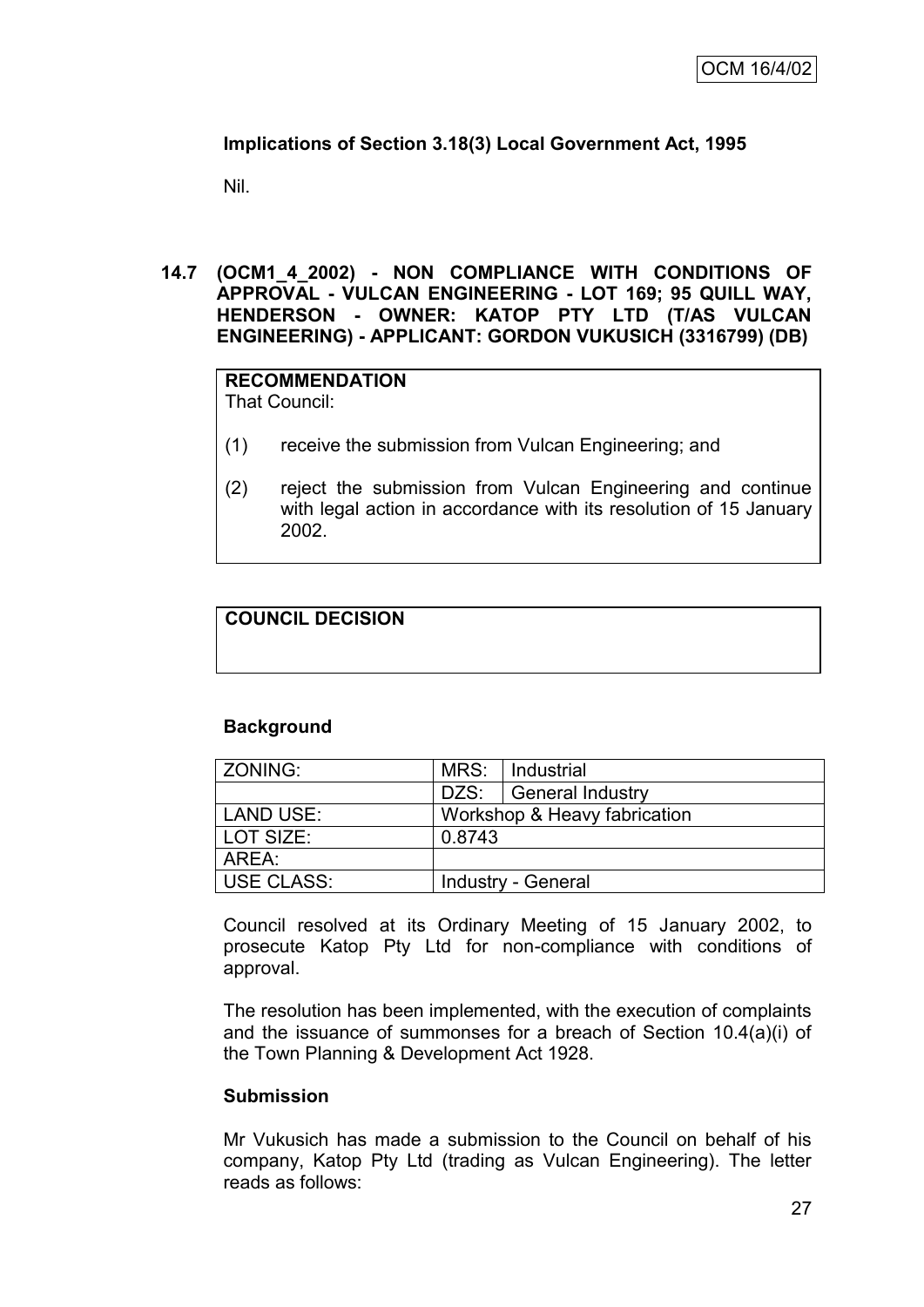*"Attention: The Chief Executive Officer*

*NON COMPLIANCE WITH BUILDING REQUIREMENTS*

*Dear Sir,*

*As you may be aware, our company has been summoned to appear in Court for non-compliance with The City of Cockburn- district zoning scheme requirements. We kindly request your intervention in this action, as we believe a better solution exists than to prosecute, further adding to our demise.*

*The City of Cockburn have been advised on several occasions of the hardships confronting our line of business. i.e. Steel Fabrication and Construction. This hardship has prevailed throughout the Kwinana and Cockburn area for the past three or four years, forcing many long established workshops to close their doors or go into liquidation.*

*We do not intend to do either, but we will need this extra time so that we can complete this project to the satisfaction of all involved.*

*Your assistance would be greatly appreciated.*

*Yours Sincerely*

*Gordon Vukusich VULCAN ENGINEERING"*

#### **Report**

It would be unreasonable to grant Mr Vukusich an extension of time to comply with the conditions of planning approval, as he has effectively had the 2 years provided by the approval, plus a year prior to when the breach was first discovered. During that time no attempt has been made to satisfy the conditions. The site remains generally unchanged, apart from building additions.

It was noted at the time that Mr Vukusich had recently made an application to the City for a building licence, to construct the second work shed which was approved in September 2000. The approximate cost of this construction was stated on the application as \$100,000. It is therefore difficult to accept that the company lacked the funds needed to complete the conditions of previous approval on the land. The conditions imposed on Vulcan Engineering are common to other landowners in the industrial estate.

It should be noted that the City has had a similar issue with Mr Vukusich at another property, where in June 1994, unlawful development occurred. The property was 7 Possner Way Henderson,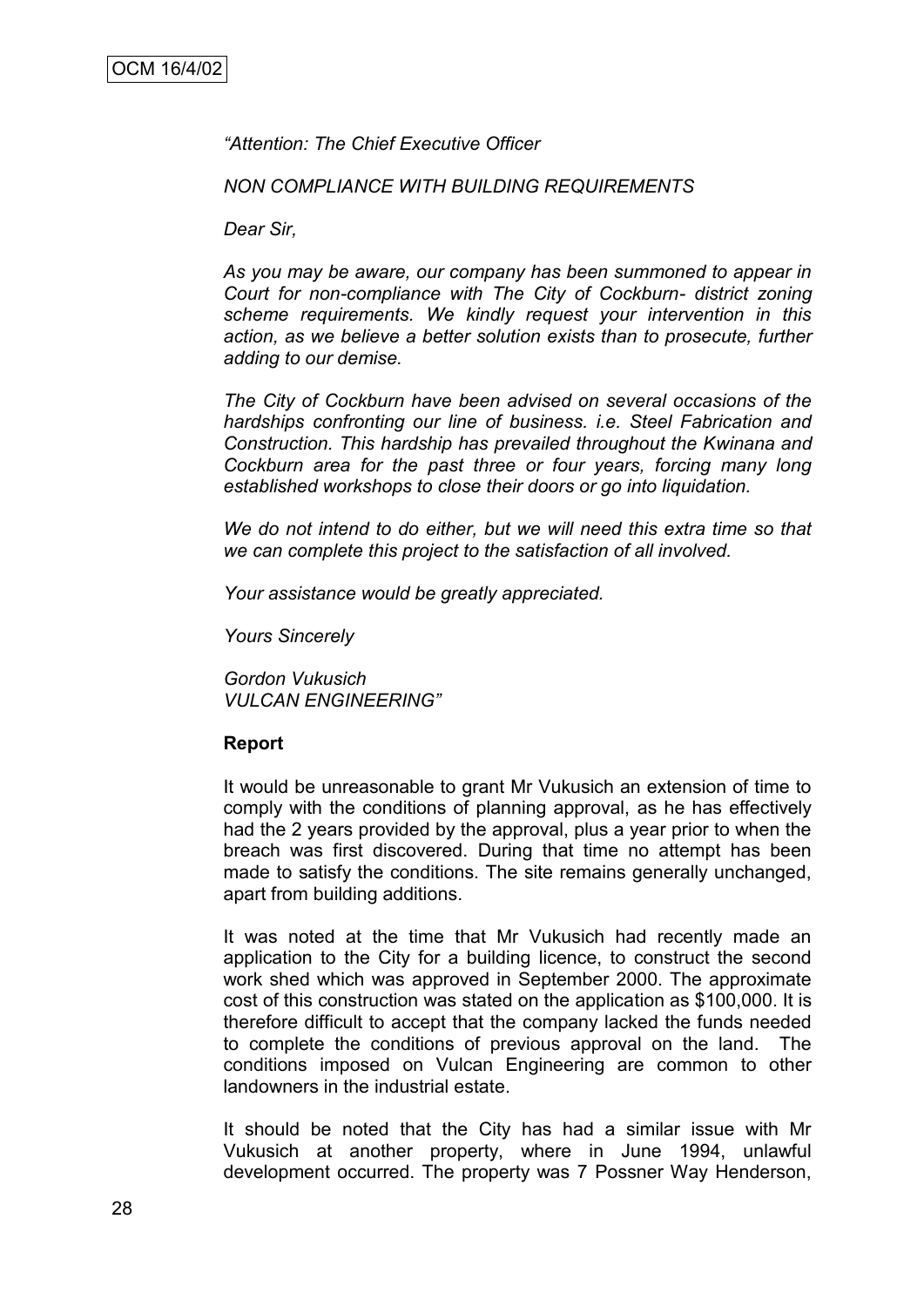and the issue at the time was unauthorised development. According to Council"s records, construction started on a 2,808 square metre shed without the issuance of a building licence. The shed was also 1,404 square metres larger than what had been approved by Planning Services. A section 401 stop work order was issued by the Town Clerk and Mr Vukusich was requested to apply for planning consent for the larger work shed, and no legal action was taken.

At another property in 9 Egmont Rd Henderson, owned by Mr Vukusich, Council resolved in April 1989 to prosecute over noncompliance with conditions of approval for an industrial workshed that was built on the lot. The prosecution was successful and the Magistrate imposed a fine of \$100 and awarded costs of \$750 to the City.

In the circumstances, the Council should continue with the legal action already initiated against the owner of Lot 169 Quill Way, Henderson.

The Council has the power under Clause 6.3.5 to revoke a planning consent, where the conditions of approval have not been fulfilled.

## **Strategic Plan/Policy Implications**

The Corporate Strategic Plan Key Result Areas which apply to this item are:-

- 1. Managing Your City
	- *"To conduct Council business in open public forums and to manage Council affairs by employing publicly accountable practices."*
- 2. Planning Your City
	- *"To ensure that the planning of the City is based on an approach which has the potential to achieve high levels of convenience for its citizens."*
	- *"To ensure that the development will enhance the levels of amenity currently enjoyed by the community."*

The Planning Policies which apply to this item are:-

- APD19 North Coogee, Robb Jetty And Henderson Industrial Area - Development Control
- APD29 Development Compliance Process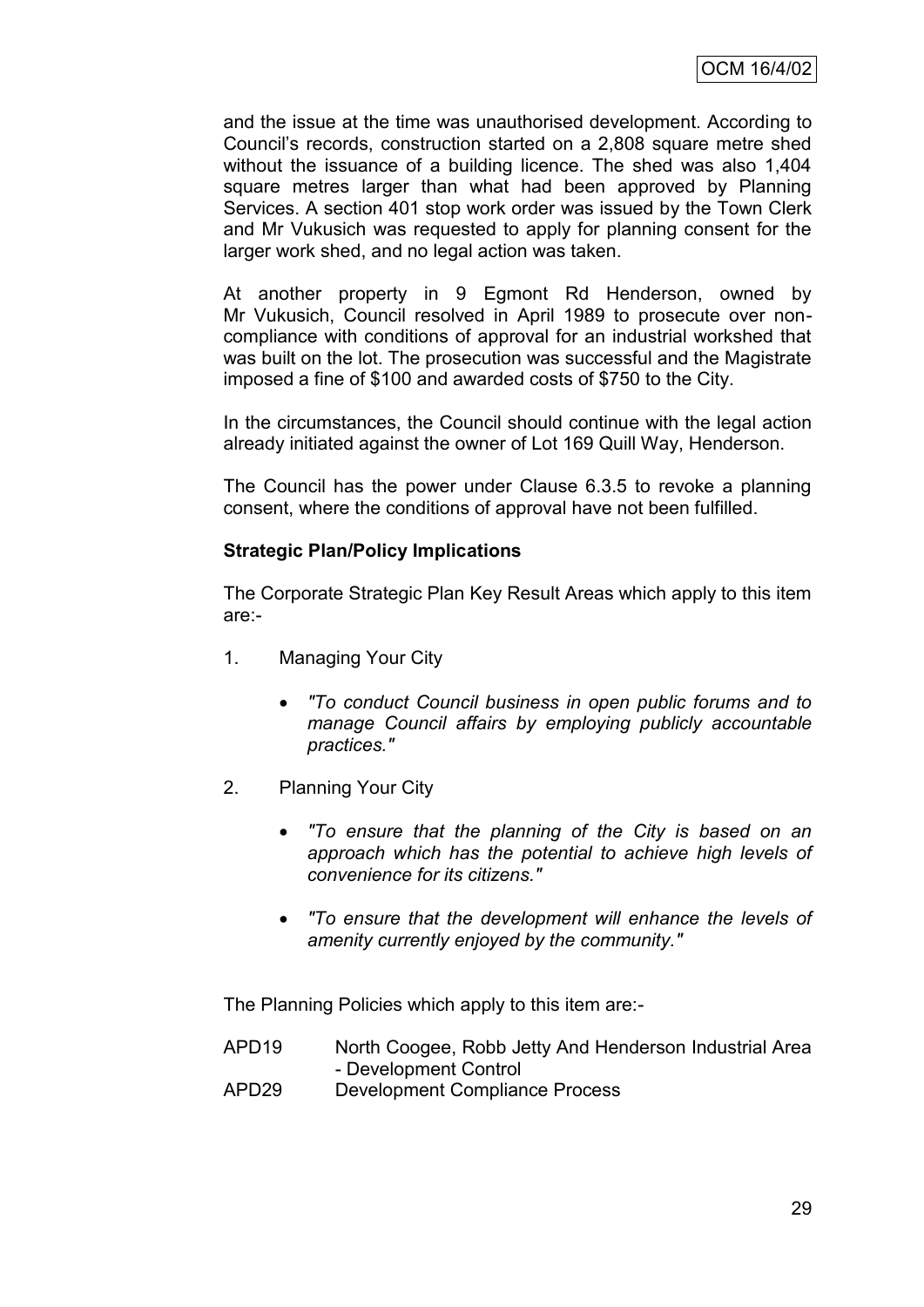#### **Budget/Financial Implications**

Legal proceedings have commenced which will require the use of funds from the City"s legal expenses budget.

#### **Implications of Section 3.18(3) Local Government Act, 1995**

Nil.

#### **14.8 (OCM1\_4\_2002) - COOGEE BEACH - ESTABLISHMENT OF CAFE/KIOSK - RESERVE 46664 (3319158) (KJS)**

#### **RECOMMENDATION**

That Council:

- (1) pursue the possibility of constructing, owning and leasing out a café/kiosk at Coogee Beach based on the same lines which was foreshadowed in the proposal considered by Council on 15 May 2001;
- (2) write to the Department of Planning and Infrastructure, Department of Environmental Protection and Conservation and Land Management, advising of the proposal and seeking a preliminary response as to the level of support that such a proposal is likely to receive should a formal application be lodged;
- (3) subject to supportive responses being received from (2) above, the Chief Executive Officer is to commission a suitably qualified financial consultant to provide advice on the economic viability and risk in proceeding with the construction of a café/kiosk at Coogee Beach; and
- (4) upon receipt of the advice from the financial consultant, determine if a business plan is to be prepared to progress the matter further.

#### **COUNCIL DECISION**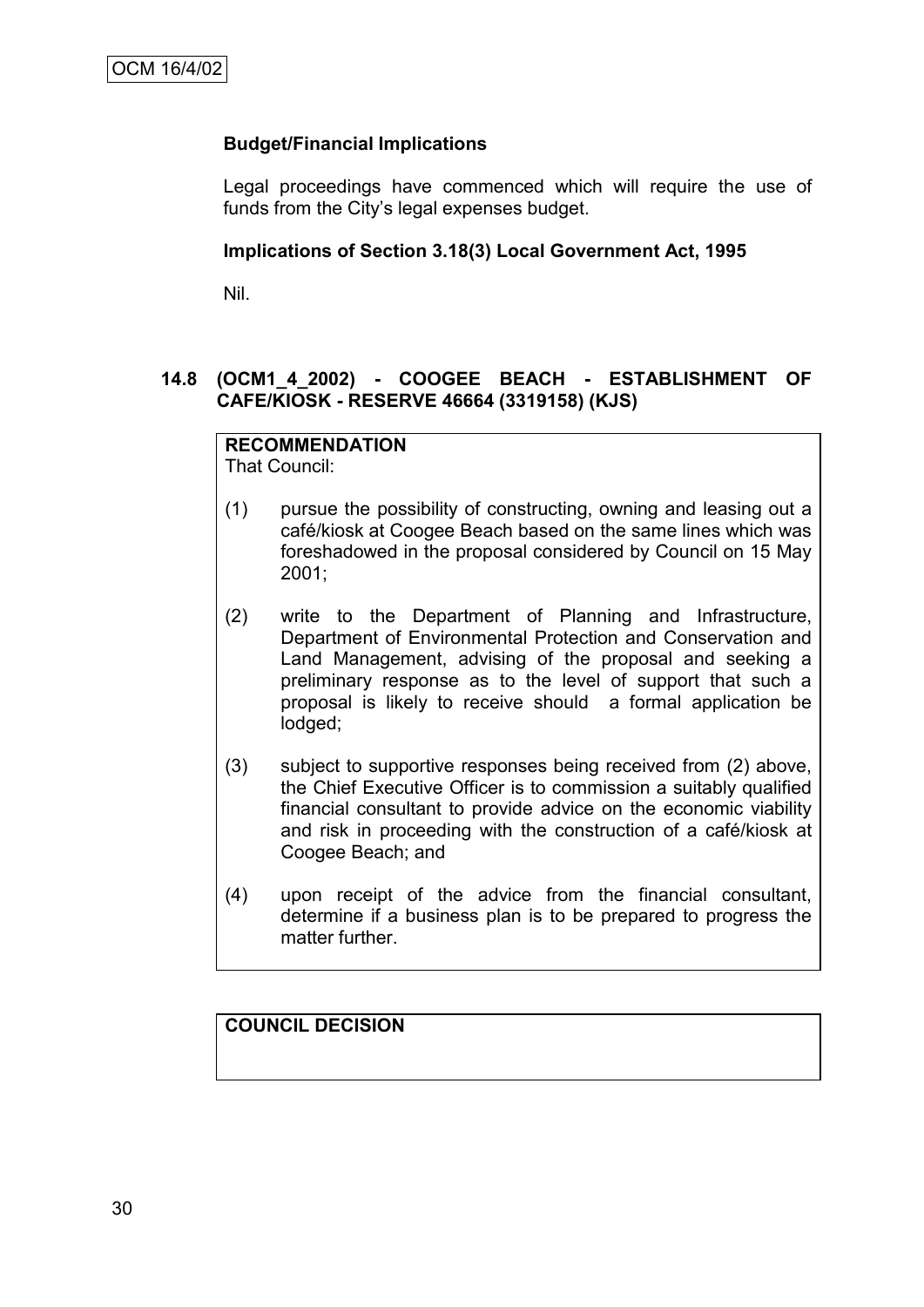# **Background**

Council at its meeting of 15 May 2001, resolved that:-

- *"(1) close portion of Powell Road and request the Department of Land Administration to revest that portion as recreation with a power to lease for periods of up to 21 years;*
- *(2) subject to the closure of portion of Powell Road, commission Hoffman Architects to design a Kiosk/Shop and associated paths and vehicular access to be located in a portion of road reserve Powell Road, Coogee;*
- *(3) call for Expressions of Interest to construct and enter into a lease for the Kiosk/Shop at Coogee Beach based on the architects design or other approved by Council;*
- *(4) on completion of the Kiosk/Shop undertake the demolition of the current shop and construct pathways and modified roads as outlined in the architectural drawings with funds for the project being drawn from the Land Development Reserve Fund; and*
- *(5) advise the current Lessee of the Coogee Beach Shop of the above decisions."*

An Expression of Interest document was prepared and advertised by the Department of Housing and Construction acting as a consultant to the City.

At the conclusion of the submission period, there were no complying submissions.

Contact was made with several companies that picked up the documents but did not follow through with submissions. The general feeling was that they were not prepared to outlay a substantial amount of money constructing a building on land that they did not own freehold. It was further stated that several parties would be interested in leasing the proposed facility if the City constructed the building, connected all of the services and undertook landscaping to tie the facility into the recreation area, car parks and paths.

### **Submission**

The section of Powell Road was closed and Reserve 46664 created in its stead. This recreation reserve has a purpose of recreation and has a power to lease for periods up to 21 years.

The establishment of a facility that is ancillary to the recreation purpose of the reserve is acceptable to the Department of Land Administration. Any lease entered into by the City has to be approved by DOLA.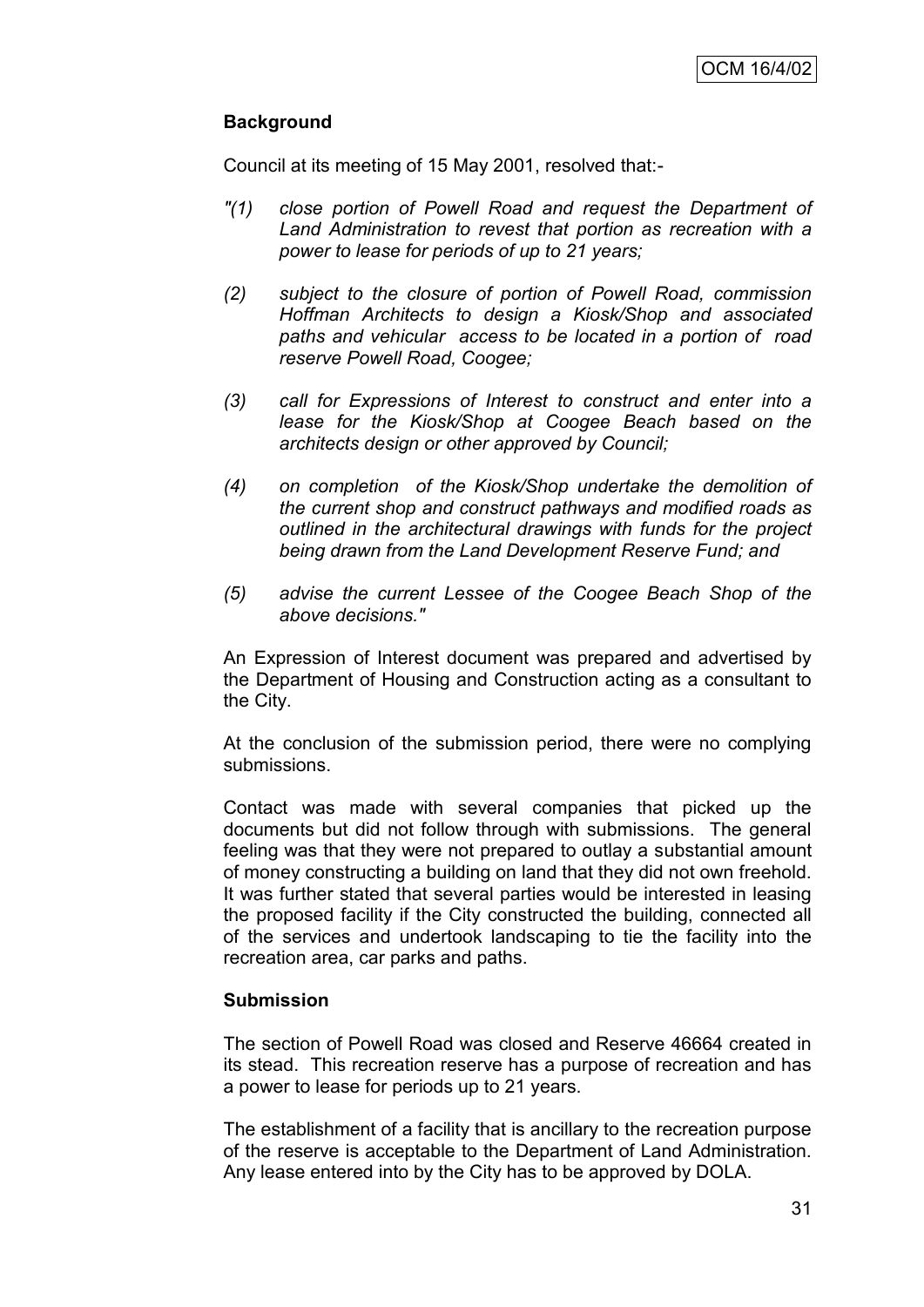### **Report**

Council has previously resolved that the project proceed on the basis of a successful tenderer constructing and operating the café/kiosk (kiosk/shop).

Following advertising, no tenders were received. Interest was expressed on leasing a built facility.

Council needs to determine if it wishes to pursue the appropriateness of Council constructing the facility for lease.

Having made that decision, it is important to ascertain the level of support likely to be forthcoming from the relevant approval agencies.

If the approval agencies do not raise issues which will prevent the establishment of the café/kiosk, advice should be sought from a financial consultant so that the likely financial viability of the proposal can be understood. Advice to be sought will be the optimum size of the facility, probable turnover and rent potential. The cost of construction and ancillary costs would also be established.

This advice would form the basis of a report to Council. If Council subsequently decides to proceed further, then a business plan would be prepared for consideration.

After the business plan process has been completed, Council could then decide to call tenders for the lease and operation of the yet to be constructed facility.

If Council accepted a proposal to lease, an architect would be appointed to finalise concept plans for Council"s approval, prior to detailed design workings being undertaken.

Formal approval from the approving agencies would then be required prior to calling tenders for the construction of the facility.

The acceptance of the tender to lease the premises would need to be made subject to Council formally proceeding with the construction.

#### **Strategic Plan/Policy Implications**

The Corporate Strategic Plan Key Result Areas which apply to this item are:-

- 4. Facilitating the needs of Your Community
	- *"To facilitate and provide an optimum range of community services."*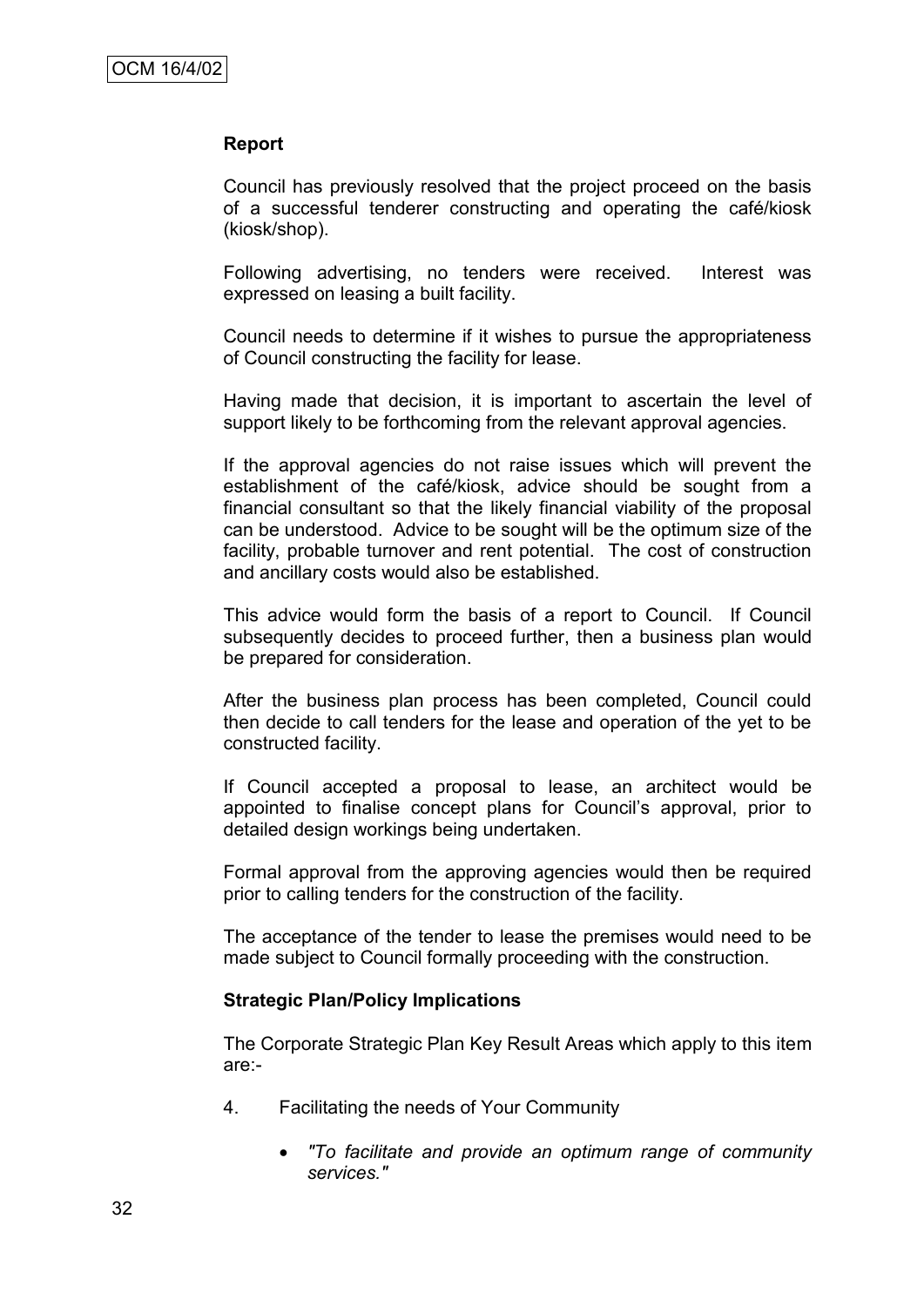# **Budget/Financial Implications**

There are sufficient consultancy funds on the current budget to undertake the processes as contained in the recommendation.

If the project were to proceed, Council will need to provide funds for the design and construction of the facility.

## **Implications of Section 3.18(3) Local Government Act, 1995**

Nil

## **14.9 (OCM1\_4\_2002) - APPLICATION TO ESTABLISH AN EXPORT FRUIT AND VEGETABLE PACKING FACILITY AT LOT 81 WATTLEUP ROAD, WATTLEUP - OWNER/APPLICANT: POWERWIDE CORPORATION PTY LTD (4411477) (CP)**

# **RECOMMENDATION**

That Council:

- (1) approve the application for a fruit and vegetable packaging facility at Lot 81 Wattleup Road, Wattleup subject to the following:
	- 1. Standard conditions and footnotes as contained in Council Policy APD 17 as determined appropriate to this application by delegated officer, under clause 7.6 of Council's District Zoning Scheme No. 2;

### Special Conditions

- 1. No fruit and vegetables from outside the locality are to be handled, processed or packaged on site unless otherwise allowed for in the future, by an amendment to the City of Cockburn Town Planning Scheme.
- 2. The floor area of the building being reduced by  $70m^2$  to that approved by Council at its Ordinary Meeting of 18th January 2000.
- 3. An operational management plan be prepared and submitted for approval for the treatment of spoiled, decaying produce and vermin control to the satisfaction of the Principal Environmental Health Officer.
- 4. The building design being certified by a suitably qualified acoustical engineer that the noise expected from the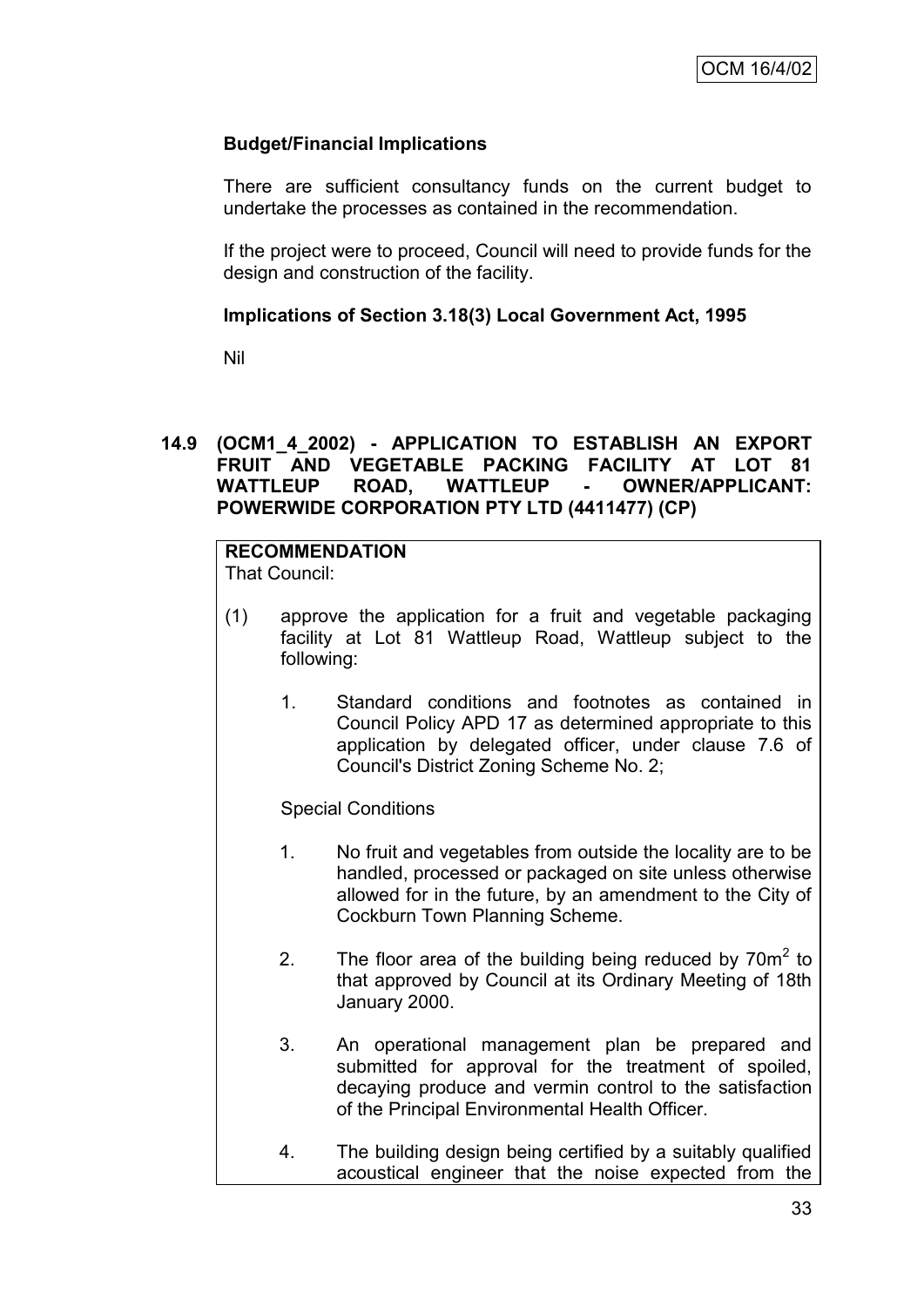|     |                    | operations within the building will not exceed<br>Environmental Protection (Noise) Regulations 1997. | the                                                                                                                                                          |
|-----|--------------------|------------------------------------------------------------------------------------------------------|--------------------------------------------------------------------------------------------------------------------------------------------------------------|
|     | 5.<br>to Friday.   |                                                                                                      | No deliveries or activities causing noise and/or<br>inconvenience to neighbours being carried out on<br>Saturday or Sunday or before 9am or after 5pm Monday |
|     | Dated this         | day of                                                                                               | 2002.<br><b>Chief Executive Officer</b>                                                                                                                      |
| (2) | the applicant; and |                                                                                                      | issue a MRS Form 2 Notice of Approval valid for 24 months to                                                                                                 |
| (3) |                    | advise those who made submission of the Council's decision                                           |                                                                                                                                                              |

# **COUNCIL DECISION**

### **Background**

| ZONING:           | MRS:              | Rural                           |  |
|-------------------|-------------------|---------------------------------|--|
|                   | DZS:              | Rural                           |  |
| LAND USE:         | Vacant rural land |                                 |  |
| LOT SIZE:         | $2.67$ ha         |                                 |  |
| AREA:             | 893m2             |                                 |  |
| <b>USE CLASS:</b> |                   | Use Class "SA" - Rural Industry |  |

At its Ordinary Meeting of 18 January 2000, Council resolved to conditionally approve a fruit and vegetable export packaging facility on Lot 81 Wattleup Road. Approval was subject to a number of standard and special conditions including a requirement that only locally grown produce is to be handled, processed or packaged onsite.

As a result of the owner"s intention to provide for the packaging of produce sourced from outside the Wattleup locality for export, Council at its Ordinary Meeting of 18 April 2000, resolved to adopt Amendment 219 to District Zoning Scheme No. 2 for advertising for an Additional Use of Fruit and Vegetable Warehouse and Distribution Centre on the site.

After considering submissions received, the Council at its Ordinary Meeting of 21 November 2000 resolved to adopt Amendment 219 subject to modified wording which limited the floor area of the development to that in the plans approved by Council on 18 January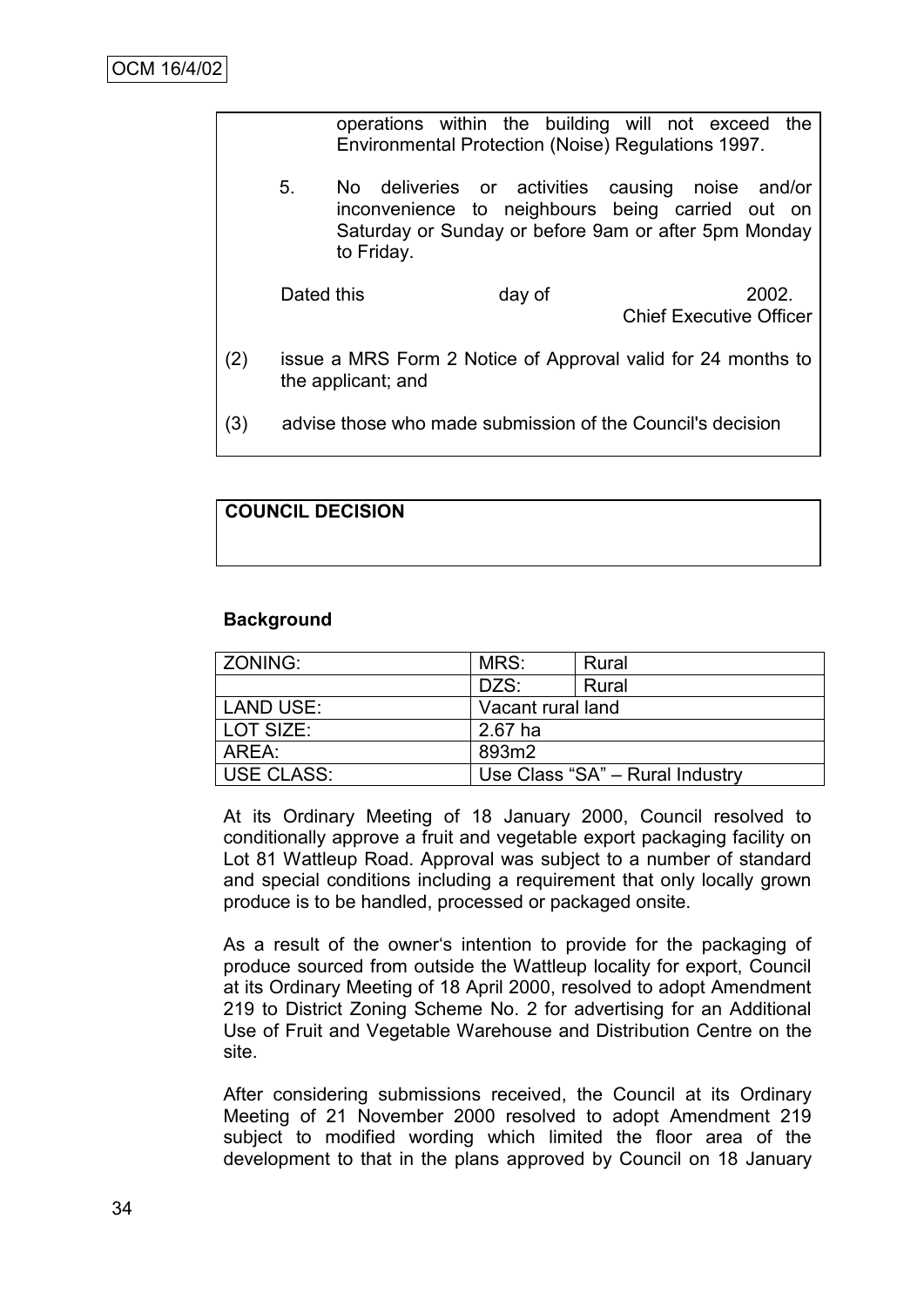2000. A copy of Council"s resolution and the approved site plan is contained in the Attachment to the Agenda.

The adopted, modified amendment was referred to the Western Australian Planning Commission ("WAPC") in order to obtain final approval from the Minister for Planning. The WAPC recently responded to the Council requesting further modifications to the amendment. The further modifications were adopted by Council at its Ordinary Meeting of 19 March 2002.

In the time it has taken for the amendment modifications to be finalised, the approved development has not proceeded and the development approval has consequently lapsed.

#### **Submission**

On 15 February 2002, the applicant made a fresh development application which was circulated to the neighbours for comment. The closing date was 18 March 2002.

The proposed activity involves:

- packaging for export, fruit and vegetables either grown on the subject land or within the locality of Wattleup;
- up to 3 fulltime and 6 part-time staff;
- an average of 2-3 (with a maximum of 4 to 5) truck movements per week delivering produce to and from the site;
- operating hours between 9am to 5pm Mondays to Fridays.

The plans submitted with the current application provide for:

- a packing shed of 717m<sup>2</sup> floor area;
- an amenities building of 122m<sup>2</sup> floor area;
- 23 car parking bays and a truck loading bay located to the rear of the proposed building;
- retention of a 32 metre strip of existing natural bushland (Jarrah and Banksia) along the front of the site;
- disposal of stormwater and septic waste onsite.

The proposed building comprises of a packing area and cool room, while the amenities area incorporates a lunchroom, ablution facilities and office space. Maximum height of the building is 7.02 metres at the apex of the roof.

Vehicular access onto/from the site via a proposed driveway parallel to the eastern property boundary.

The application documents and plans are contained in the Agenda attachments.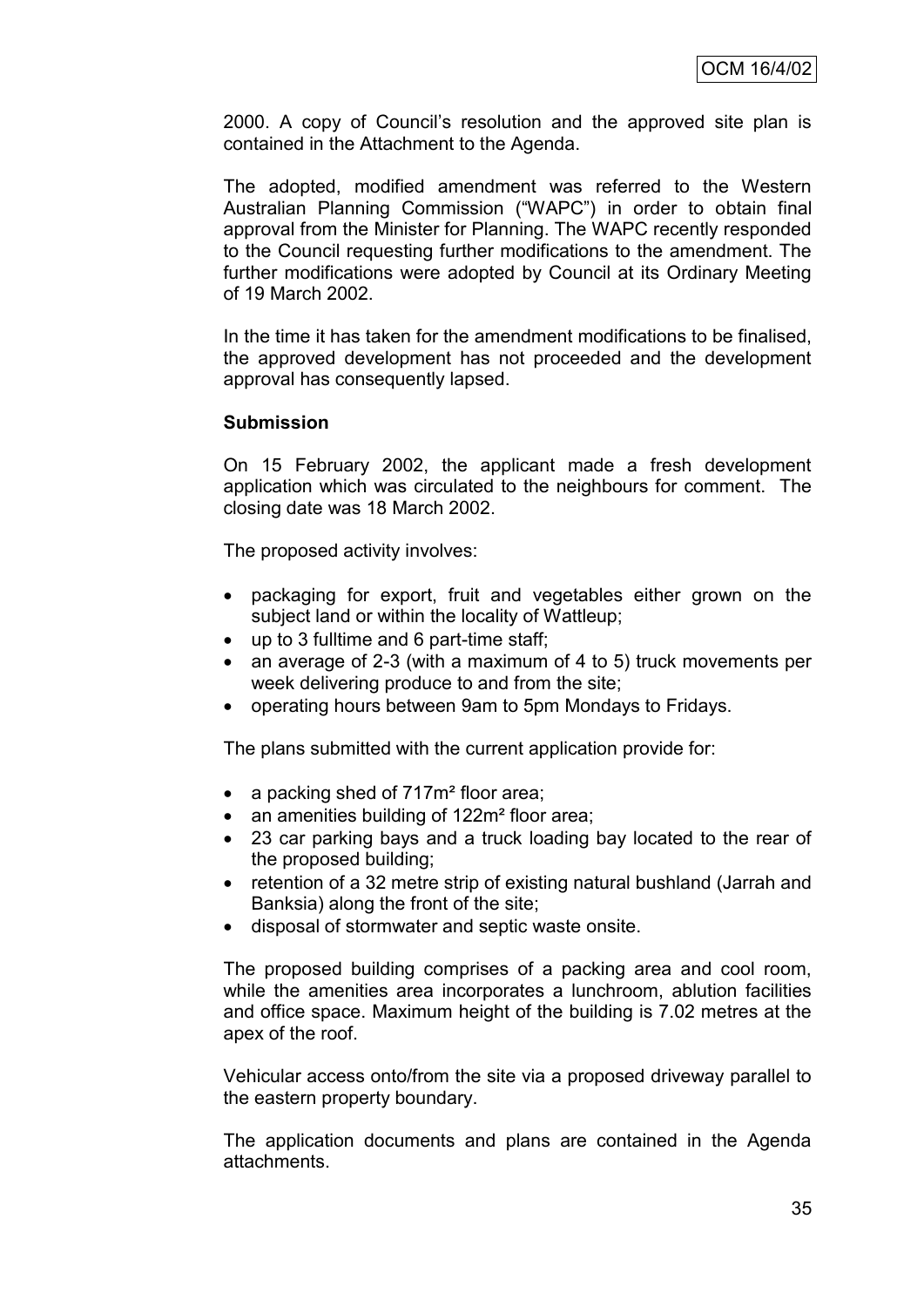## **Report**

Four (4) submissions were received from nearby and adjoining landowners by 18 March 2002 (closing date for comment), objecting on the grounds (amongst others) of property devaluation, noise from trucks and machinery and increased traffic. See Agenda attachments for copies of the submissions.

The activity the subject of this application is essentially the same as that approved for the site by Council on 18 January 2000. However, the floor area of the building currently proposed is approximately 70m² greater than that permitted for the previous development approval as well as that provided for in Amendment 219.

The issues considered by Council in relation to the previous application are considered to be equally applicable to the current application.

Adequate sight distance exists along Wattleup Road at the entrance of the site to ensure traffic safety will not be compromised. In addition, Wattleup Road is constructed to a high standard which can easily absorb the additional traffic generated by the application.

The retention of the natural vegetation along the property frontage will significantly mitigate visual effects of the proposed buildings when viewed from the road. Landscape plantings can be required along the side boundaries to ensure the visual effects on adjoining properties are minimised.

Building orientation and layout is such that noise from the activity should not have any significant effect on neighbours. Unloading and packing will be undertaken within the proposed buildings, while container loading will occur for  $1 - 2$  hours per week on the loading bay to the rear of the building. Other noise will be generated from thermostatically controlled cool-room fans. A condition may be imposed in the event of granting approval, requiring the building to be acoustically designed to ensure that no noise nuisance will be generated from the operation.

Potential dust effects of the activity can be mitigated by ensuring the driveway and parking areas are constructed to a suitable dust free standard. As nearly all other aspects of the operation are to be contained within the building there is little potential for dust nuisance to occur.

Odour and vermin are potential effects that could arise through inadequate handling of decaying produce. Any potential nuisance arising from this can be mitigated by the requirement for a Management Plan to be prepared to specifically address these issues, submitted and complied with as a condition of any consent granted. In any event, compliance would be required with the provisions of the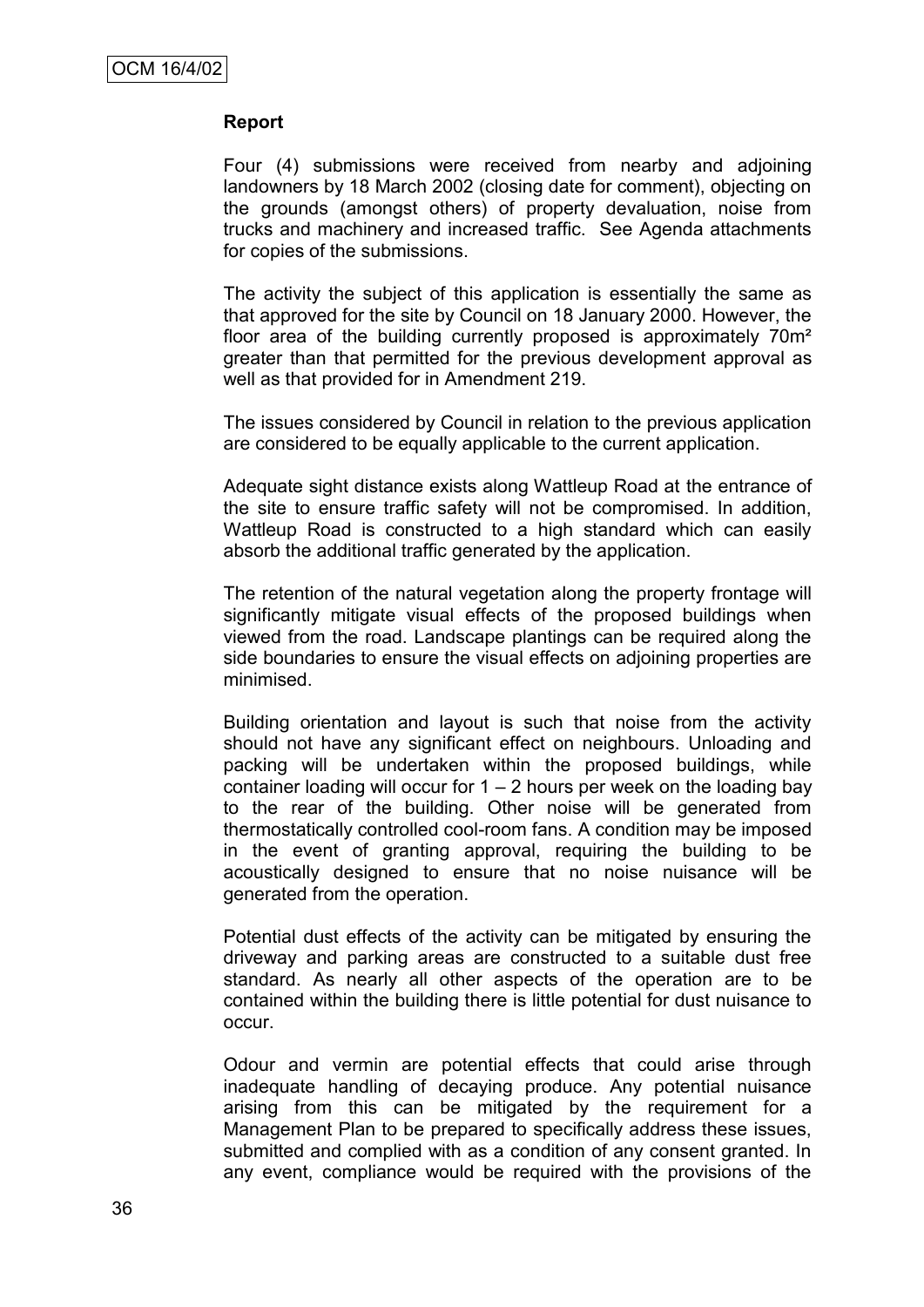Health (Food Hygiene) Regulations 1993 and Chapter 3 of the Australia New Zealand Food Standards Code (Australia Only).

In terms of the appropriateness of the use in the rural zone, it is noted that:

- the proposed building is similar in nature to other sheds and buildings in the locality;
- development approval has been granted previously by the Council for the same use to establish on the site;
- the proposal as presented complies with the definition for Rural Industry which is a class "SA" use in this zone;
- Scheme Amendment 219 which provides for the development but at a greater scale has recently been adopted by Council and is being forwarded to the Minister for Planning and Infrastructure for final approval.

On balance, it is considered that the proposal is consistent with the intent of the Rural zone. The proponent should be required however, to reduce the floor area of the building to that of the building plan previously approved by Council at its Ordinary meeting of 18 January 2000

## **Strategic Plan/Policy Implications**

Planning Your City

 *"To ensure that the development will enhance the levels of amenity currently enjoyed by the community."*

### **Budget/Financial Implications**

N/A

### **Implications of Section 3.18(3) Local Government Act, 1995**

Nil.

**14.10 (OCM1\_4\_2002) - MINOR REVISIONS TO STRUCTURE PLAN - ATWELL SOUTH - LOTS 210 & 211 LYON ROAD, ATWELL - OWNER: LANDCORP - APPLICANT: ROBERTS DAY GROUP (9644) (SOS) (ATTACH)**

**RECOMMENDATION** That Council:

(1) adopt the revised structure plan for Lots 210 and 211 Lyon Road (Atwell South) as contained in the Agenda attachments;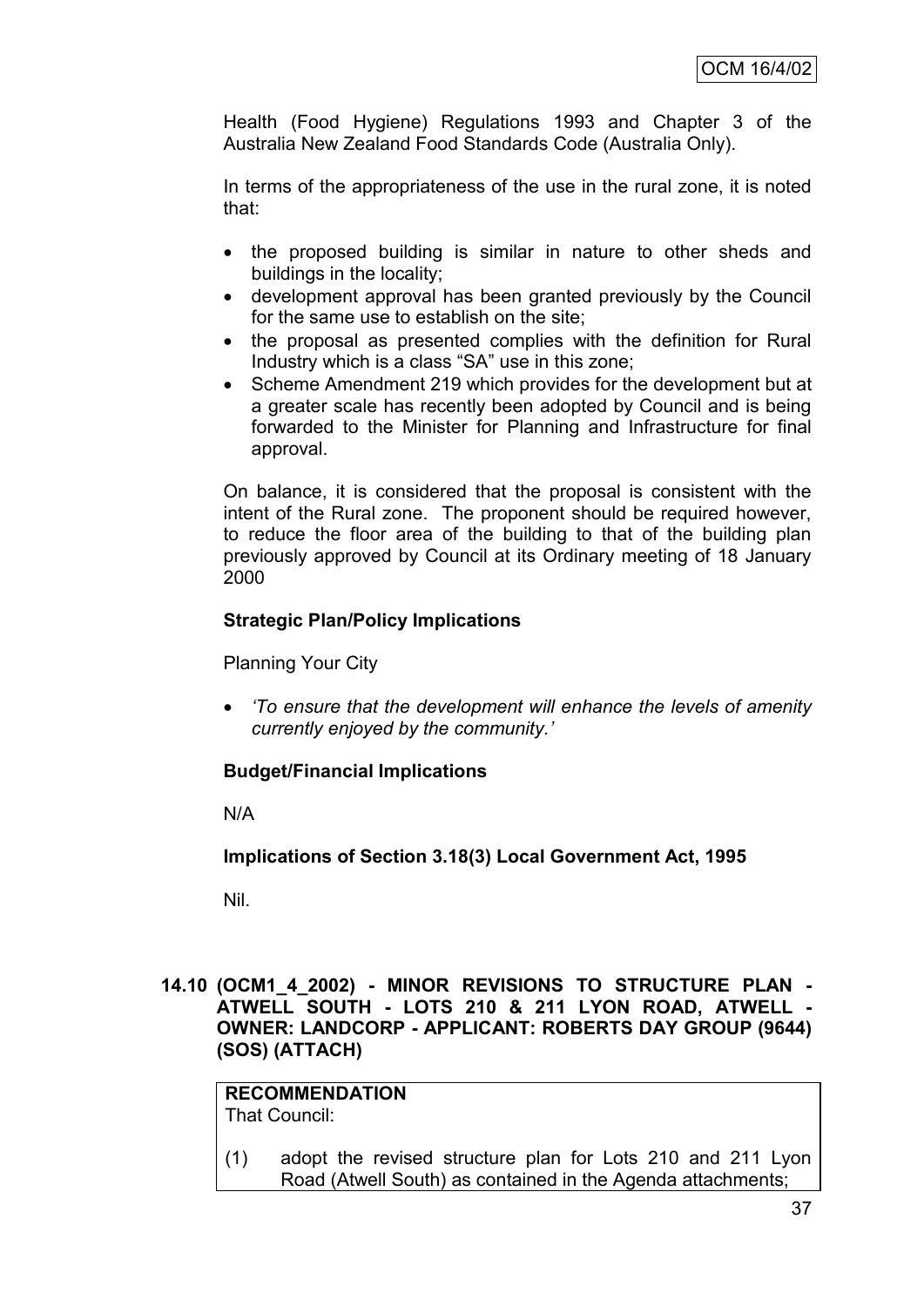- (2) advise the applicant that:-
	- 1. the detailed requirements for the land covered by the structure plan for the first stage of development are now outlined through conditions applied on the relevant subdivision approval;
	- 2. liaison between the City and Landcorp"s consultants on the satisfaction of these conditions is ongoing;
	- 3. requirements applying to future development stages for the remainder of the structure plan area will be detailed on subsequent subdivision approvals; and
- (3) advise the Western Australian Planning Commission and Roberts Day Group of Council"s decision.

## **COUNCIL DECISION**

#### **Background**

Council, at its meeting held on 21 November 2000, adopted a structure plan for the development of a residential estate on Landcorp"s landholdings at Lots 210 and 211 Lyon Road, Atwell. Lots 210 and 211 form part of the Atwell South Development area and the adopted structure plan provides for the development of approximately 900 lots in addition to land set aside for commercial, educational, open space and community uses.

The Western Australian Planning Commission, in August 2001, conditionally endorsed Landcorp"s Atwell South structure plan and approved the first stage of subdivision for approximately 250 lots. Earthworks in preparation for subdivision are currently being undertaken. Liaison between the applicant and the City"s Officers on the satisfaction of the various subdivision conditions relating to stage one is ongoing.

#### **Submission**

To address several of the Commission's structure plan approval conditions, the Roberts Day Group on behalf of Landcorp, has made several modifications to the Atwell South Structure Plan. Modifications have also been made as a result of further work completed on the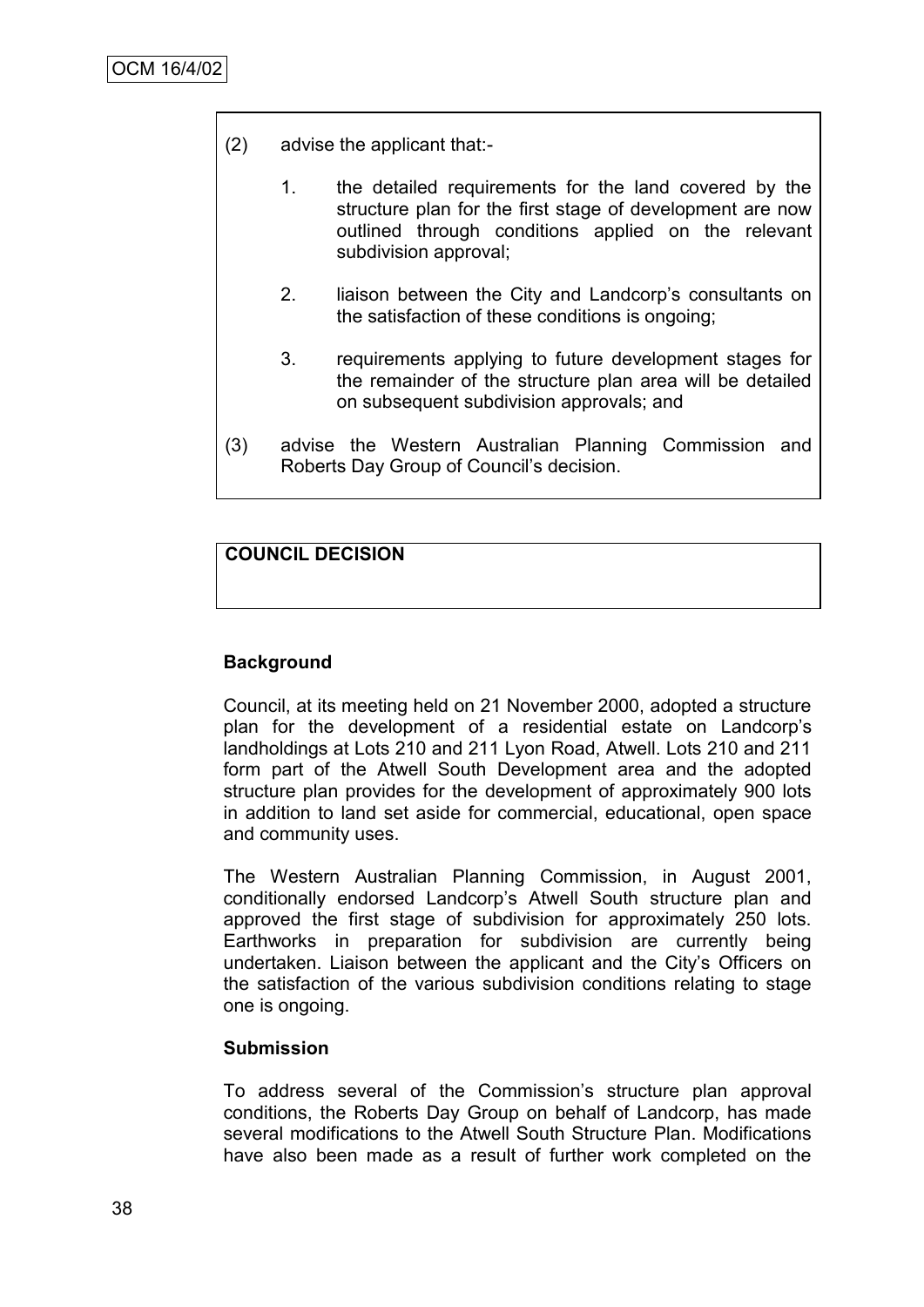location and design of the future Success railway station and an update of several minor detailed design changes instigated by the landowner.

The modifications generally relate to those areas of the structure plan that are not covered by the stage one subdivision approval and include:

- Minor reorientation of the road layout to provide more direct access to the future Success railway station to be located within the Kwinana Freeway median, approximately 300 metres north of the Russell Road flyover;
- Creation of a community focal point, including a Community Purpose Site to be vested in the City of Cockburn, adjacent to the southern lake public open space area;
- Minor road layout adjustments for several roads adjacent to Gibbs Road;
- Provision of additional "cottage" lots (R30 around 350m2) in the small lot precinct adjacent to Beenyup Road;
- Identification of several 900m2 corner lots that are able to contain two dwellings on each lot. In anticipation of the draft Residential Design Codes likely to be formalised later this year, these lots require re-coding from R20 to R25 on the structure plan to ensure their development potential for two grouped dwellings is maintained;

### **Report**

The revised Atwell South structure plan represents only a minor variation to the plan previously adopted by Council. The modifications do not have any effect on any adjoining landholdings, nor do they materially alter the intent of the structure plan. Accordingly, in line with Clause 8.2.15.1 of District Zoning Scheme No. 2, it is has not been considered necessary to re-advertise the revised structure plan for public comment.

The modifications are considered acceptable and it is recommended that Council adopt the revised structure plan.

The updated plan will be included in Council's inventory of adopted structure plans, which is available for public viewing.

Detailed requirements applicable to the development of the structure plan area are to be addressed through subdivision approvals.

### **Strategic Plan/Policy Implications**

The Corporate Strategic Plan Key Result Areas which apply to this item are:-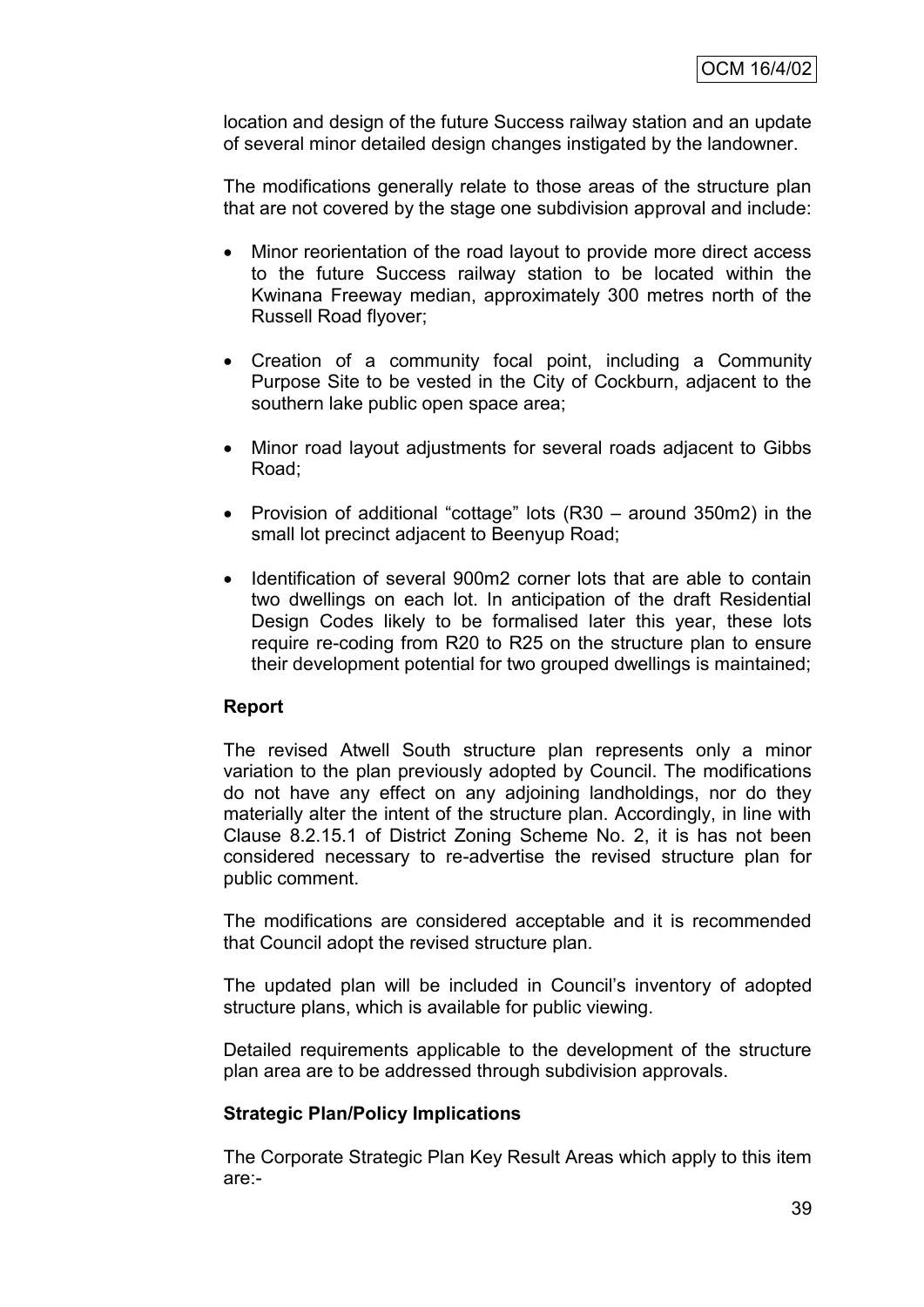- 2. Planning Your City
	- *"To ensure that the planning of the City is based on an approach which has the potential to achieve high levels of convenience for its citizens."*
	- *"To ensure that the development will enhance the levels of amenity currently enjoyed by the community."*
	- *"To foster a sense of community within the district generally and neighbourhoods in particular."*

## **Budget/Financial Implications**

N/A

**Implications of Section 3.18(3) Local Government Act, 1995**

Nil.

## **14.11 (OCM1\_4\_2002) - PT LOT 7; 302 BEENYUP ROAD, BANJUP - OWNER: JOHN LAWS NOMINEES PTY LTD - ILLEGAL CLEARING (118596) (VM) (ATTACH)**

# **RECOMMENDATION**

That Council:

- (1) receive the report;
- (2) initiate legal action against the owner of Pt Lot 7 Beenyup Road, Banjup for clearing land within the Resource Zone without Council approval;
- (3) advise the Western Australian Planning Commission that it does not support the subdivision of Pt Lot 7 Beenyup Road, Banjup for the following reasons:-
	- 1. wetland preservation which should have been protected as part of a possible subdivision has already been cleared without the approval of the local government;
	- 2. there is no justification for the subdivision provided by the applicant;
	- 3. not in accordance with the principles contained in SPP No. 6 - Jandakot Groundwater Protection Policy.
- (4) advise the applicant that Council will not support any future application to subdivide or develop the cleared portion of Lot 7 (302) Beenyup Road until such time as the native vegetation is regenerated to the Council's satisfaction.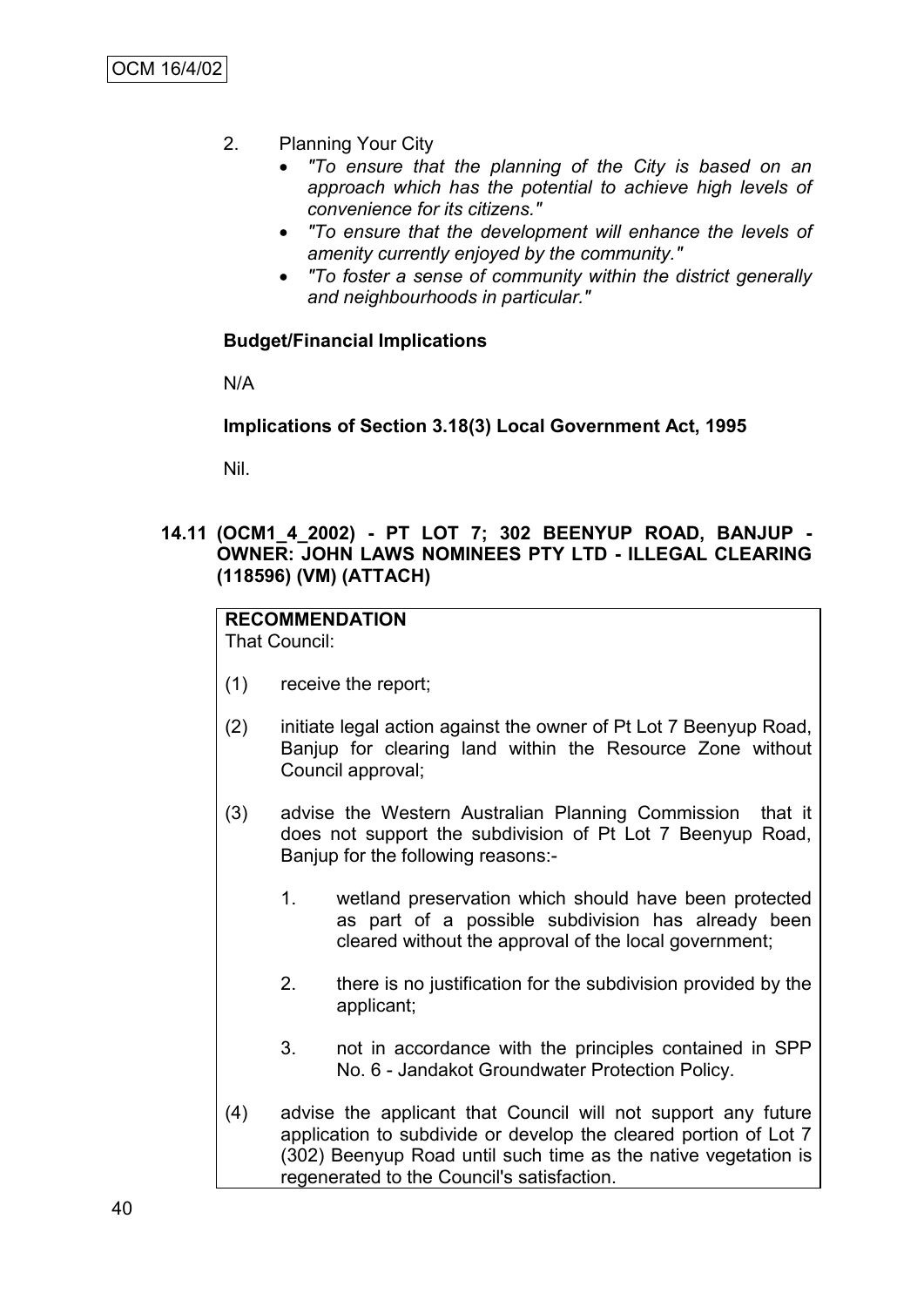## **COUNCIL DECISION**

### **Background**

Pt Lot 7 Beenyup Road (302) is proposed to be subdivided into two 2 hectare lots.

The front portion of the lot is currently used for market garden (ie: Floriculture Purposes) and the rear portion of the lot was pristine wetland of conservation and resource enhancement category as designated by the Water and Rivers Commission.

#### **Submission**

A planning officer visited the site following the receipt of an application to subdivide the land referred to Council by the Western Australian Planning Commission for its consideration.

On arriving at the site, the officer found that the rear portion of the land had been fully cleared and the vegetation pushed into windrows. (Refer to photo in Agenda attachments)

#### **Report**

Under the provisions of Council's District Zoning Scheme No. 2, clause 5.5.1 (4) a person is not permitted to clear any vegetation unless the Council has in its discretion granted planning consent. The owner, therefore, is in breach of the scheme and therefore Council should initiate legal action accordingly.

Council's Resource Zone Guidelines for landuse states that removal of vegetation is not permitted, except in the following circumstances:-

- To build a house and any associated outbuildings or other approved structures;
- To construct a driveway;
- To remove vegetation that is dead, diseased or dangerous; or
- To install a three metre firebreak around the perimeter of the property.

In addition, Council should oppose the proposed subdivision on the basis that the land has been cleared without approval and the clearing of this pristine wetland vegetation could cause the water table to rise. Moreover, the applicant does not provide any justification in support of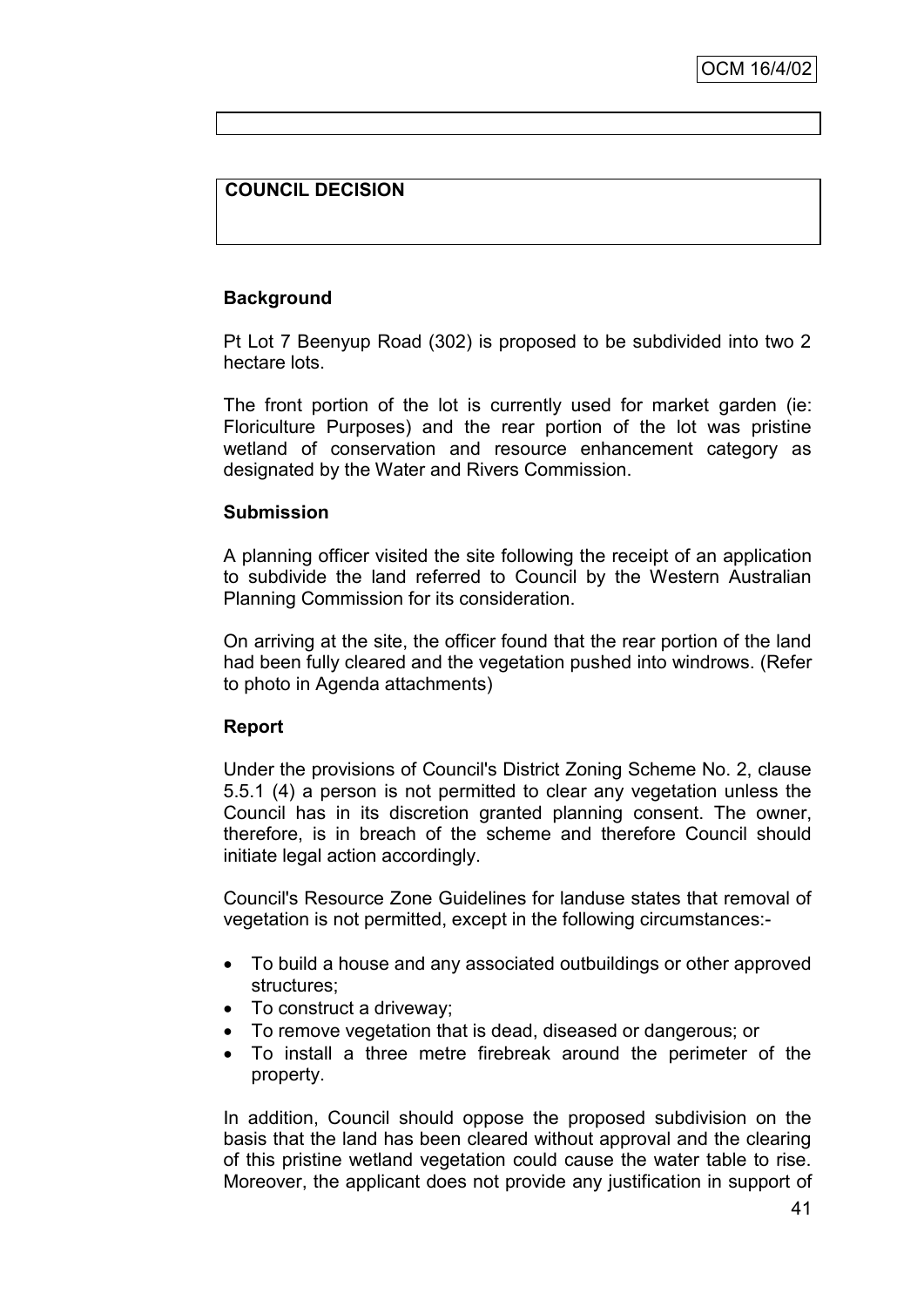the application and under the provisions of the Statement of Planning Policy No. 6 - Jandakot Groundwater Protection Policy, the subdivision of existing rural lots into 2 hectare properties is not generally supported. The SPP No. 6 under section 10 - Subdivision states that subdivision of lots into a minimum lot size of 2 hectares should be based upon a detailed assessment of land capability and suitability. This has not been done.

The land includes a wetland designated as conservation and resource enhancement category (as indicated in the map provided in the Agenda attachments). As a land capability assessment has not been undertaken, the subdivision cannot be supported.

However, Council should not consider any future application for subdivision or development until such time as the natural vegetation on the lot has been regenerated to Council's satisfaction.

### **Strategic Plan/Policy Implications**

The Corporate Strategic Plan Key Result Areas which apply to this item are:-

- 3. Conserving and Improving Your Environment
	- *"To conserve the quality, extent and uniqueness of the natural environment that exists within the district."*
	- *"To conserve the character and historic value of the human and built environment."*
	- *"To ensure that the development of the district is undertaken in such a way that the balance between the natural and human environment is maintained."*

# **Budget/Financial Implications**

N/A

# **Implications of Section 3.18(3) Local Government Act, 1995**

Nil

# **15. FINANCE AND CORPORATE SERVICES DIVISION ISSUES**

**15.1 (OCM1\_4\_2002) - BUDGET REVIEW - PERIOD ENDING 28 FEBRUARY 2002 (5402) (ATC) (ATTACH)**

**RECOMMENDATION** That Council amend the Municipal Budget 2001/02 as follows: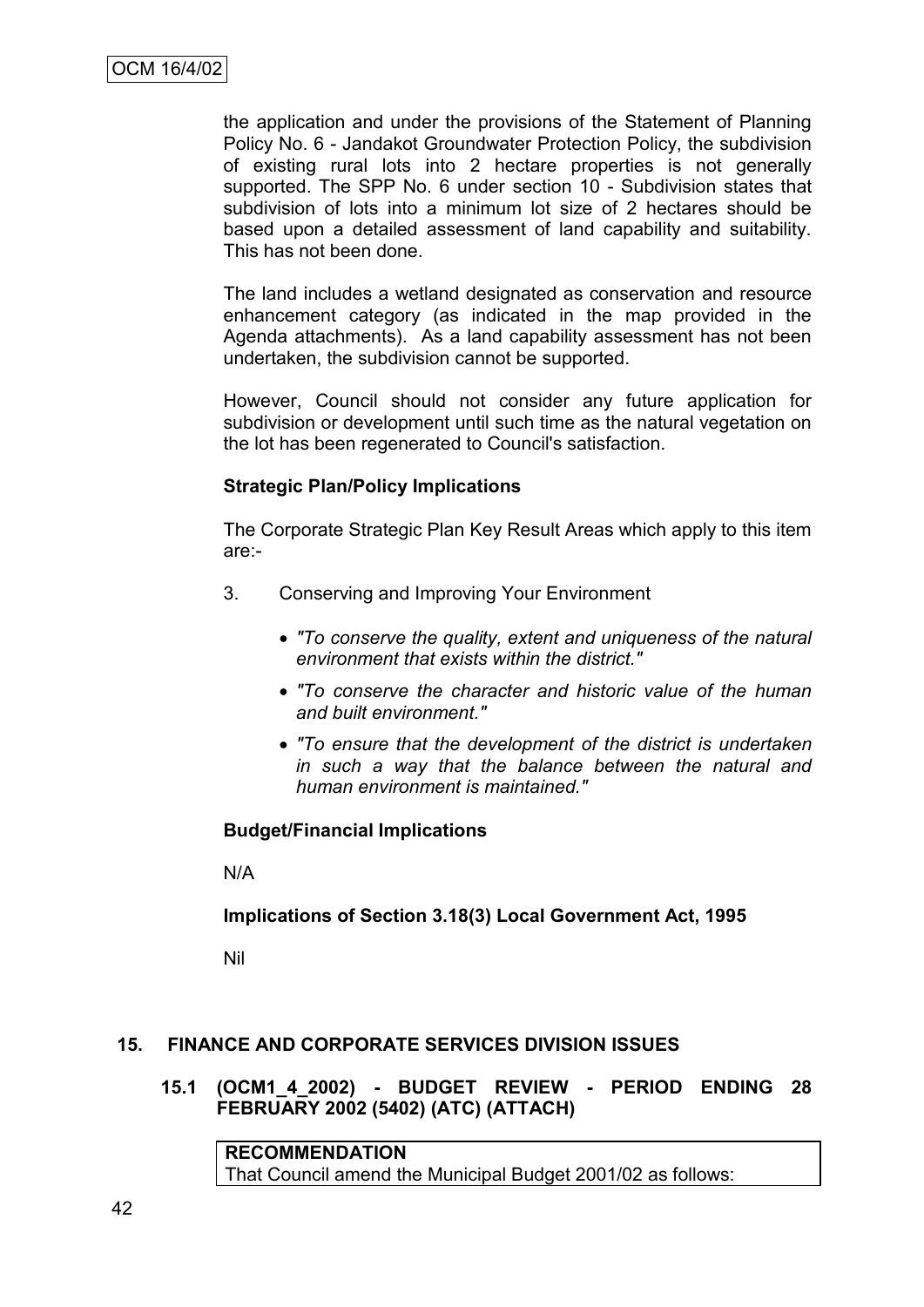| A/c No.          | <b>Description</b>                                        | <b>Current</b>   | Proposed         |
|------------------|-----------------------------------------------------------|------------------|------------------|
|                  |                                                           | <b>Budget</b>    | <b>Budget</b>    |
|                  |                                                           |                  |                  |
| 695192           | <b>Transfer from Regional Road Reserve</b>                | $-200,000$       | $-515,000$       |
| 695111           | <b>Transfer from Restricted Trust - Beeliar</b>           | 0                | $-285,000$       |
| (NEW)            | <b>Drive Contributions</b>                                |                  |                  |
| 652462           | Drainage Maintenance                                      | 238,000          | 300,000          |
| 652464           | Verge - Engineering Maintenance                           | 336,967          | 274,967          |
| 695518           | Minor Drainage Works                                      | 10,000           | 20,000           |
| 690404           | Russell Road - Resurfacing                                | 235,000          | 220,000          |
| 690403           | Liddelow Road - Resurfacing                               | 115,200          | 120,000          |
| 695340           | Beeliar Drive [Spearwood/Watson]                          | 1,382,519        | 1,982,519        |
| 691500           | Sudlow/Phoenix - Install Traffic Lights                   | 71,252           | 61,000           |
| 691501           | Armadale/Warton Road Intersection                         | 13,321           | 40,300           |
| 691504           | Rockingham Road/Lancaster Street<br>Intersection          | 173,452          | 156,725          |
| 680313           | Carrington Street. - Footpath                             | 17,000           | 21,200           |
| 680320           | Nineham Street - Footpath                                 | 17,400           | 15,000           |
| 680322           | Galsworthy Place - Footpath                               | 9,000            | 10,300           |
| 680323           | Doolette Street - Footpath                                | 10,000           | 7,600            |
| 680404           | Healy Road - Slab Replacement Path                        | 33,000           | 36,500           |
| 680406           | Balfern Way - Slab Replacement Path                       | 11,000           | 7,700            |
| 680407           | <b>Bullfinch Street - Slab Replacement</b>                | 52,300           | 40,600           |
|                  | Path                                                      |                  |                  |
| 680408           | Cobine Street - Slab Replacement Path                     | 17,800           | 14,900           |
| 680409           | Dubove Road - Slab Replacement Path                       | 27,800           | 25,000           |
| 680410           | Edeline Street - Slab Replacement Path                    | 40,000           | 47,800           |
| 680411           | Etherington Ave - Slab Replacement                        | 12,000           | 0                |
|                  | Path                                                      |                  |                  |
| 680412           | Galian Way - Slab Replacement Path                        | 8,900            | 11,600           |
| 680413           | Galian Way No. 17 to Lintott                              | 8,000            | 6,700            |
| 680414           | Goldsmith No. 3 to Reserve                                | 14,200           | 11,000           |
| 680314           | Pilgrim Way                                               | 5,800            | 32,000           |
| 200105           | <b>Administration Fees</b>                                | $-3,600$         | $-5,000$         |
| 200112           | <b>Health Act Fines</b>                                   | $-1,500$         | $-4,850$         |
| 205110           | Sale Poisons & Insecticides                               | $-6,600$         | $-5,000$         |
| 200230           | <b>Communication Costs</b>                                | 10,900           | 6,000            |
| 200320           | <b>Legal Expenses</b>                                     | 6,500            | 7,500            |
| 200700           | <b>Furniture and Equipment</b>                            | 0                | 5,000            |
| 195460           | <b>Immunisation Expenses</b>                              | 5,800            | 5,450            |
| 130463           | <b>Courier Services</b>                                   | 10,000           | 8,000            |
| 130231<br>130370 | <b>Franking Machine Rental</b><br>Photocopier - Operating | 3,200            | 4,400            |
| 130360           | Postage Expenses                                          | 32,000<br>40,000 | 30,000<br>42,000 |
| 130461           | Photocopier - Lease                                       | 36,713           | 46,713           |
| 130280           | <b>Printing &amp; Stationery</b>                          | 18,000           | 15,000           |
| 500102           | <b>Development Application Fees</b>                       | $-128,000$       | $-100,935$       |
| 500110           | <b>Fines and Penalties</b>                                | $-20,000$        | 0                |
| 500061           | <b>Legal Expenses Reimbursed</b>                          | $-1,000$         | 0                |
| 500063           | Reimbursement LSL                                         | 0                | $-11,565$        |
| 500105           | Zoning Amendment Fees                                     | $-8,000$         | $-1,150$         |
| 500100           | Zoning Statement Fees                                     | $-44,000$        | $-79,000$        |
| 8204C            | 1ALR096- Magna Sedan                                      | 13,340           | 8,000            |
| 8276             | 1AWF199 Toyota Rav4 (Planning)                            | 12,171           | 8,000            |
| 500350           | Advertising                                               | 10,000           | 7,500            |
| 8204             | Commodore Exec (Principal Plan)                           | 0                | 3,451            |
| 500290           | Conferences                                               | 2,500            | 500              |
| 500300           | Insurance                                                 | 9,000            | 7,800            |
| 500320           | Legal Expenses                                            | 20,600           | 25,000           |

Г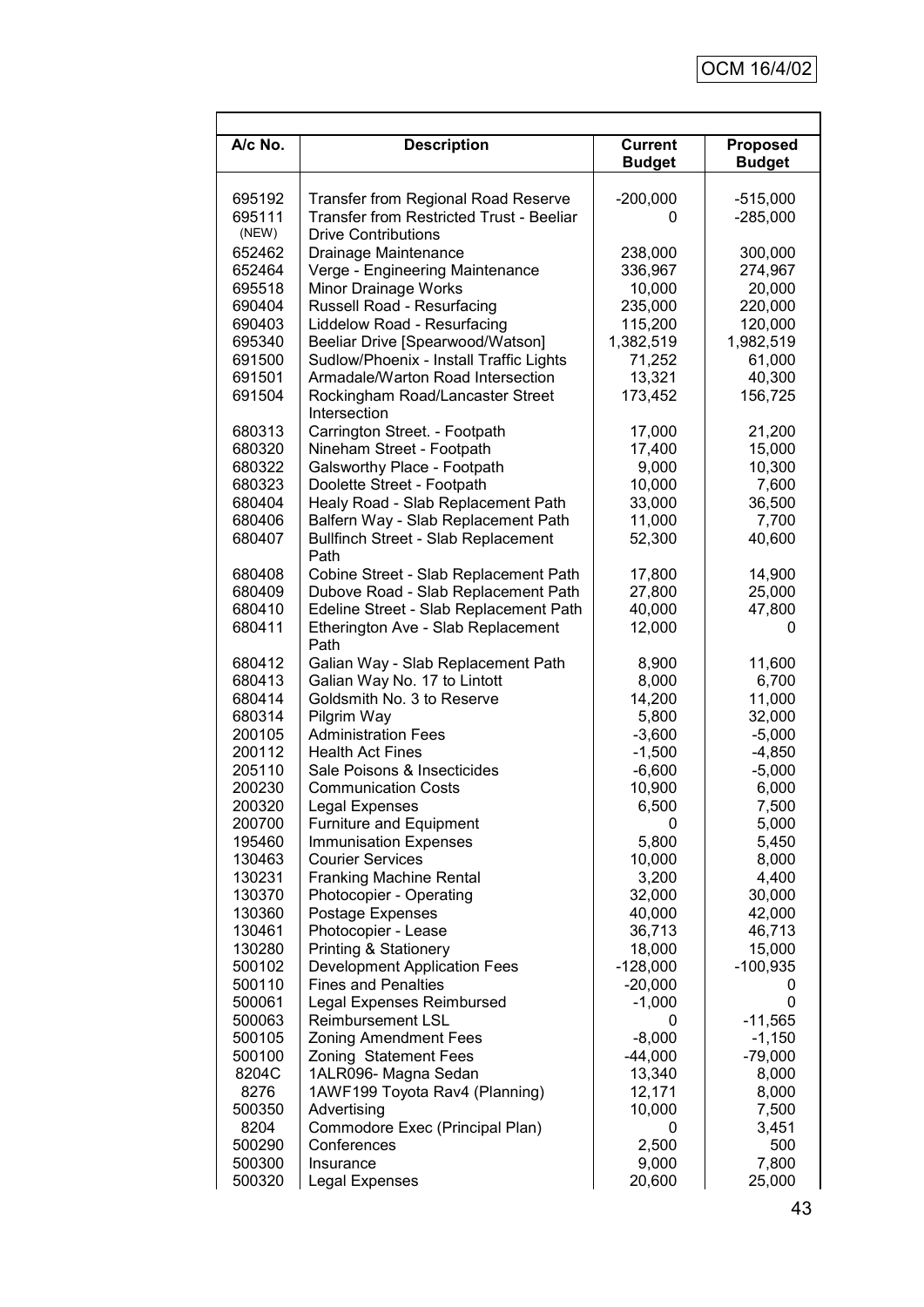| 500310     | Review of Municipal Inventory             | 6,000        | 4,000        |
|------------|-------------------------------------------|--------------|--------------|
| 500200     | Salaries                                  | 289,157      | 280,000      |
| 500323     | <b>Specialist Technical Advice</b>        | 10,000       | 0            |
| 500460     | <b>Sundry Minor Expenses</b>              | 2,350        | 1,300        |
| 500210     | Superannuation                            | 28,181       | 25,000       |
| 500220     | <b>Workers' Compensation</b>              | 5,303        | 6,500        |
| 500474     | Town Planning Scheme 3 Public             | 38,755       | 25,000       |
|            | Consultation                              |              |              |
| 580192     | Catherine Point Ablution - Contribution   | 0            | $-8,000$     |
| 580642     | Naval Base Toilets - Disabled Access      | 30,000       | 22,800       |
| 580645     | Atwell Clubrooms - Safety Rail            | 2,800        | 10,000       |
| 580820     | <b>Catherine Point Ablution Block</b>     | 97,164       | 80,000       |
| <b>NEW</b> | <b>Atwell Community Centre Shade</b>      | 0            | 6,000        |
|            | Shelter                                   |              |              |
| <b>NEW</b> | <b>Wellard Street. Operations Centre</b>  | 0            | 15,000       |
|            | - Plans For Increased Administration      |              |              |
|            | <b>Offices</b>                            |              |              |
| 165350     | <b>Promotions Advertising</b>             | 3,000        | 1,000        |
| 180420     | Rangers Sundry Minor Expenses             | 1,000        | 2,000        |
| <b>NEW</b> | <b>Digital Cameras</b>                    | 0            | 2,000        |
| <b>NEW</b> | Two Way Radios                            | 0            | 2,000        |
|            | <b>Grant Lotteries Commission</b>         | 0            |              |
| 175041     | <b>Fire Prevention</b>                    |              | $-10,000$    |
| 160460     |                                           | 22,246       | 27,546       |
| 160465     | <b>Fire Management Reserves</b>           | 38,212       | 20,000       |
| 110460     | <b>Election/Postal Voting Expenses</b>    | 80,000       | 50,000       |
| 110310     | <b>Community Consultation</b>             | 72,274       | 30,000       |
| 110320     | Legal Expenses                            | 20,000       | 25,000       |
| 116315     | <b>Australian Quality Council</b>         | 19,740       | 15,000       |
| 100017     | Less Discount Allowed 5%                  | 580,000      | 530,000      |
| 100021     | Rate Interest                             | $-35,000$    | $-60,000$    |
| 100020     | Rate Penalty                              | $-66,477$    | $-80,000$    |
| 105131     | Interest on Municipal Investments         | $-800,000$   | -679,294     |
| 105032     | <b>National Competition Policy</b>        | $-12,500$    | 0            |
| 730100     | <b>Build Strata Fee</b>                   | $-5,000$     | $-3,300$     |
| 730103     | Plan Copies / Building Stats              | $-4,000$     | $-7,000$     |
| 730101     | Swimming Pool Inspection Fees             | $-30,000$    | 0            |
| 730370     | <b>Scanning Expenses</b>                  | 26,742       | 23,000       |
| 730210     | Superannuation                            | 27,715       | 25,000       |
| 730462     | Swimming Pool Inspection Expenses         | 30,000       | 0            |
| 325040     | <b>Grant Lotteries Commission</b>         | $-26,000$    | 0            |
| <b>NEW</b> | <b>Pineview Donation</b>                  | 0            | $-5,000$     |
| 625070     | Lakeside Cinema Fees                      | 0            | $-9,000$     |
| 555465     | <b>Recreation Events Initiatives</b>      | 0            | 10,000       |
| 325473     | <b>Youth Festival</b>                     | 12,191       | 10,000       |
| 625462     | Initiate Arts and Cultural activities     | 38,000       | 33,000       |
| 315577     | <b>EBA Donation</b>                       | 46,714       | 36,714       |
| 355200     | <b>Community Services Salaries</b>        | 67,052       | 70,219       |
| <b>NEW</b> | <b>Pineview Playground Donation</b>       | 0            | 5,000        |
| 315516     | Quest International Program               | 10,000       | 2,000        |
| 110421     | <b>Citizenship Expenses</b>               | 13,000       | 16,000       |
| 110427     | <b>Sister City Expenses</b>               | 20,000       | 10,000       |
| 480460     | <b>Mobile Rubbish Bins</b>                | 121,922      | 100,000      |
| 480070     | <b>Rubbish Removal Charges</b>            | $-4,206,500$ | $-4,242,500$ |
| 481501     | Entry fee for Greenwaste                  | 57,600       | 11,600       |
| 481468     | Greenwaste Bulk Pickup                    | 110,000      | 156,000      |
| <b>NEW</b> | <b>Transfer from Greenhouse Emissions</b> | 0            | $-20,000$    |
|            | <b>Reduction Reserve</b>                  |              |              |
| <b>NEW</b> | <b>Greenhouse Emissions Reduction</b>     | 0            | 20,000       |
|            | Program                                   |              |              |
| 497970     | <b>Bibra Lake Environmental Works</b>     | 41,982       | 66,000       |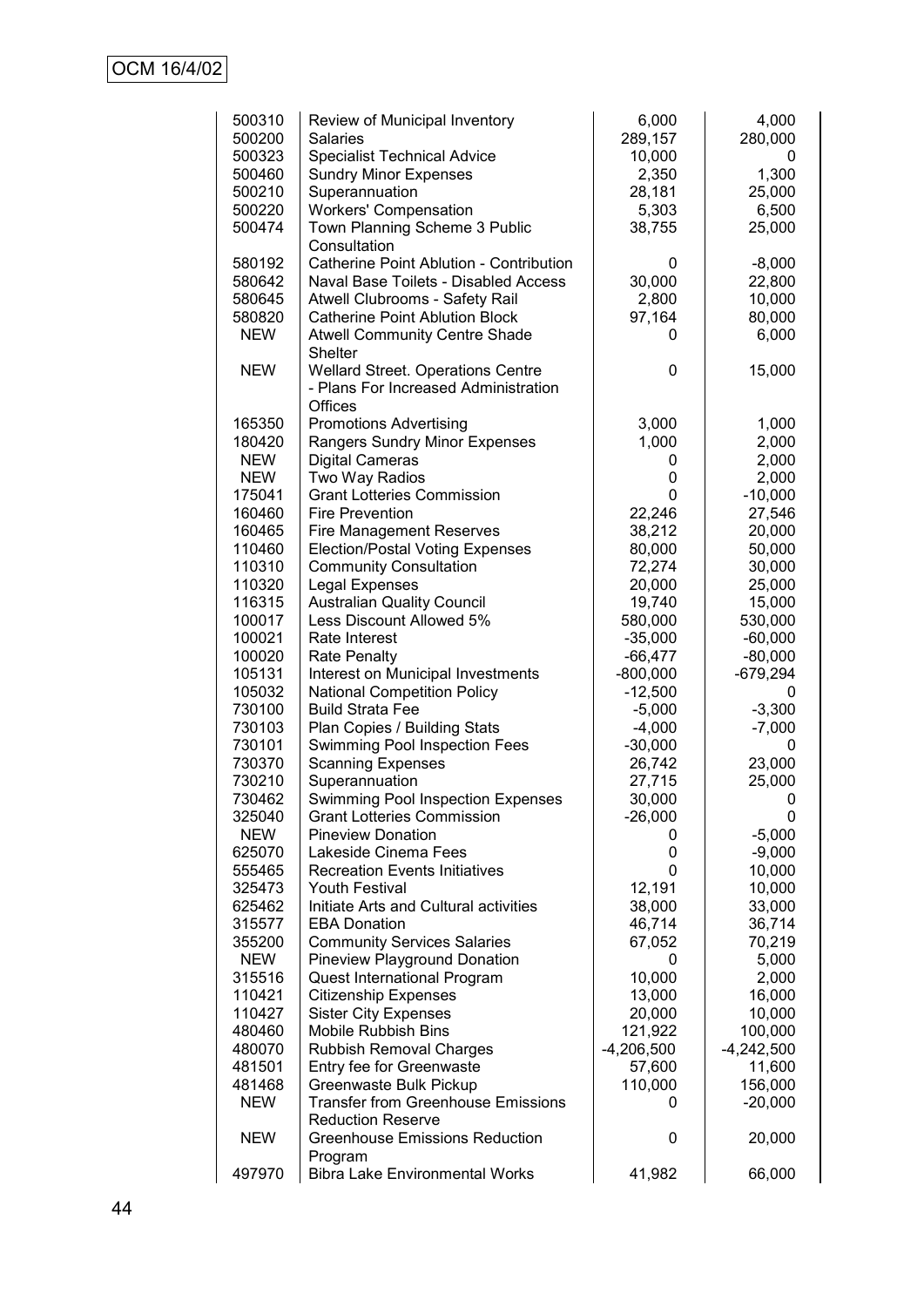# OCM 16/4/02

| 495476     | Management of Natural Area                           | 110,375   | 95,375    |
|------------|------------------------------------------------------|-----------|-----------|
| 497962     | Market Garden Swamp                                  | 68,441    | 64,441    |
| 497960     | <b>Freshwater Drive</b>                              | 20,404    | 15,386    |
| <b>NEW</b> | <b>Bibra Lake Water Quality Improvement</b><br>Works | O         | 8,000     |
| 145060     | Costs Imposed                                        | $-23,767$ | $-40,000$ |
| 120113     | <b>BRB Levy</b>                                      | 0         | $-8,000$  |
| 120310     | <b>ABC Costing Project</b>                           | 24,433    | 5,000     |
| 120300     | Insurance                                            | 6,300     | 10,500    |
| 120280     | Printing & Stationary                                | 11,500    | 13,500    |
| 592032     | <b>Swim School Courses</b>                           | $-56,720$ | $-9,000$  |
| 590270     | Water                                                | 14,810    | 24,810    |
| 590271     | Power                                                | 84,000    | 100,800   |
| 590272     | Gas                                                  | 70,000    | 85,400    |
| 873700     | Lease of A0 Colour Plotter                           | 0         | 9,700     |
|            | (Photographic Quality)-GIS                           |           |           |
| 573319     | Emergency Irrigation Maint - Interim                 | 5,620     | 12,768    |
|            | Reserve                                              |           |           |
| 573319     | <b>Emergency Irrigation Maint - South</b>            | 12,768    | 17,069    |
|            | Coogee Reserve                                       |           |           |
| 573319     | <b>Emergency Irrigation Maint -</b>                  | 17,069    | 25,425    |
|            | <b>Broadwater Reserve</b>                            |           |           |
| 573319     | <b>Emergency Irrigation Maint - Milgun</b>           | 25,425    | 52,233    |
| 573319     | <b>Emergency Irrigation Maint - Perena</b>           | 52,233    | 60,957    |
|            | Rocchi                                               |           |           |
| 573319     | <b>Emergency Irrigation Maint - Bishop</b>           | 60,957    | 68,116    |
|            | Reserve                                              |           |           |
| 573319     | <b>Emergency Irrigation Maint - Hobbs</b>            | 68,116    | 76,845    |
|            | Park                                                 |           |           |
| 573319     | <b>Emergency Irrigation Maint - Dubove</b>           | 76,845    | 77,962    |
|            | Park                                                 |           |           |
|            |                                                      |           |           |

# **TO BE CARRIED BY ABSOLUTE MAJORITY OF COUNCIL**

# **COUNCIL DECISION**

### **Background**

Council reviews its Budget twice each year for the periods ending October and February.

### **Submission**

N/A

### **Report**

A report on the review of the Municipal Budget for the period 1 November 2001 to 28 February 2002 is attached to the Agenda.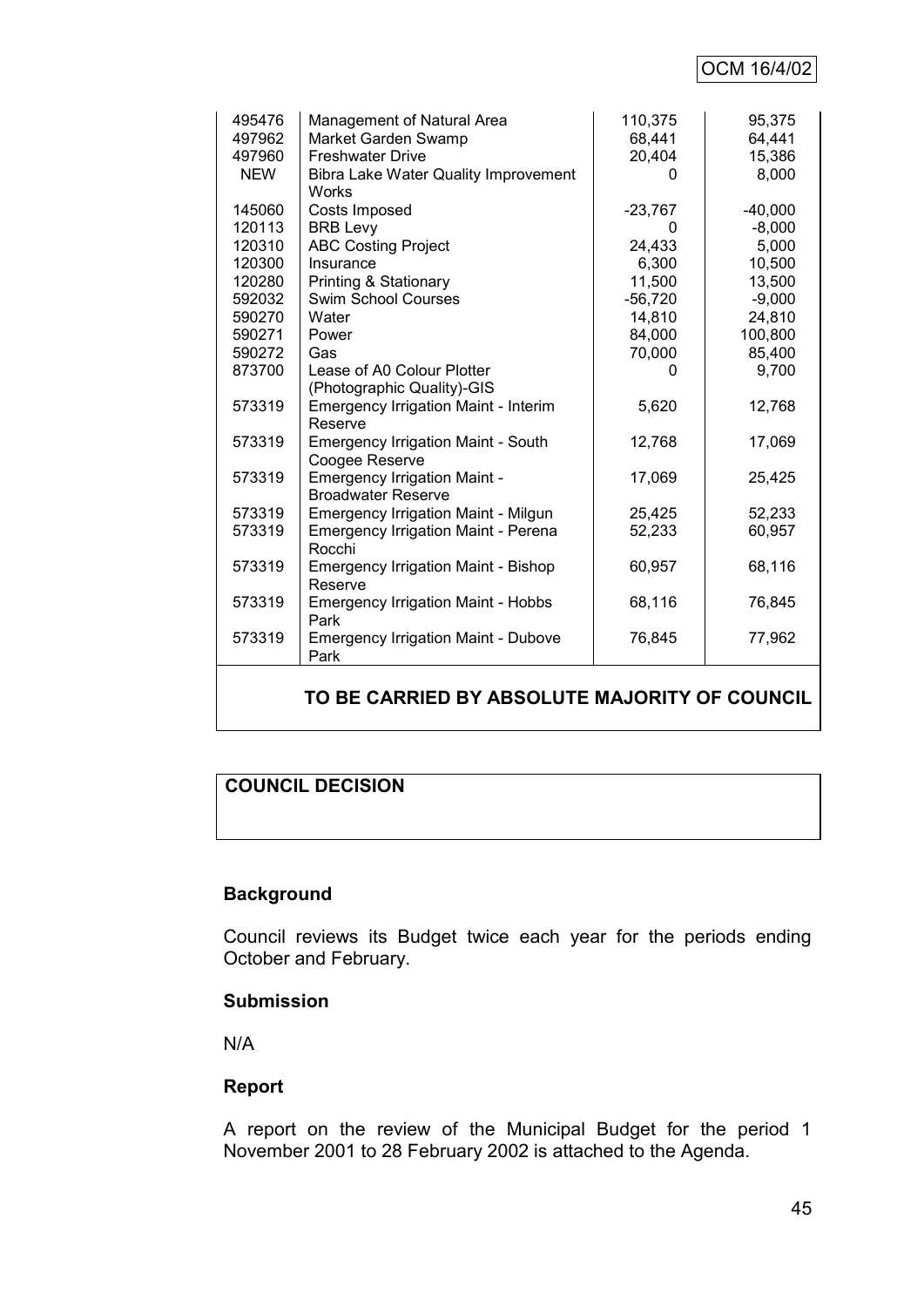# **Strategic Plan/Policy Implications**

N/A

# **Budget/Financial Implications**

A number of amendments to the Budget are recommended.

# **Implications of Section 3.18(3) Local Government Act, 1995**

Nil.

# **15.2 (OCM1\_4\_2002) - LIST OF CREDITORS PAID (5605) (KL) (ATTACH)**

#### **RECOMMENDATION**

That Council receive the List of Creditors Paid for March 2002, as attached to the Agenda.

# **COUNCIL DECISION**

# **Background**

It is a requirement of the Local Government (Financial Management) Regulations 1996, that a List of Creditors be compiled each month and provided to Council.

### **Submission**

N/A

### **Report**

N/A

# **Strategic Plan/Policy Implications**

N/A

### **Budget/Financial Implications**

N/A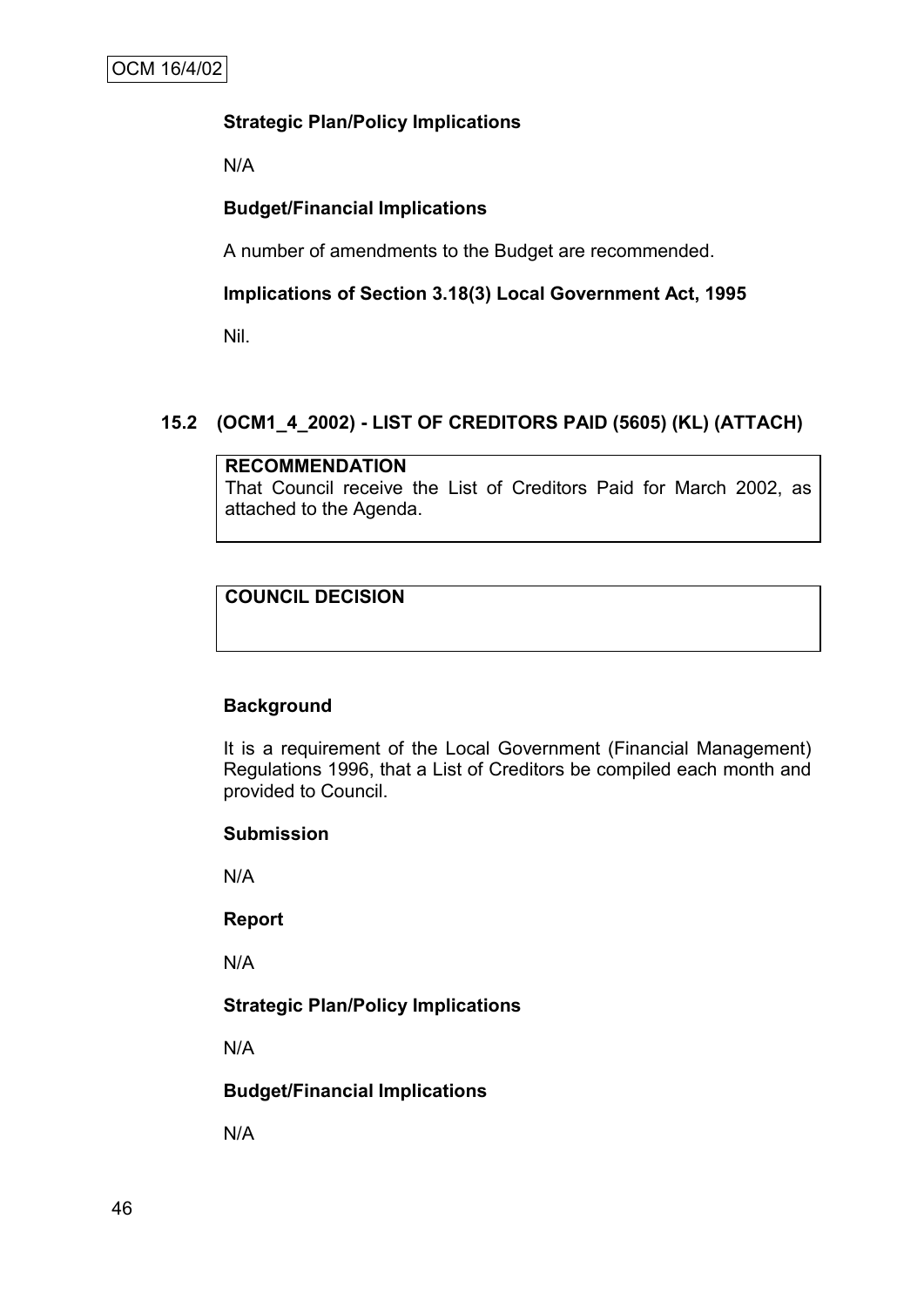# **Implications of Section 3.18(3) Local Government Act, 1995**

Nil.

## **15.3 (OCM1\_4\_2002) - TENDER NO.70/2001 - LOCAL GOVERNMENT SOFTWARE SYSTEM (1412) (ATC) (ATTACH)**

# **RECOMMENDATION**

That Council:

- (1) accept the tender from Technology One Ltd for the supply of a Local Government Software System at a total cost of \$741,519 (excluding GST); and
- (2) transfer an additional amount of \$41,519 from the Computer Reserve Fund to cover the cost of the system.

## **TO BE CARRIED BY ABSOLUTE MAJORITY OF COUNCIL**

## **COUNCIL DECISION**

# **Background**

The City of Cockburn has made a commitment to the use of Information Technology for the timely and cost effective administration of Council business activities and the provision of sustained quality customer service to its ratepayers.

Council has used the existing InfoLGS software for its local government functions for 14 years. The software was depreciated over the first five years of its life and funds set aside in a Reserve Fund for the purchase of new software when the occasion arose. The InfoLGS software is outdated, does not meet the growing needs of the organisation, and will be retired in the near future at which date it will no longer be supported. The only enhancement to the software over the past few years has been those required by changes in statutory requirements.

In its budget, Council has provided an amount of \$700,000, using funds set aside in the Computer Reserve Fund, to provide a replacement for the existing software.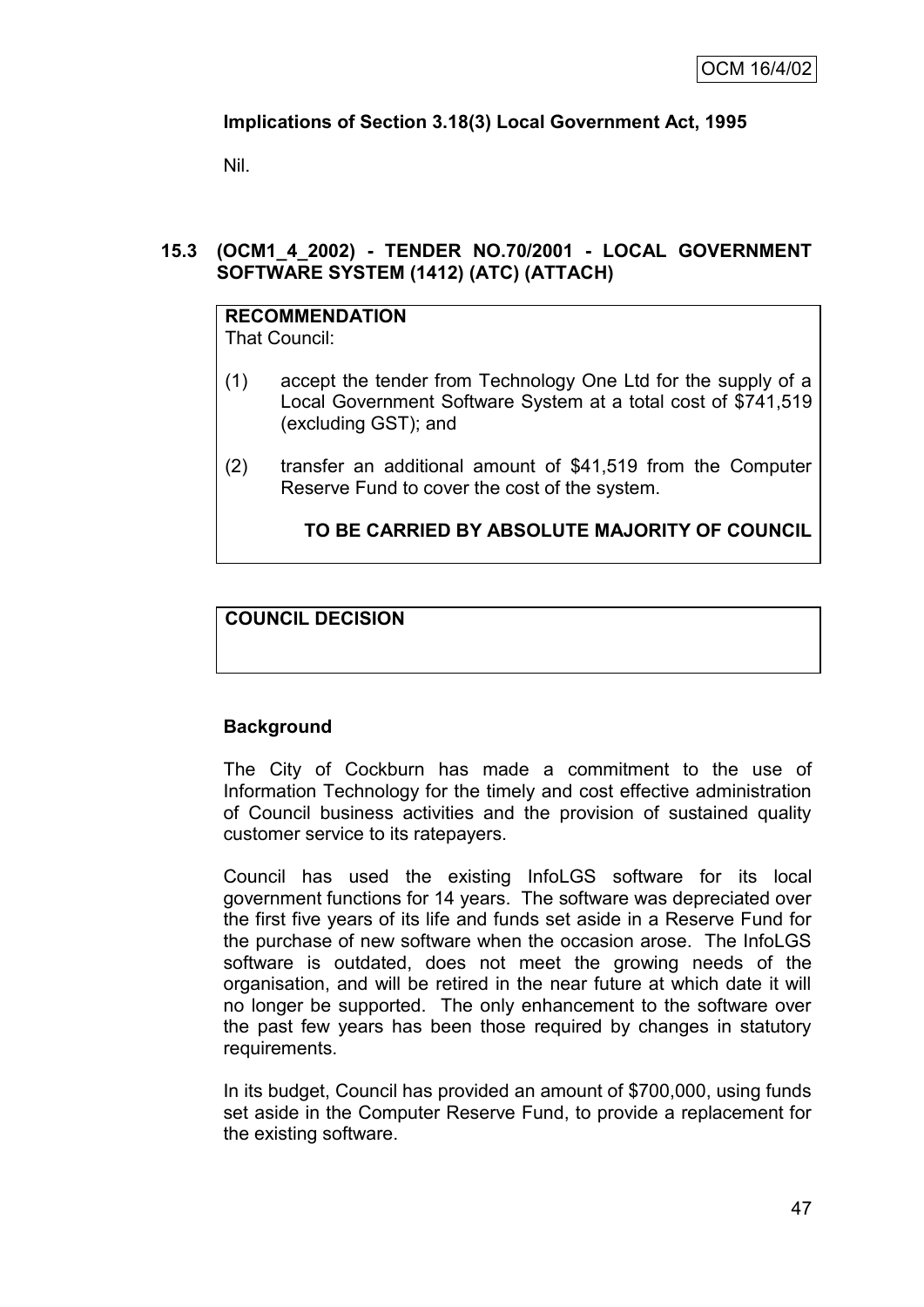The purpose of this tender is to select and implement the "best" Local Government System solution to support the management, operational, information and community needs of Cockburn City Council.

This tender is for the:

- (a) Supply of the solution
- (b) Delivery of the solution
- (c) Installation of the solution
- (d) Data conversion of existing Council information systems
- (e) Integration with Council"s existing and remaining systems
- (f) Training of Council staff in the use of the delivered applications
- (g) Ongoing maintenance/support of the delivered solution

#### **Submission**

N/A

#### **Report**

A detailed report on the processes used in selection of the recommended tenderer is attached to the Agenda.

#### **Strategic Plan/Policy Implications**

The following commitments in Council"s Strategic Plan is relevant:

*To deliver services and to manage resources in a way that is cost effective without compromising quality.*

### **Budget/Financial Implications**

An amount of \$700,000 is currently set aside in Council's budget for a new Local Government Software System, with funds being used from the Computer Reserve Fund. It is considered that a number of the options included in Technology One"s tender in regard to additional Training, Support and Conversion of information should be taken up which would increase the total cost to \$741,519. Transfer of additional funds from the Computer Reserve Fund is required.

All solutions tendered required Council to upgrade its central hardware in order to have the software operate satisfactorily. As part of the normal cycle it was already planned in 2002/03 to make improvements to the internal communications systems and to replace a number of old PC"s. These items will be the subject of a separate report.

### **Implications of Section 3.18(3) Local Government Act, 1995**

Nil.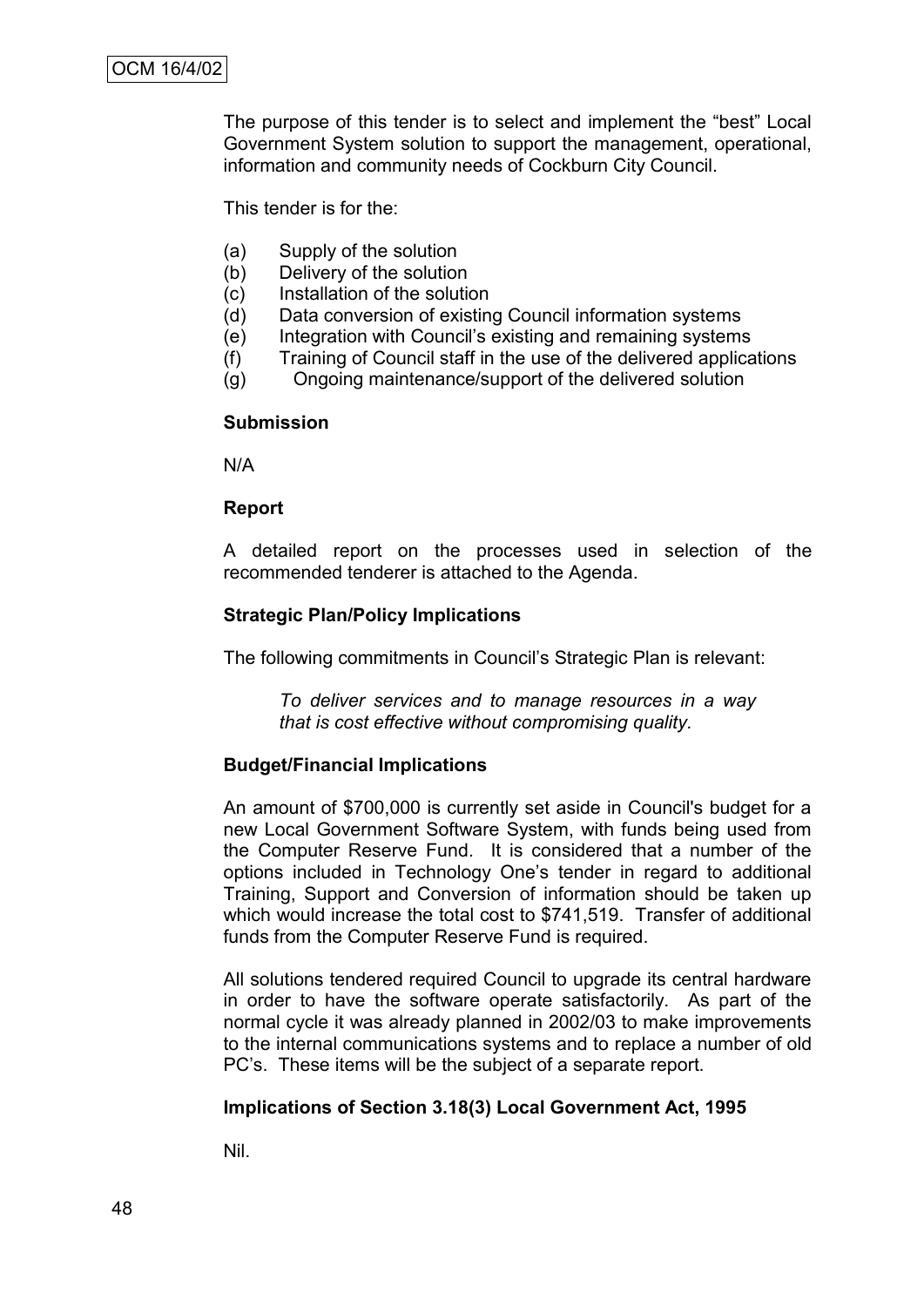## **15.4 (OCM1\_4\_2002) - REPORT ON FINANCIAL STATEMENTS (5505) (NM) (ATTACH)**

#### **RECOMMENDATION**

That Council receive the Report on the Financial Statements for the second triennial period ending 28 February 2002.

## **COUNCIL DECISION**

### **Background**

Section 6.4 of the Local Government Act 1995 requires the City to prepare financial reports as are prescribed. Regulation 34 (1) (b) of the Local Government (Financial Management) Regulations 1996, prescribes that a local government is to prepare either quarterly or triennial financial reports. Council has elected to receive triennial financial reports, which are due for periods ending 31 October, 28 February and 30 June.

Further, Regulation 34 (1a) allows councils to resolve not to receive a report for the period ending 30 June. Council has previously resolved not to receive this report as it is deemed unnecessary due to the preparation and presentation of annual financial statements.

### **Submission**

N/A

### **Report**

Attached to the Agenda are the following financial reports for the period ending 28 February 2002:

#### Operating Statement

The Operating Statement details income and expenditure by program and compares it to the adopted budget on a pro-rata basis. As at 28 February, income and expenditure to date should approximate 67% of budget (ie. 8 out of 12 months), except where it is raised or incurred in a seasonal pattern eg. rates, dog registrations etc.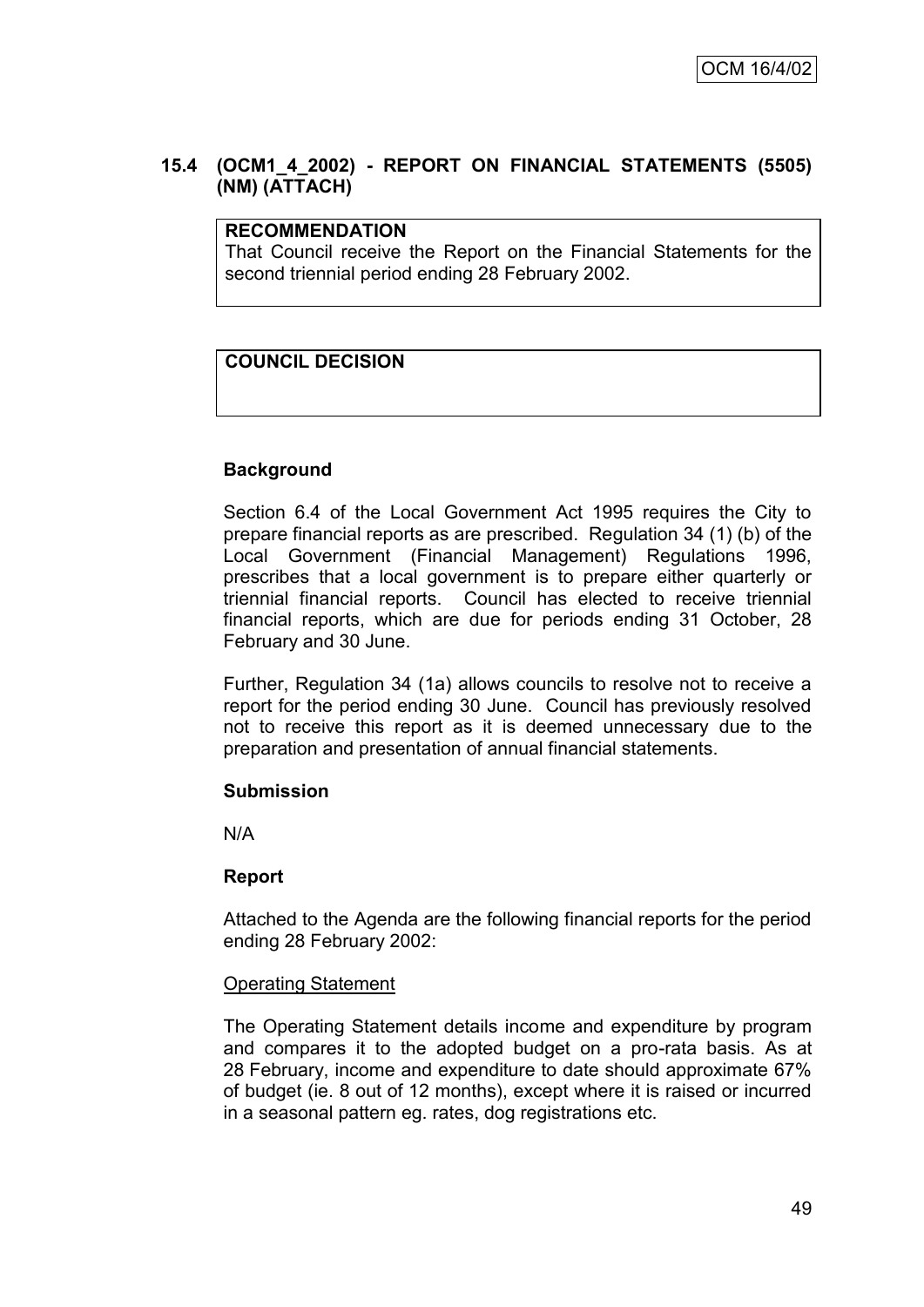#### **Expenditure**

Overall, Council's expenditure is slightly better than target (at 65% vs. forecast 67%), with variations of a permanent nature addressed in the budget review subject of Item 15.2 of this agenda (February Budget Review).

#### **Income**

Overall, Council's income is well ahead of the pro-rata budget (at 83% vs. forecast 67%), which is traditionally the case due to the skewing effect of raising rates income at the start of the year. However, some significant variations of a permanent nature have been identified and addressed in the February Budget Review.

#### Municipal Summary

The Municipal Summary reports both operating and capital income and expenditure and reconciles these back to a net current position. As at the reporting date, Council"s net current position (excluding reserve funds) was \$16,046,039.

Also included in this Statement is a 'Projected Budget' column that factors in the changes proposed in the February Budget Review. This addresses the requirement of Regulation 35(1)(e) of the Local Government (Financial Management) Regulations, to provide financial projections that factor in the effects of any permanent significant variations.

The Capital Works Budget is generally on target however, several significant variations were identified and addressed in the February Budget Review. The overall variation to the pro-rata budget (37% vs. 67%) is due to the timing and programming of the works.

#### Statement of Reserve Funds

This Statement reports the current balance for all reserve funds and provides details of interest earnings and of transfers in and out of each reserve as at the reporting date.

#### Restricted Trust Analysis

This Statement summarises bonds and deposits held by Council as at the reporting date. These funds are deemed restricted in accordance with Accounting Standard AAS27.

#### Investments Report

Council's investments policy (Corporate Policy No.CFCS1) requires a report to be submitted to Council with details of the investment portfolio including performance figures and the extent of exposure to categories restricted by the policy.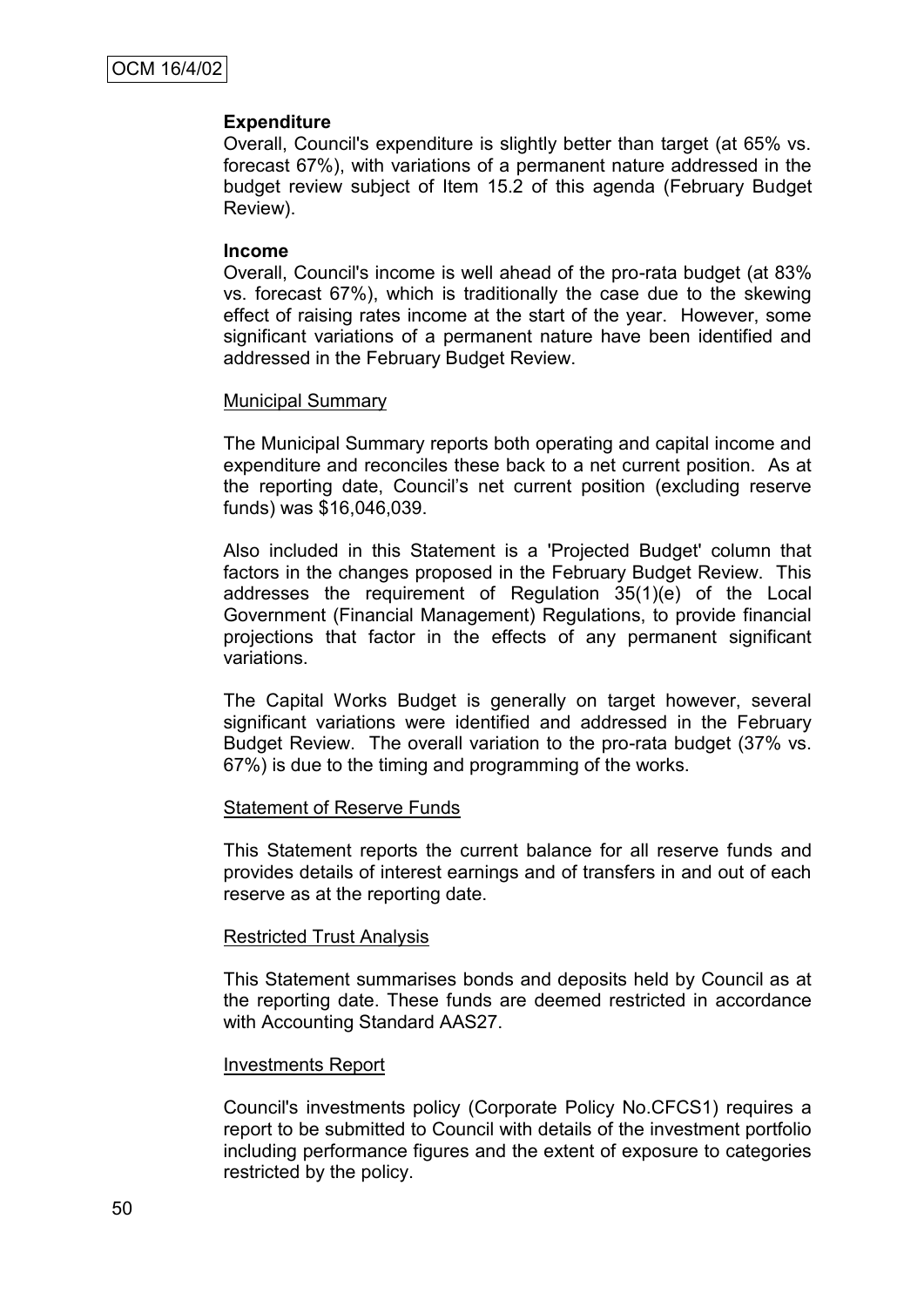# **Strategic Plan/Policy Implications**

N/A

## **Budget/Financial Implications**

The February Budget Review addresses all significant variations of a permanent nature identified as at 28 February 2002.

## **Implications of Section 3.18(3) Local Government Act, 1995**

Nil.

### **16. ENGINEERING AND WORKS DIVISION ISSUES**

## **16.1 (OCM1\_4\_2002) - PAINTED 50KPH ROAD SURFACE SIGNS (4524) (BKG) (ATTACH)**

## **RECOMMENDATION**

That Council receive the information from Main Roads WA advising that it does not agree with painting 50kph signs on the road surface and does not authorise local governments to do the work.

# **COUNCIL DECISION**

### **Background**

At the Ordinary Meeting of Council held on 19 February 2002, Mayor Lee requested that the Engineering Department investigate the possibility of the Main Roads and Council painting large 50 kph signs on the road surface of all applicable roads within the district.

#### **Submission**

N/A

### **Report**

All local roads in Western Australia (or residential streets) have a default speed of 50 kph unless otherwise signed.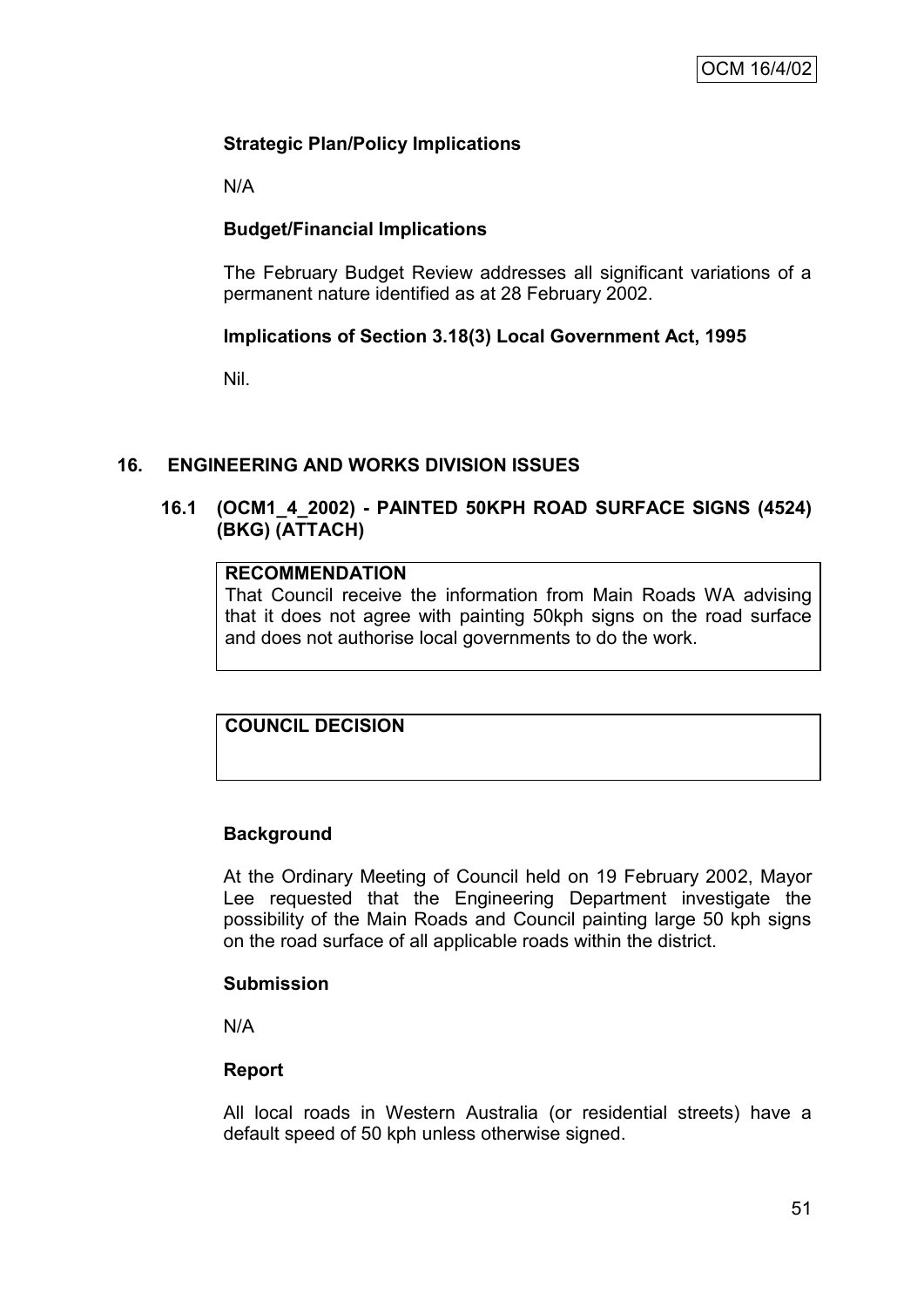Legislation was recently passed that reduced the 60 kph default speed to 50 kph.

Mayor Lee, on a trip to New South Wales, noticed that 50 kph signs were painted on the road surfaces and was impressed with its impact. He requested that the matter be investigated.

Main Road WA was contacted for their opinion of the proposal. They have advised they do not support the painting of 50 kph signs on the road as they considered it expensive and unnecessary.

They are the sole authority for the installation of signs and pavement markings and all such works are to be carried out through the Main Roads. (See e-mail attached dated 12/3/02).

They point out that Council has no authority to install signs or pavement markings on roads in Western Australia.

The WA Local Government Association advise they are not pursuing this issue at present with Main Roads WA on behalf of local government.

### **Strategic Plan/Policy Implications**

One of the objectives in the Corporate Plan is:

 To construct and maintain roads which are the responsibility of the Council in accordance with recognised standards and are convenient and safe for use by vehicles, cyclists and pedestrians.

#### **Budget/Financial Implications**

There is currently no allocation within the roads budget for painting signs on roads. If Council were authorised to proceed with the proposal, quotations would have to be obtained and the funds allocated at the budget meeting.

#### **Implications of Section 3.18(3) Local Government Act, 1995**

Nil.

# **16.2 (OCM1\_4\_2002) - TENDER NO. 03/2002 - SUPPLY AND INSTALLATION OF CAPPING SYSTEM TO HENDERSON LANDFILL (RNJ) (4900)**

### **RECOMMENDATION**

That Council accept the tender from Canning Vale Earthmoving for the Supply and Installation of Capping System to Henderson Landfill for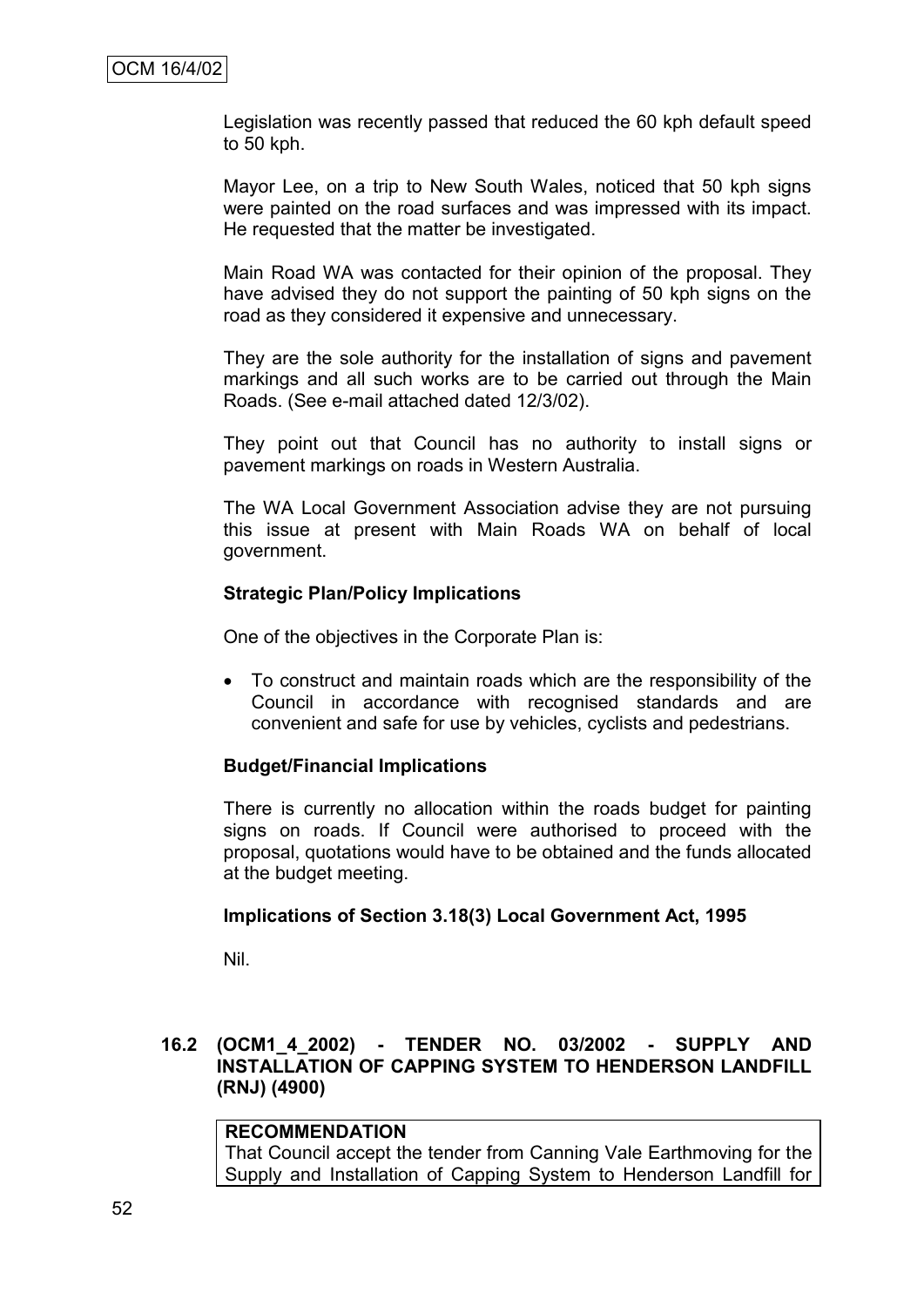the lump sum of \$790,251(GST included) including \$38,500 provisional sum.

# **COUNCIL DECISION**

## **Background**

Tenders were called for the supply and installation of a capping system for Cell 2 at Henderson Landfill, closing Tuesday 12 March 2002.

Cell 1 was successfully capped in June 1999 with a Compacted Clay Layer (CCL). This cell was subsequently drilled and methane management bores installed in April 2000. These bores have remained capped pending the completion of filling to Cell 2. Compacted waste levels in Cell 2 have now reached the design profiles in readiness for installation of an impermeable capping. The purpose of this capping is to exclude rainwater from entering the waste and to contain the methane generated by the natural degradation of the waste. Relatively minor settlements have been recorded in the finished surface levels of the 2 year old clay capping on Cell 1. (0.1-0.3m over a maximum depth of waste of 22m). As the waste in this cell is 8-12 years old, this suggests that the relatively high level of waste compaction achieved on this site will probably minimise the degree of settlement experienced.

### **Submission**

Five tenderers submitted a total of 10 complying and one noncomplying lump sum tender for the project.

ATA Construction submitted the non-complying tender for capping with a LDPE membrane.

### **Report**

| <b>Company Name</b>          | Tendered Price<br><b>Inclusive of GST</b> | <b>Type of Capping</b>   | <b>Score</b> |
|------------------------------|-------------------------------------------|--------------------------|--------------|
| Canning Vale                 | \$790,251                                 | Compacted Clay           | 97%          |
| Earthmoving                  | \$834,251                                 | Geosynthetic Clay        |              |
| <b>ATA Construction</b>      | \$816,841                                 | Low Density Polyethylene | 94%          |
|                              | \$873,491                                 | Compacted Clay           |              |
|                              | \$977,331                                 | Geosynthetic Clay        |              |
| <b>Goldfield Contractors</b> | \$962,786                                 | Geosynthetic Clay        | 94%          |

# **Tender Summary Sheet**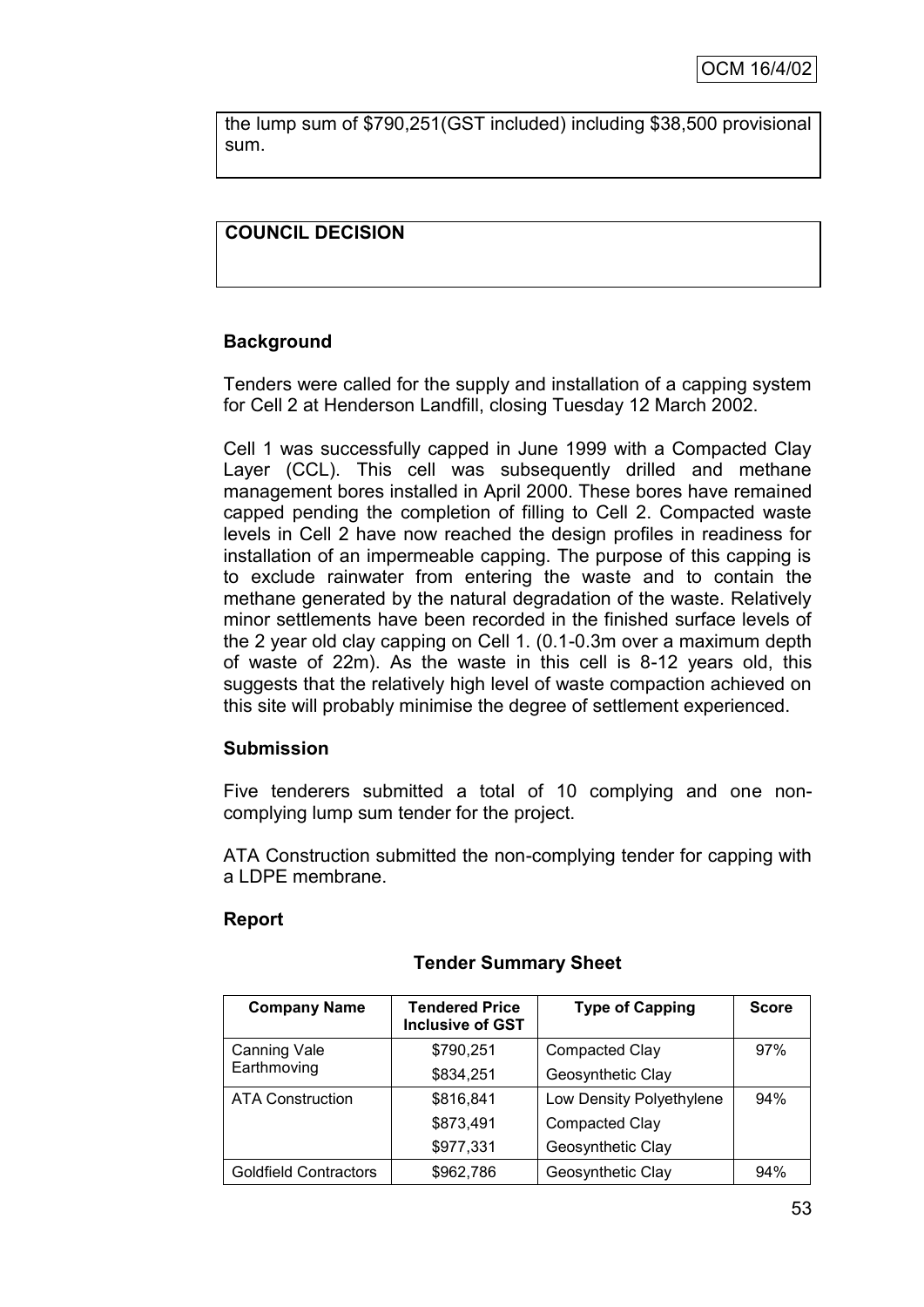|                       | \$1,080,266 | <b>Compacted Clay</b>    |     |
|-----------------------|-------------|--------------------------|-----|
| <b>NK Contractors</b> | \$988,050   | 92%<br>Geosynthetic Clay |     |
|                       | \$1,242,450 | <b>Compacted Clay</b>    |     |
| Ertech                | \$1,207,087 | <b>Compacted Clay</b>    | 94% |
|                       | \$1,267,351 | Geosynthetic Clay        |     |

Tender documentation required that each tenderer submitted a lump sum price for the supply and installation of a compacted clay capping (CCL) and an alternate price for the supply and installation of a Geosynthetic Clay Layer (GCL).

### Tender Evaluation

The scores were based on the evaluation criteria set out in the tender covering price (60%), technical conformance (10%), safety management (5%), quality management (5%), experience (15%) and references (5%).

Any of the 10 complying tenders submitted, could be accepted on the basis of the tenderer's competency, experience with these materials and proven performance in the construction industry. Consequently, only the two lowest tenderers were interviewed to confirm that their lump sum prices allowed sufficiently for all the works specified.

Both ATA and Canning Vale Earthmoving made similar provision for preliminary earthworking of the waste. The main difference in their pricing came in the supply and installation of the capping. Clay capping in Canning Vale's case was the cheapest option at a total cost of \$790,251.

As mentioned earlier in this report, the clay capping on Cell 1 has performed well to date, with no evidence of cracking or scouring of the protection layer however, the main test will come when the methane gas evacuation commences.

ATA's cheapest option of \$816,841 was for a Low Density Polyethylene (LDPE) capping. While synthetic materials have been used in capping of landfill in recent years, LDPE was not specified for this tender because of the lack of historic information available on their long term performance. The LDPE capping system proposed would have similar flexibility and greater impermeability than a clay cap. Synthetic caps also generally require a shorter installation period which could be of benefit at this time of the year.

However, a half metre thick clay liner is still the industry standard capping detail and considering the \$26,500 price differential with the synthetic product are the best options for Cell 2.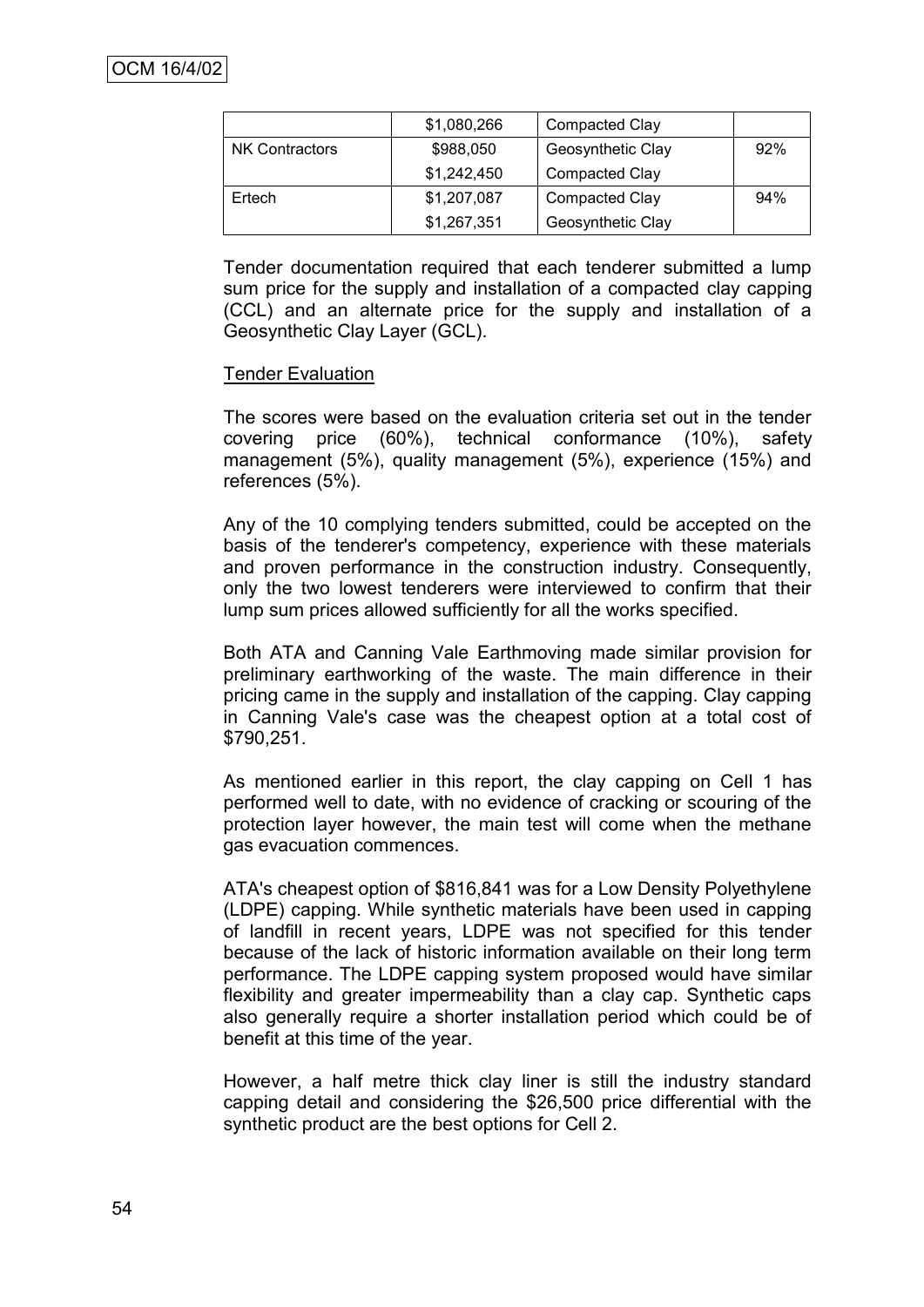Waste Services currently manage all leachate generated from this site with a combination of recirculation and treatment. When Cell 2 and Cell 3 (at the end of the year) are capped, there will be an anticipated decrease in the amount of leachate requiring treatment, due to the exclusion of rainfall from these waste cells.

Methane is programmed to be extracted and flared from Cells 1 and 2 by October 2002, again reducing the loss of waste bi-products to acceptable levels. Given these management regimes and the predicted reduction to the stabilisation period for closed cells with leachate recirculation, these cells could expect to be landscaped inert mounds in 10 years time.

Consequently, the lowest tender, submitted by Canning Vale Earthmoving is recommended to be accepted, as it provides an industry standard treatment offering adequate levels of security for the risks outlined above.

## **Strategic Plan/Policy Implications**

One of the objectives of the Strategic Plan is to have an environmentally sound management strategy of the Council controlled waste system.

### **Budget/Financial Implications**

There is an allocation of \$750,000 for the covering of Cells in this year's budget. These funds have been allocated from the Rubbish/Development Reserve Fund.

### **Implications of Section 3.18(3) Local Government Act, 1995**

Nil.

# **16.3 (OCM1\_4\_2002) - TENDER NO. 01/02 - CLEANING OF PUBLIC BUILDINGS (4435) (GG) (ATTACH)**

### **RECOMMENDATION**

That Council accept the tenders from Dominant Property Services and Delron Cleaning Pty Ltd for Tender No. 01/02 - Cleaning of Public Buildings for the period March 2002 to February 2004 (with two extension options of 12 months each), for the following variable sums:-

- (1) Group 1 Recreation Facilities Dominant Property Services at \$42,416 per annum;
- (2) Group 2 Community Facilities Delron Cleaning Pty Ltd at their alternative tender of \$38,673 per annum plus the various rates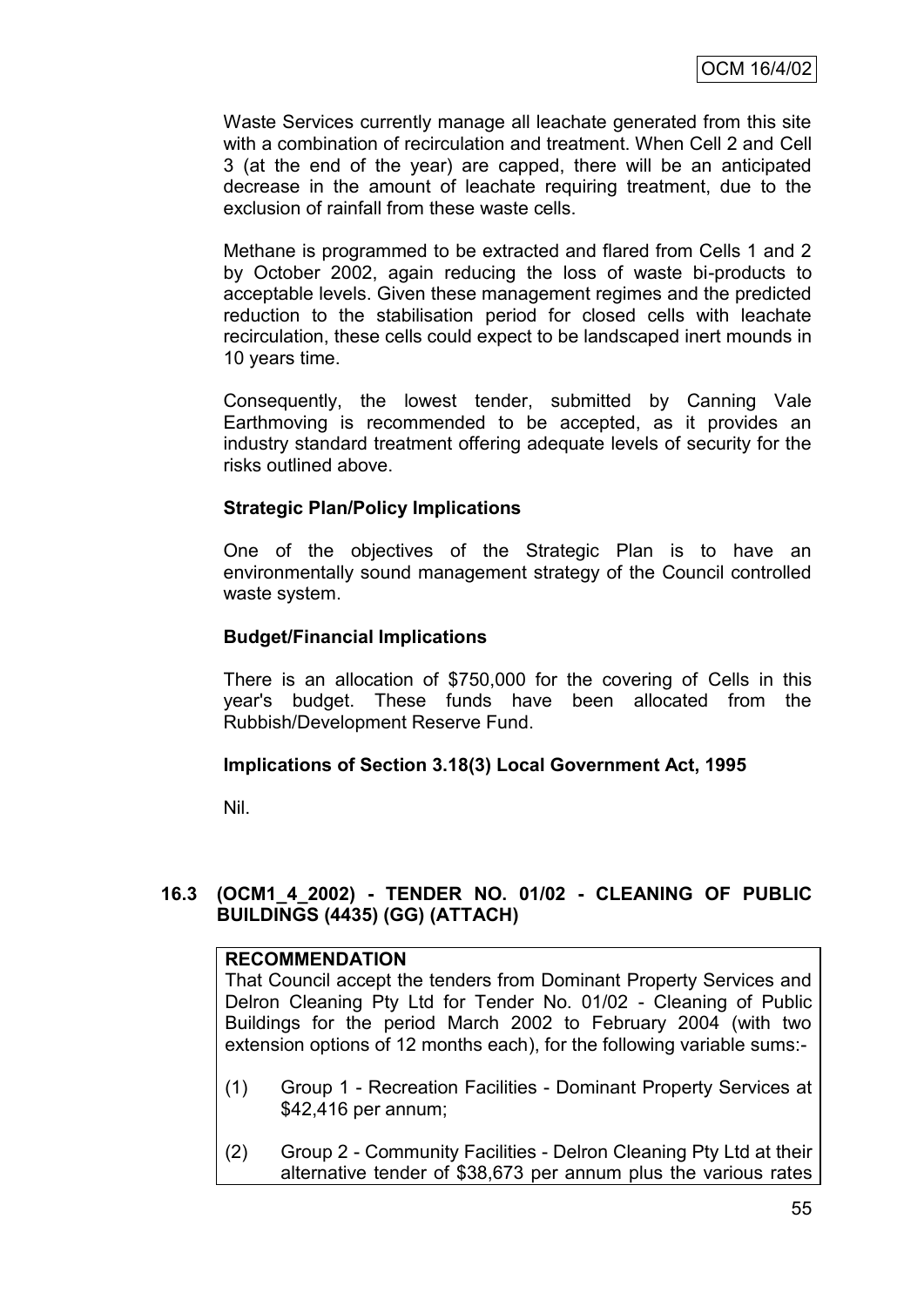indicated in their tender submission for the Civic Centre Halls; and Community Halls; and

(3) Group 3 - Administration Facilities - Delron Cleaning Pty Ltd at their alternative tender at \$60,157 per annum.

# **COUNCIL DECISION**

#### **Background**

The current 2 year contract with an option of a 12 month extension for the cleaning of Council's various building facilities was not extended for that 12 month option. Consequently, a tender has been called to clean any or all of the following groups of public facilities:

- Group 1 Recreation Facilities
- Group 2 Community Facilities
- Group 3 Administration Facilities

The tender is for the period March 2002 - February 2004 with two extension options of 12 months each.

#### **Submission**

Eleven (11) submissions were received, details of which are attached to the Agenda. All submissions complied with the tender requirements, all tenderers having also attended a mandatory briefing/site inspection to clarify any uncertainties with the proposed contract/s prior to the closing of the Tender.

For the purposes of this tender, tenderers submitted segregated prices into three main Groups, with Council reserving the right to split the tender and award separate contracts for individual or combined Groups, whichever constitutes the best overall value for money.

#### **Report**

The tenders have been assessed by an independent consultant, Total Contracting Services, under the following criteria as outlined in the tender documents:-

**Weighting** 

| (a) | Price                                     | 50% |
|-----|-------------------------------------------|-----|
| (b) | Experience of firm in this type of work   | 15% |
| (c) | Ability to manage the contract, staff and |     |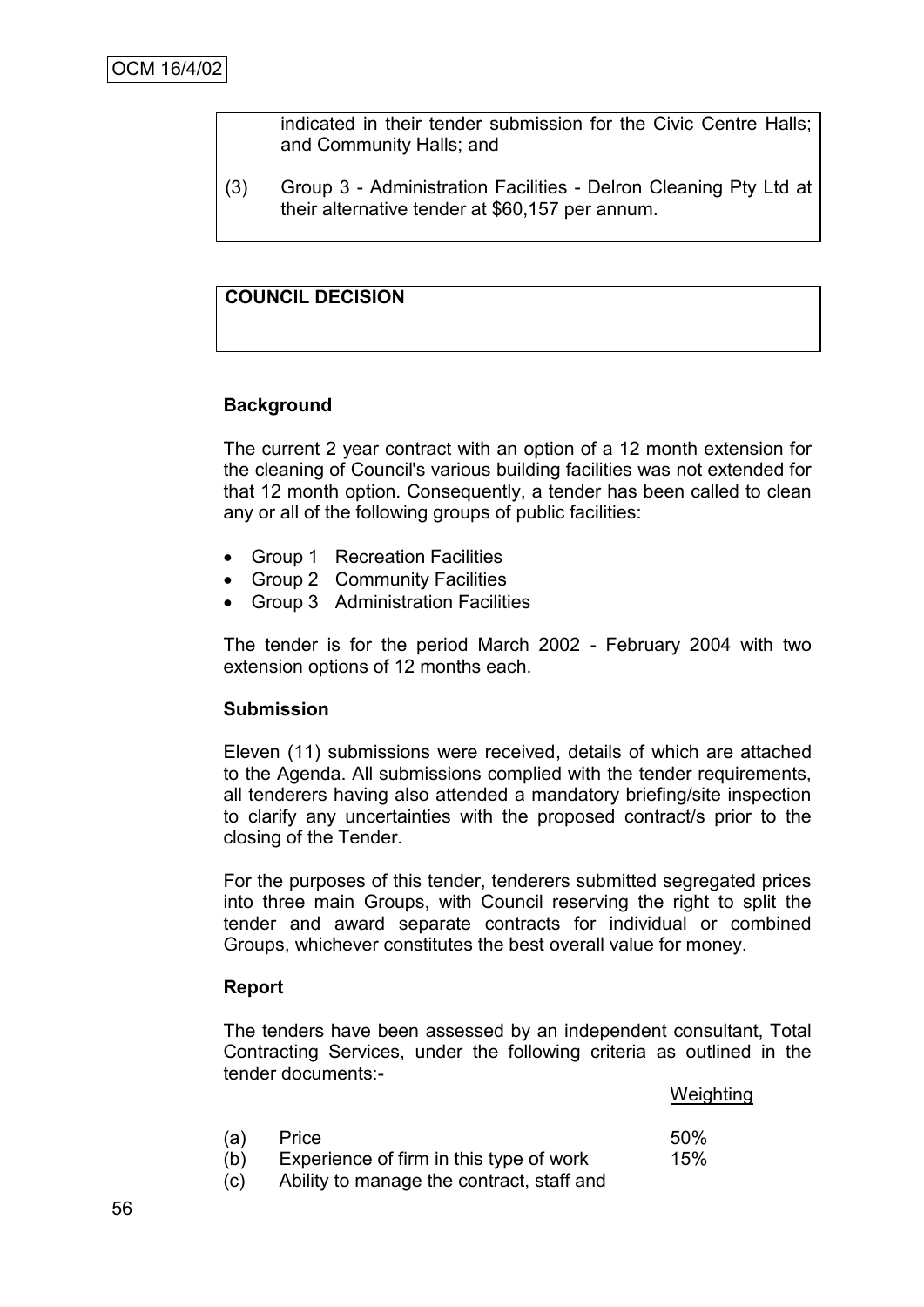## OCM 16/4/02

| (d)<br>(e)                      | performance requirements<br>Evidence of company stability and experience<br>Achievement of, or progress toward, Quality<br>Assurance certification     |  | 15%<br>15%<br>5%                          |    |
|---------------------------------|--------------------------------------------------------------------------------------------------------------------------------------------------------|--|-------------------------------------------|----|
|                                 | The top five assessments under these criteria as determined<br>Council's consultant, are as follows:                                                   |  |                                           | by |
| $\bullet$<br>Lists<br>$\bullet$ | Group 1 - Recreation Facilities:<br><b>Dominant Property Services</b><br>Delron (Alternative)<br>Delron<br><b>MP Cleaning Contractors</b>              |  | 80%<br>79%<br>64%<br>57.5%<br>52%         |    |
| ٠<br>п<br>$\blacksquare$<br>٠   | Group 2 - Community Facilities:<br>Delron (Alternative)<br>Delron<br><b>Dominant Property Services</b><br><b>MP Cleaning Contractors</b><br>Lists      |  | 84%<br>78.3%<br>70%<br>37.5%<br>No Tender |    |
| ٠<br>ш<br>п<br>٠                | Group 3 - Administration Facilities:<br>Delron (Alternative)<br>Delron<br><b>Dominant Property Services</b><br><b>MP Cleaning Contractors</b><br>Lists |  | 84%<br>74%<br>70%<br>62.5%<br>No Tender   |    |

Based on the information that was made available it is recommended that the contract for cleaning for Groups 1, 2 and 3 be awarded as follows:

- Group 1 Dominant
- Group 2 Delron (Alternative)
- Group 3 Delron (Alternative)

Dominant achieved the highest weighted score for Group 1; this recommendation provides the best overall value for money.

Delron were clearly the best overall value for money for Groups 2 and 3 with both their compliant bid and alternate bid. Delron stated in their offer that consumable quantities (estimated usage figures) provided by the City of Cockburn are questionable and have offered to operate the contract on a cost plus 5% basis. Delron would produce invoices for inspection. The difference in prices is approximately \$18,000 difference for Group 3 and 8,000 difference for Group 2 (without the costs of consumables included.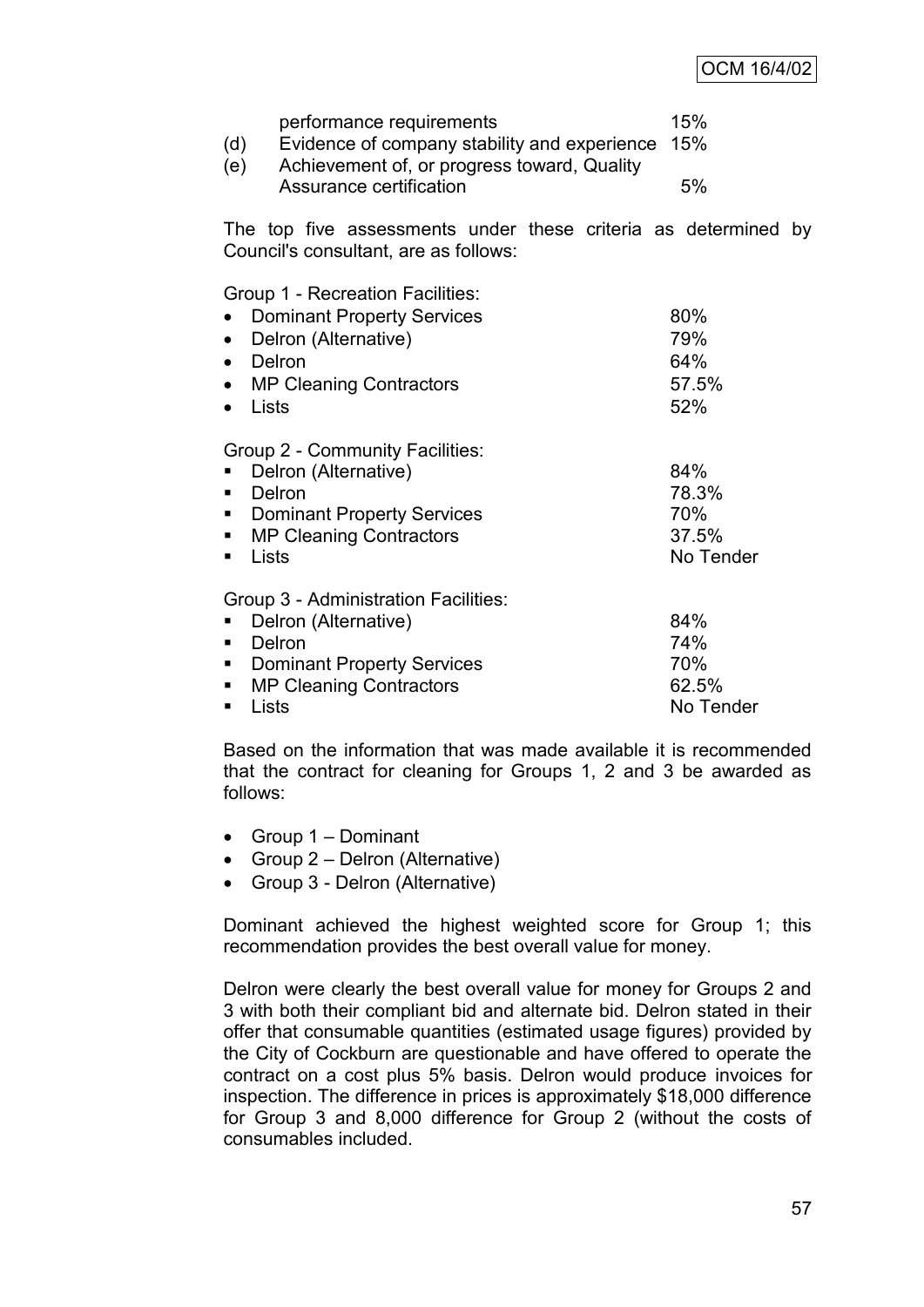It is recommended the City of Cockburn liaise with Delron prior to formal award of the contract to gain an estimate of proposed usage as a guide for monitoring purposes.

The tender documents allow for annual review of prices in accordance with a formula linked to Statutory Award Rates.

#### **Strategic Plan/Policy Implications**

One of the strategic plan objectives is to construct and maintain community buildings which are owned and managed by the Council and the other relevant objective is to deliver services and to manage resources cost effectively without compromising quality.

#### **Budget/Financial Implications**

The total of the previous cleaning contract was approximately \$150,000 per year, whilst the recommendation for the new contract combined is about \$170,000. However, it should be noted that the scope of works has been completely reviewed with more facilities being included in the tender. Cleaning costs under the recommended tender are adequately catered for in the Building Maintenance Budget.

#### **Implications of Section 3.18(3) Local Government Act, 1995**

Nil.

## **16.4 (OCM1\_4\_2002) - CONSTRUCTION OF WASTE TRANSFER STATION FOR USE BY TRAILERS (4900) (BKG)**

## **RECOMMENDATION**

That Council defer the decision to construct a trailer transfer station until after the workshop on the landfill site is held in May/June 2002.

#### **COUNCIL DECISION**

### **Background**

At the Ordinary Meeting of Council held on 20 November 2001, it was resolved that Council:-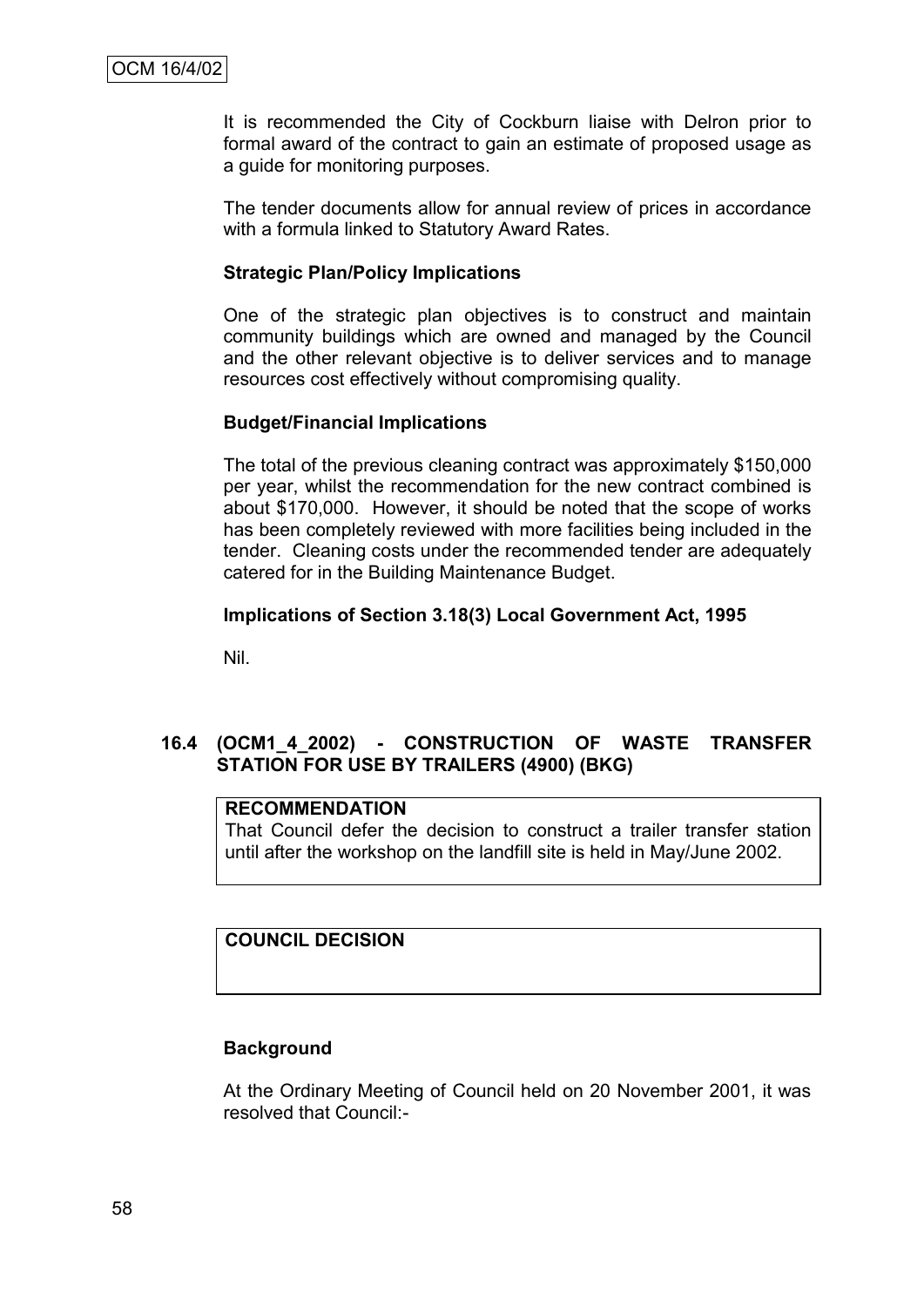- *(1) defer the construction of a waste transfer station for use by trailers at Henderson until Lot 4 (No. 900) Rockingham Road is purchased by the City of Cockburn; and*
- *(2) review the decision to construct a trailer transfer station in April 2002 if the land has not been acquired by that date.*

#### **Submission**

N/A

### **Report**

There is a need for the Council to construct a transfer station to take waste from residents.

With the imminent rezoning of the land where the Henderson landfill site is located to industrial, the location of a transfer station needs further investigation.

The Chief Executive Officer has proposed a workshop be held with Elected Members to discuss the various options for future waste management in Cockburn.

#### **Strategic Plan/Policy Implications**

One of the objectives of the Strategic Plan states there is an environmentally sound management strategy of Council controlled waste.

### **Budget/Financial Implications**

A transfer station to collect the waste from residents is required. If Council constructs one it will cost in the vicinity of \$500,000. There is also an operating cost of approximately \$300,000.

There are currently \$400,000 allocated for the construction of a transfer station.

### **Implications of Section 3.18(3) Local Government Act, 1995**

Nil.

### **17. COMMUNITY SERVICES DIVISION ISSUES**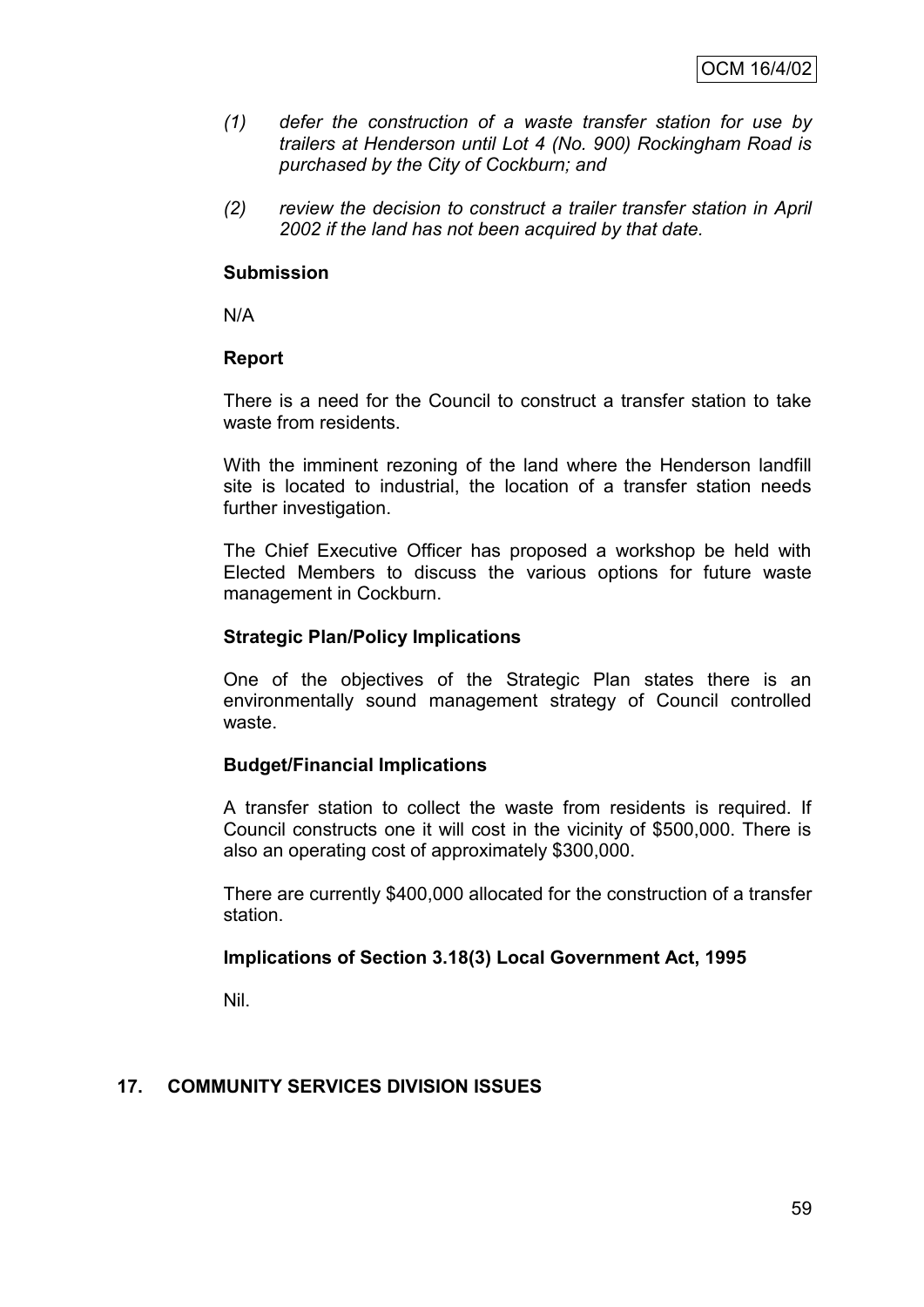## **17.1 (OCM1\_4\_2002) - PROPOSED DENTAL CLINIC - CIVIC CENTRE SITE, SPEARWOOD (2201726) (RA) (ATTACH)**

# **RECOMMENDATION**

That Council:

- (1) create a new lot of up to  $1200m^2$  on the site as identified in the master plan as attached to the agenda for sale to the Health Department for usage as a dental health clinic; and
- (2) require the Chief Executive Officer to obtain a sworn valuation and negotiate a sale price for the land with the Health Department, for future consideration by Council.

# **COUNCIL DECISION**

## **Background**

Council at its Ordinary Meeting of 15 January 2002, resolved to sell an area of up to 2000m<sup>2</sup> to the Health Department for the construction of a Dental Health Clinic. The Council resolution included the requirement to develop a master plan for the site to allow for the clinic to be located on the site to contribute to the civic precinct and to keep open options for future community infrastructure.

#### **Submission**

N/A

### **Report**

The master plan identified the major constraints for the Civic Centre Site and worked on the basis that the existing facilities would be retained. The area of land available for the Dental Health Clinic is on the car park area on the north west quadrant of the site. It is proposed that this be offered to the Health Department provided that the car parking space is available to Council on a share basis. This requirement can be managed through the Development Approval Process.

An investigation has been made into the availability of services to the site. Sewerage connection is the only matter of significant cost. Independent advice is that the cost of providing a connection to a new lot created for the sale of the land would be \$61,000.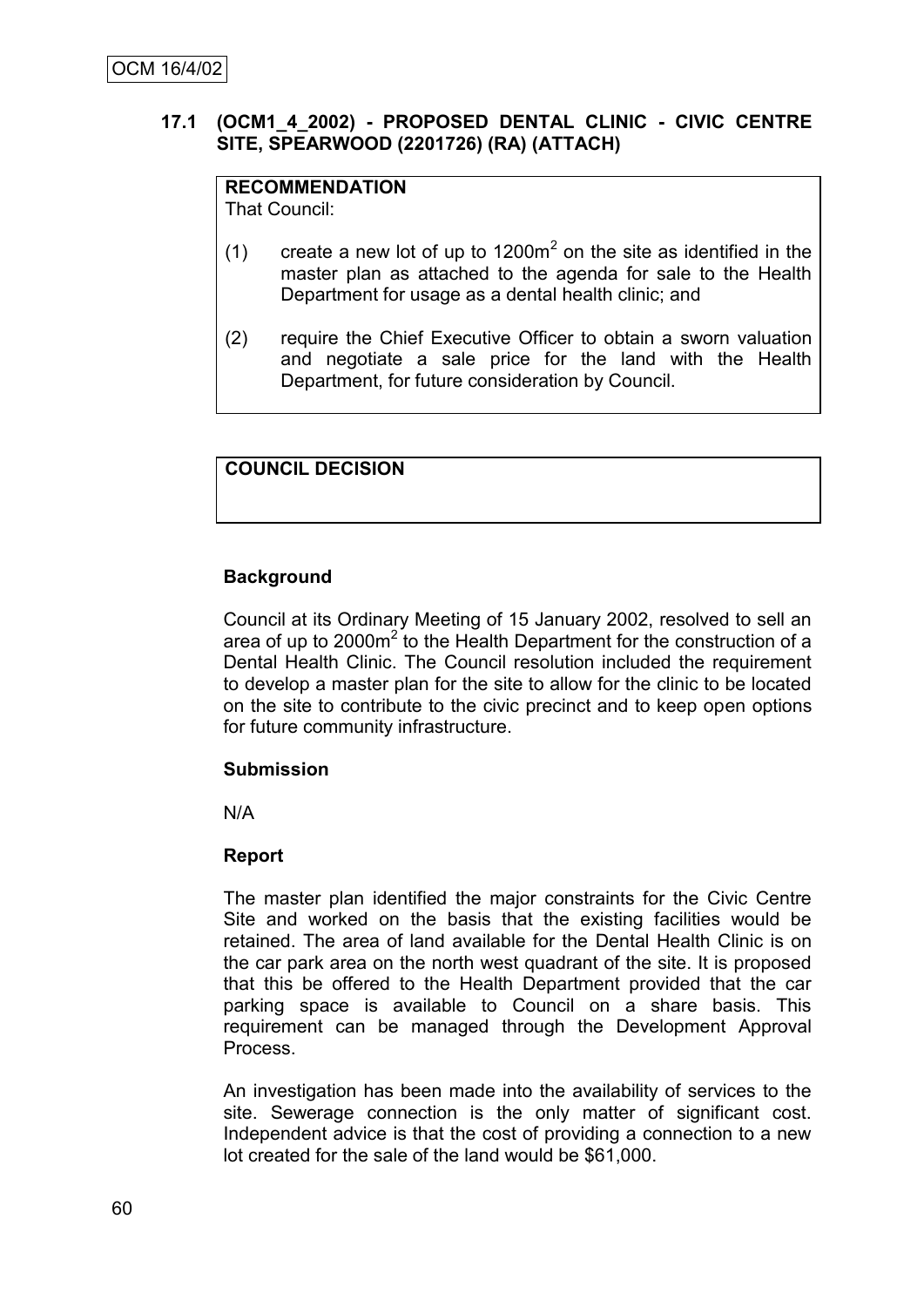A preliminary estimate of the value of the land has been gained which puts the value at between \$200 and \$250/square metre. The attached site plan allows for the sale of land of  $1140m<sup>2</sup>$  which equates to an estimated sale value of between \$228,000 and \$285,000.

It is proposed that the sale of the land be conditional on reaching agreement with the Health Department on joint use of car parking areas for Councillors and Council vehicles. It is anticipated that there will be at least 35 car parking bays available for shared use. The land sold will also require a right of carriageway easement on the current roadway.

It is anticipated that the Health Department will pay for the construction of the building, car park, landscaping and additional pathways and steps to allow for people using public transport to access the facilities.

### **Strategic Plan/Policy Implications**

To facilitate and provide an optimum range of Community Services.

## **Budget/Financial Implications**

Income generated from the sale has previously been resolved by Council to go to the Land Development Reserve Fund.

### **Implications of Section 3.18(3) Local Government Act, 1995**

Land sold to a State Government department to provide a public service.

## **17.2 (OCM1\_4\_2002) - LEASE - LOT 22 PROGRESS DRIVE, BIBRA LAKE - CITY OF COCKBURN TO WA CROATIAN ASSOCIATION (INC) (1117891) (LCD)**

# **RECOMMENDATION**

That Council:-

- (1) forward a copy of the Lease to the WA Croatian Association (Inc.); and
- (2) inform the WA Croatian Association (Inc.) that the Association has until 31 July 2002, to acknowledge its acceptance of the Lease by returning the Lease duly signed and sealed to Council.

# **COUNCIL DECISION**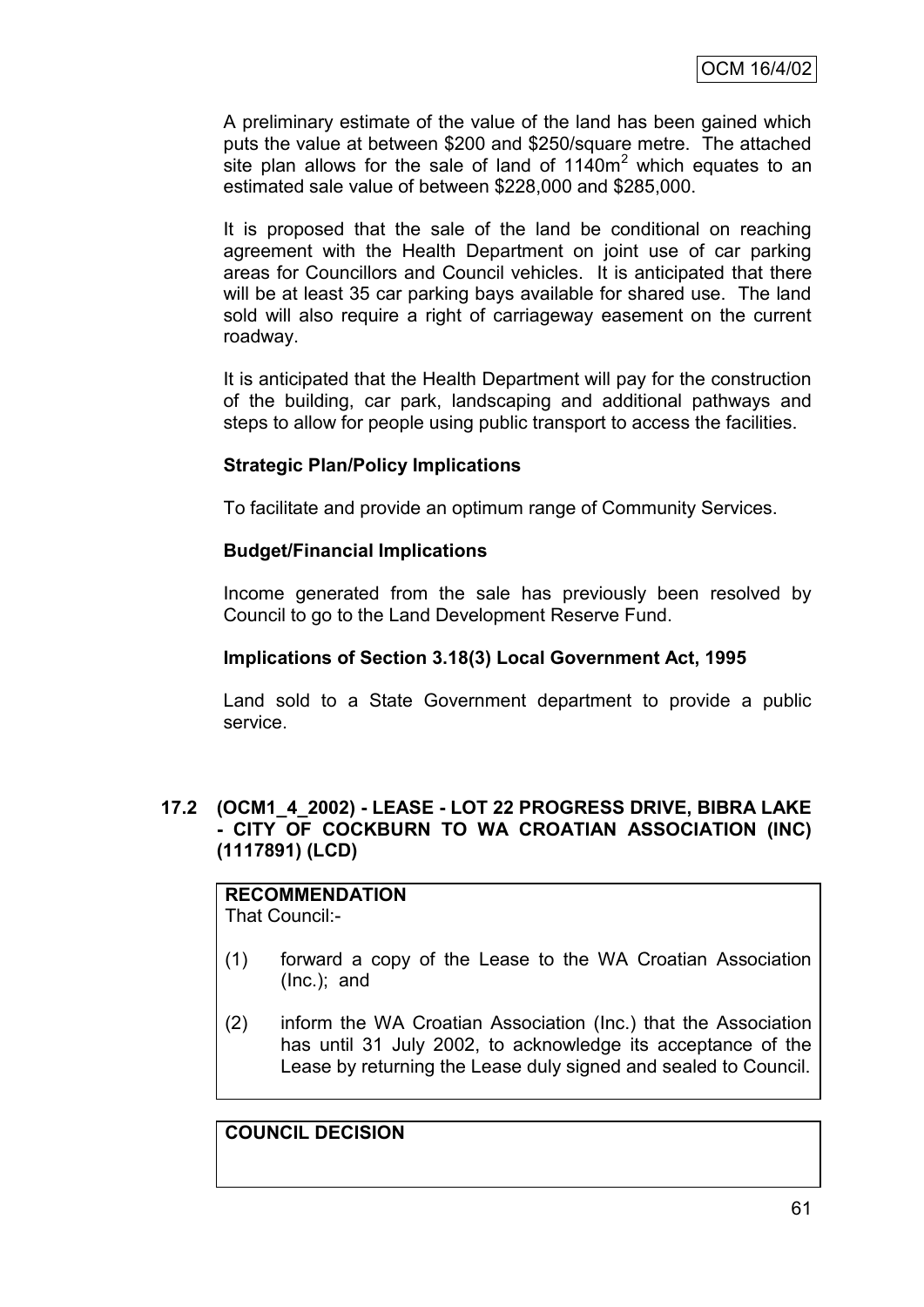## **Background**

The initial decision regarding this matter dates back to June 1998 and neither that decision nor the subsequent decisions, set a time line upon which the WA Croatian Association (Inc.) was to take up a Lease for Lot 22 Progress Drive, Bibra Lake. In such circumstances, Lot 22 Progress Drive could remain unleased and vacant until the Association decides to implement its plans to build the soccer pitch on Lot 22. That is, an application to commence development could be submitted by the Association at any time it wishes in the future. The objective of presenting the Lease to the Association is to bring this matter to a conclusion, by seeking its commitment to constructing the pitch within a known time period.

#### **Submission**

N/A

#### **Report**

The Lease contains the usual clauses in relation to the leasing of land to another for the purposes of development. There are the issues of Quiet Enjoyment, Rent and Other Payments, Special Conditions, Insurance, Indemnity and Limit of Lessor's Liability.

A special note should be taken of "Annexure 1", which sets out the Special Conditions. In clause (1) thereof it specially states if the requirements of the clause are not satisfied the Lease is then terminated unless the Lessor advises the Lessee otherwise in writing.

The Lease places the responsibility on the WA Croatian Association (Inc.) to perform within the criteria established. This onus placed on the Association will enable the proposal to be closely monitored to ensure full compliance with the requirements contained in the Agreement.

If the recommendation is accepted by Council the WA Croatian Association (Inc.) will be informed of Council's decision and required to sign and seal the document in preparation for final execution.

### **Strategic Plan/Policy Implications**

Key Result Area "Facilitating the Needs of Your Community" refers.

### **Budget/Financial Implications**

As contained in the Business Plan adopted by Council, in relation to the development.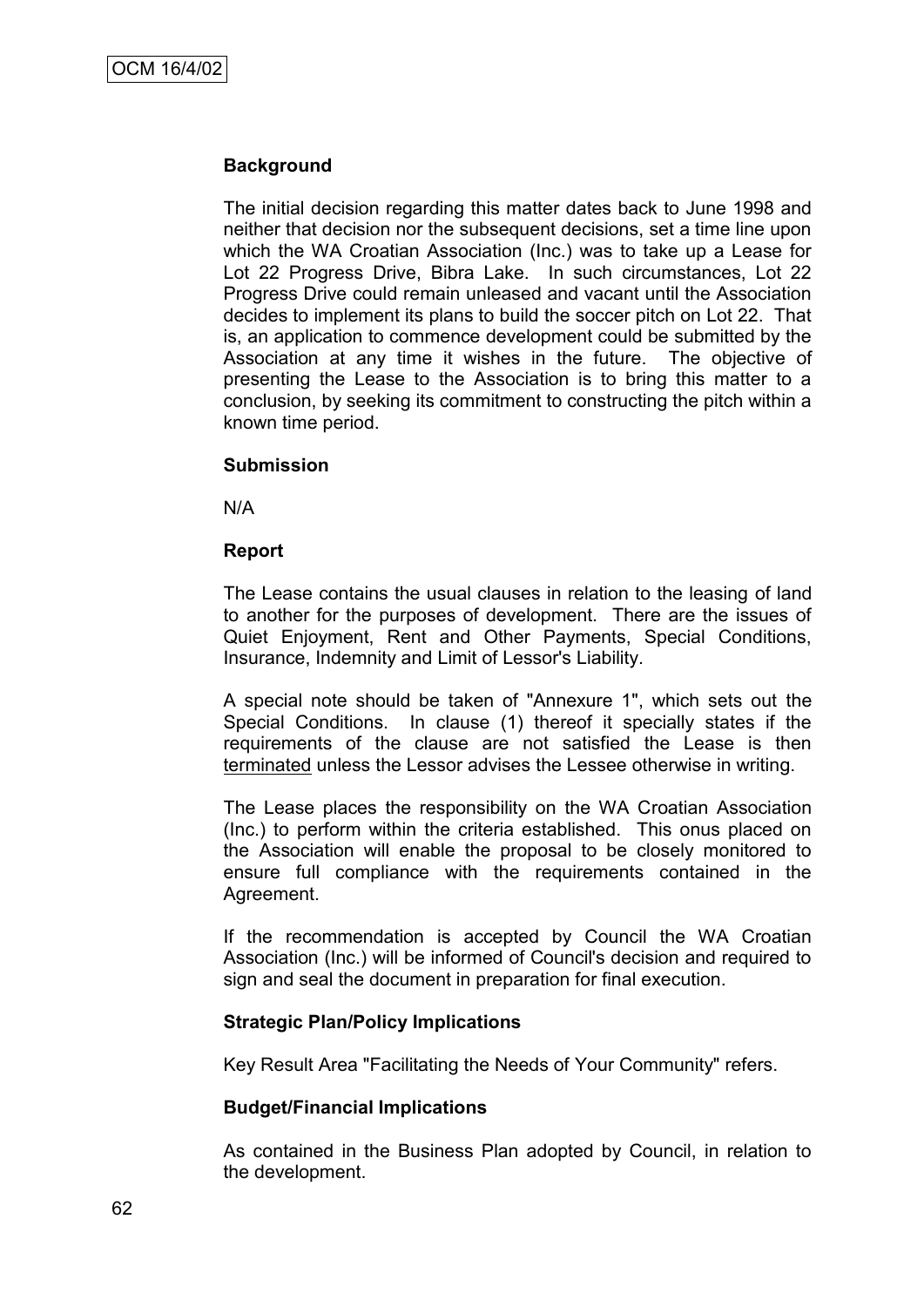# **Implications of Section 3.18(3) Local Government Act, 1995**

The Association is a separately incorporated body with which Council has no other binding arrangements, apart from the land dealings associated with the subdivision of the land, previously know as Lot 14 Progress Drive, the bulk of which remains in Council's ownership. While it is unlikely that Council would enter into this type of dealing again, the original commitment was provided by a previous Council, the consequences of which have been left for the current Council to manage. Accordingly, this has necessitated a prolonged and complex process involving the subdivision of freehold Council land, the sale of part to the Association, the retention of part by Council and the creation of a third lot – Lot 22 – to be offered for lease by the Association to construct a soccer pitch.

### **17.3 (OCM1\_4\_2002) - REVISED POSITION STATEMENT PSCS15 "GRAFFITI RESPONSE - NON COUNCIL OWNED PROPERTY" (1054) (RA) (ATTACH)**

# **RECOMMENDATION**

That Council:

- (1) adopt revised "Graffiti Response Non Council Owned Property" position statement PSCS15; and
- (2) review the operation of PSCS15 after three (3) months and subject to it being operationally effective and costs are maintained within the budget, retain it as the mechanism by which Council will address Graffiti to non-Council owned property.

# **COUNCIL DECISION**

#### **Background**

At its meeting of August 2001, Council adopted new position statements in relation to the removal of graffiti within the district in response to the Community Needs Survey and the understanding Elected Members had of the importance of the issue to residents. The sum of \$50,000 was placed on the 2001/02 budget to address the issue of graffiti on non-Council owned public property. This was in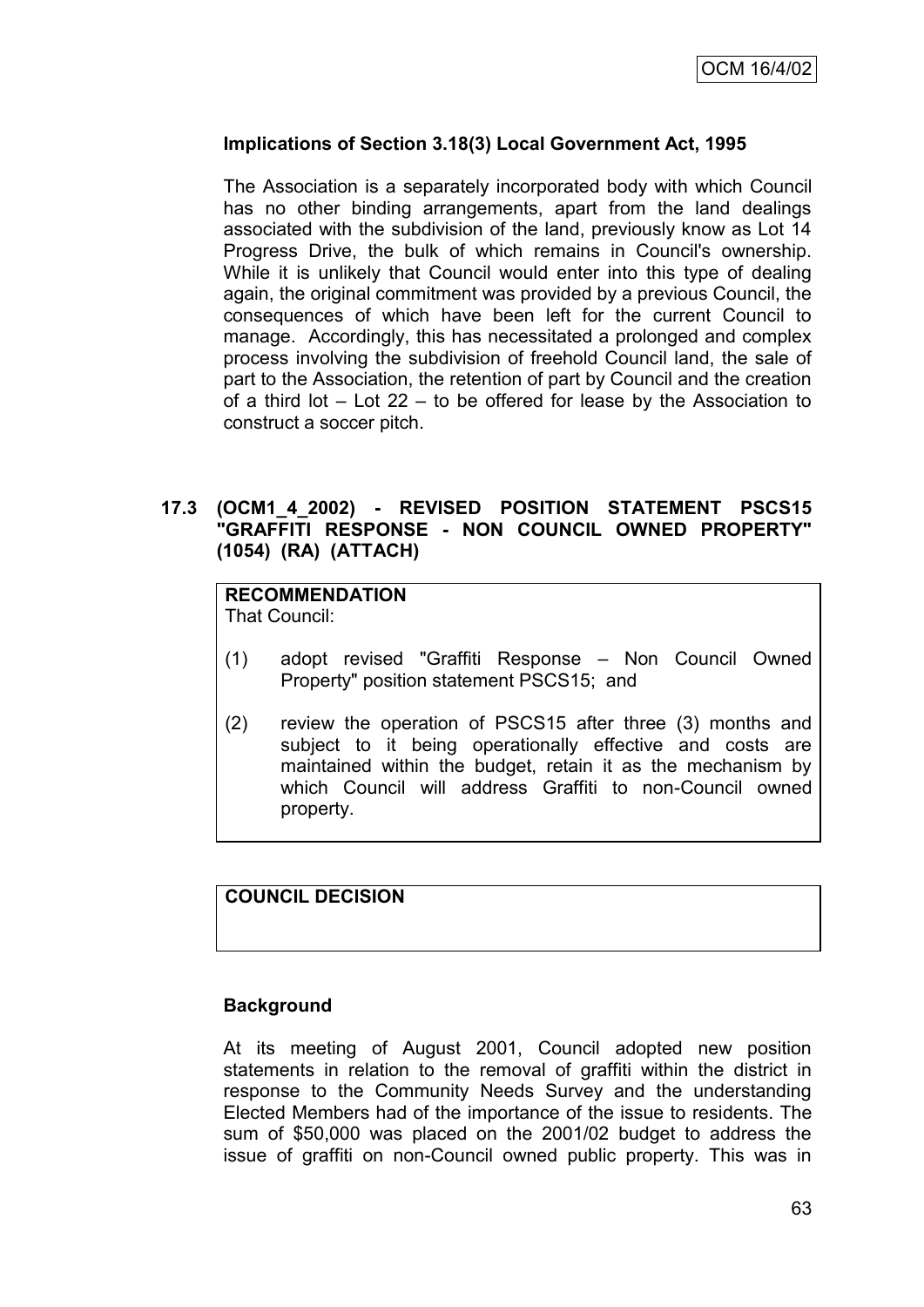addition to Council's Position Statement PSEW10 to remove Graffiti from its own property (eg. toilet blocks, public halls etc).

In September 2001, a contract was entered with The Pressure King to remove graffiti in accordance with the Position Statement. In October 2001, a graffiti hot line was established which allowed for residents to report graffiti to Council to ensure that steps were taken to remove graffiti from sites.

#### **Submission**

N/A

#### **Report**

Whilst the Position Statement PSCS15 has provided guidance to the removal of graffiti across the City, there are some areas of concern with the statement that have been difficult to implement to ensure that the objective of having graffiti removed promptly is met.

There are a number of churches that have walls and fences that are subject to graffiti and under the current policy, it is the responsibility of the church to remove. Given the limited financial resources of the churches and the moral question of taking legal action against them, the City has sought to give them additional time to remove the graffiti. In some cases the graffiti still remains.

In other circumstances, commercial premises ownership can be somewhat complex. In the case of a strata title property, there is a managing agent for the body corporate. Contacting these agents and getting them to respond in time is difficult and complex to pursue legally.

Some other metropolitan councils have adopted a policy of removing graffiti from private property in public view that has generated a great deal of goodwill with property owners and has ensured a rapid response to graffiti removal. There is still a requirement for the owner to sign the waiver and authorise the City to be able to report graffiti to Police on their behalf.

It is proposed that the revised Position Statement is implemented on a trial basis for 3 months which, in essence, allows Council to remove graffiti on private property which is in public view. Should this prove to be operationally effective and the costs remain within the budget, it be continued.

It should be noted that the proposed amended Position Statement removes any responsibility for Council to address vandalism damage to non-Council owned property (i.e. Government Utilities). However, that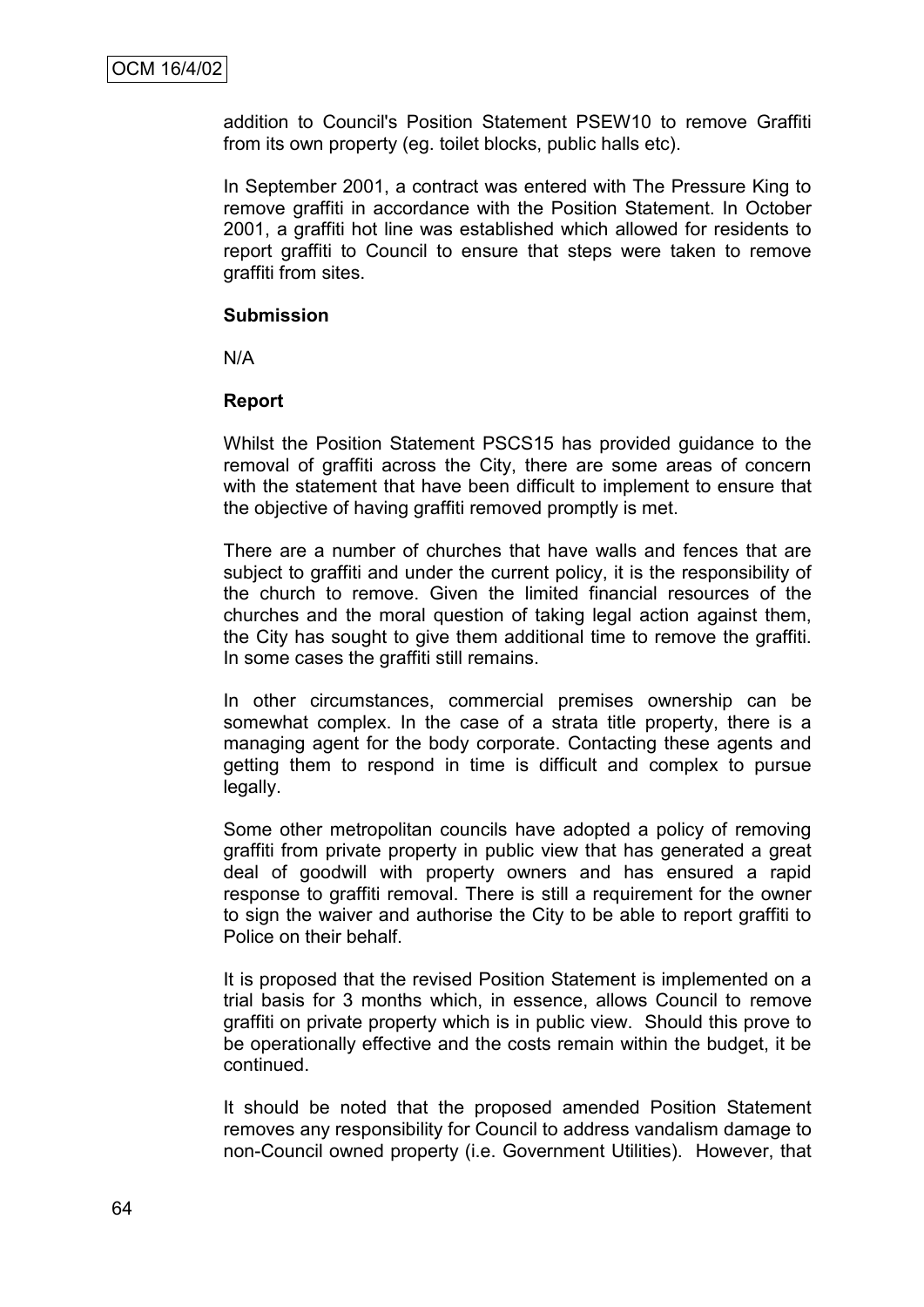is not expected to cause any problems, because current practice is to refer any reports of vandalism to the relevant Government Agency.

## **Strategic Plan/Policy Implications**

Facilitating a range of services that are responsive to community needs.

### **Budget/Financial Implications**

There is a \$50,000 budget allocation for graffiti removal for 2001/02. The current cost of removing graffiti is \$1,736 per month and \$21,000 per year. It is anticipated that the total expenditure on graffiti removal under the new policy will be within budget.

### **Implications of Section 3.18(3) Local Government Act, 1995**

Nil

## **17.4 (OCM1\_4\_2002) - BEELIAR (PANORAMA GARDENS/BEELIAR HEIGHTS) SECURITY PATROLS (8957) (RA) (ATTACH)**

### **RECOMMENDATION**

That Council discontinues the Beeliar Heights/Panorama Gardens security patrols as of 30 June 2002, as less than 50% of owners approved of their continuation.

# **COUNCIL DECISION**

### **Background**

Council at its meeting of 16 of January 2001, resolved to instigate security patrols for the Beeliar Heights/Panorama Gardens area with the provision of a service charge levy to cover the cost of the patrols. The patrols began on 1 July 2001 on a one-year trial basis. This matter is presented to Council now to ensure that sufficient time is available for consideration of the matter and to carry out the necessary administrative tasks for the patrols to be continued if Council so desires.

### **Submission**

N/A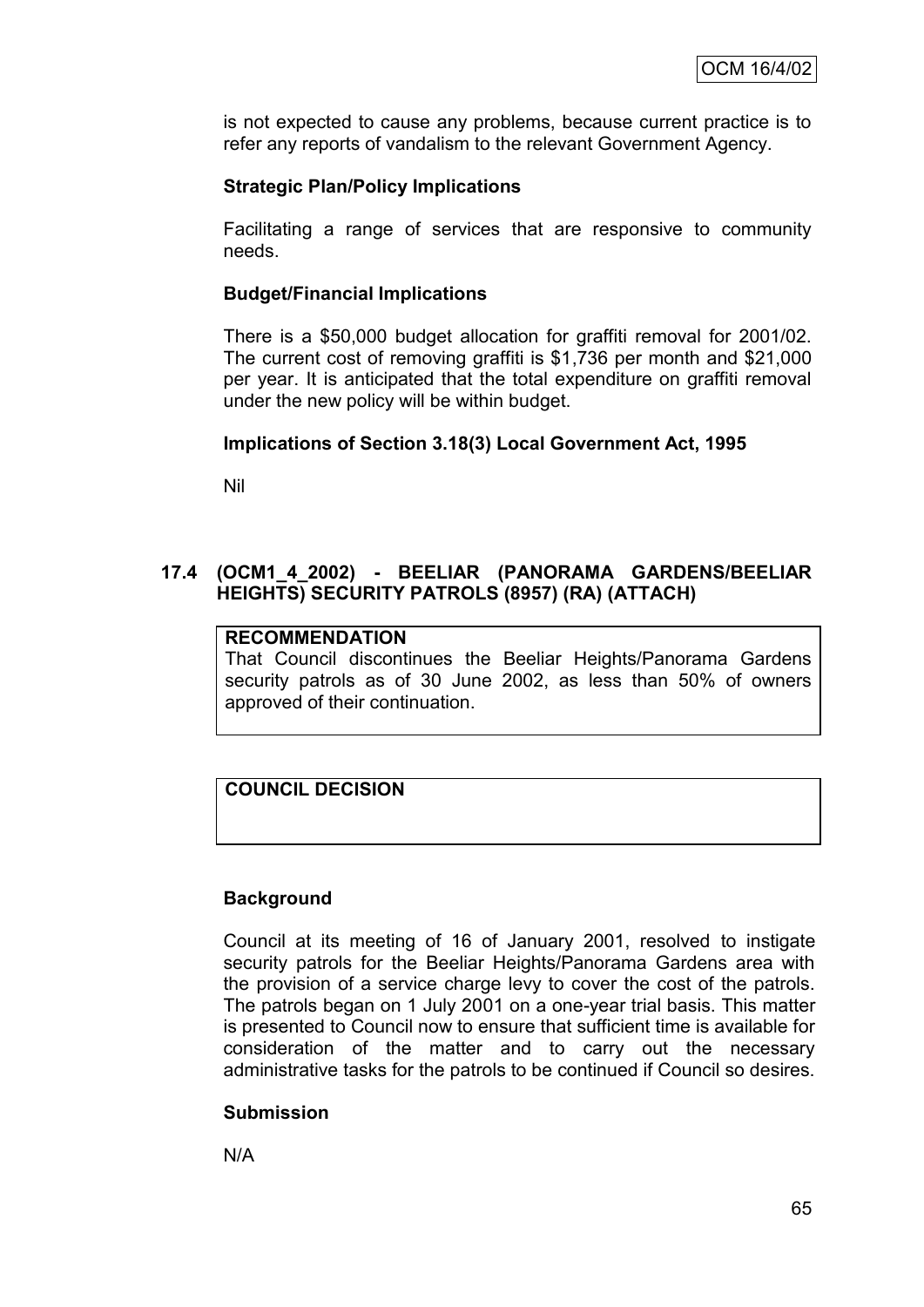## **Report**

To assist Council in its deliberations on the question of the status of security patrols for the area, an individually addressed questionnaire was distributed to all landowners in the area currently served by the patrols. Advice of this was provided through the Information Newsletter. A copy of the questionnaire is attached for information. The questionnaire sought advice from property owners as to whether they would like to see security patrols extended for a further two years rather than for another one year.

Question: How much is the owner prepared to pay?

| TABLE 1 |      |                  |       |          |            |
|---------|------|------------------|-------|----------|------------|
| \$65    | \$85 | 0.100<br>۷L<br>Œ | \$285 | Nothing  | Incomplete |
| 98      | 66   | 39               |       | БQ<br>◡▵ |            |

#### **NOTE FOR THE FOLLOWING QUESTIONS ONE IS LOW FIVE HIGH**

Question: How do you perceive the level of crime and anti-social behaviour in Beeliar?

| ABLE <sub>2</sub> |            |       |              |             |            |
|-------------------|------------|-------|--------------|-------------|------------|
|                   | <b>TWO</b> | THRFF | <b>EOLIR</b> | <b>FIVE</b> | Incomplete |
| 52<br>◡▵          | 80         |       | 1 O<br>O     |             | Δ          |

Question: How do you feel about the quality of the existing security patrols in the area?

| <b>TABLE 3</b> |         |       |             |             |            |
|----------------|---------|-------|-------------|-------------|------------|
| ONE            | TWC     | THRFF | <b>FOUR</b> | <b>FIVF</b> | Incomplete |
| 10             | ററ<br>ີ | 94    | 59          | 50          | 30         |

Question: How do you rate your sense of personal safety since the patrols began?

| ARI F 4 |     |       |             |             |            |
|---------|-----|-------|-------------|-------------|------------|
|         | TWO | THRFF | <b>FOUR</b> | <b>EIVE</b> | Incomplete |
|         |     | 92    | 94          | 44          | 35         |

A total of 696 questionnaires sent out to property owners of which 70 were Ministry of Housing (Homeswest) properties. For the analysis the respondents are defined as those who returned the forms, excluding Ministry of Housing owned properties. There were a total of 271 responses and as can be seen in table 1, 80% of respondents were prepared to pay for patrols. Only 38% of respondents were prepared to pay \$85 per annum or more for patrols.

Table 2 shows 75% of owners to perceive crime and anti social behaviour in the area to be low to moderate. 75% of respondents saw the quality of the existing patrol service to be moderate to high, as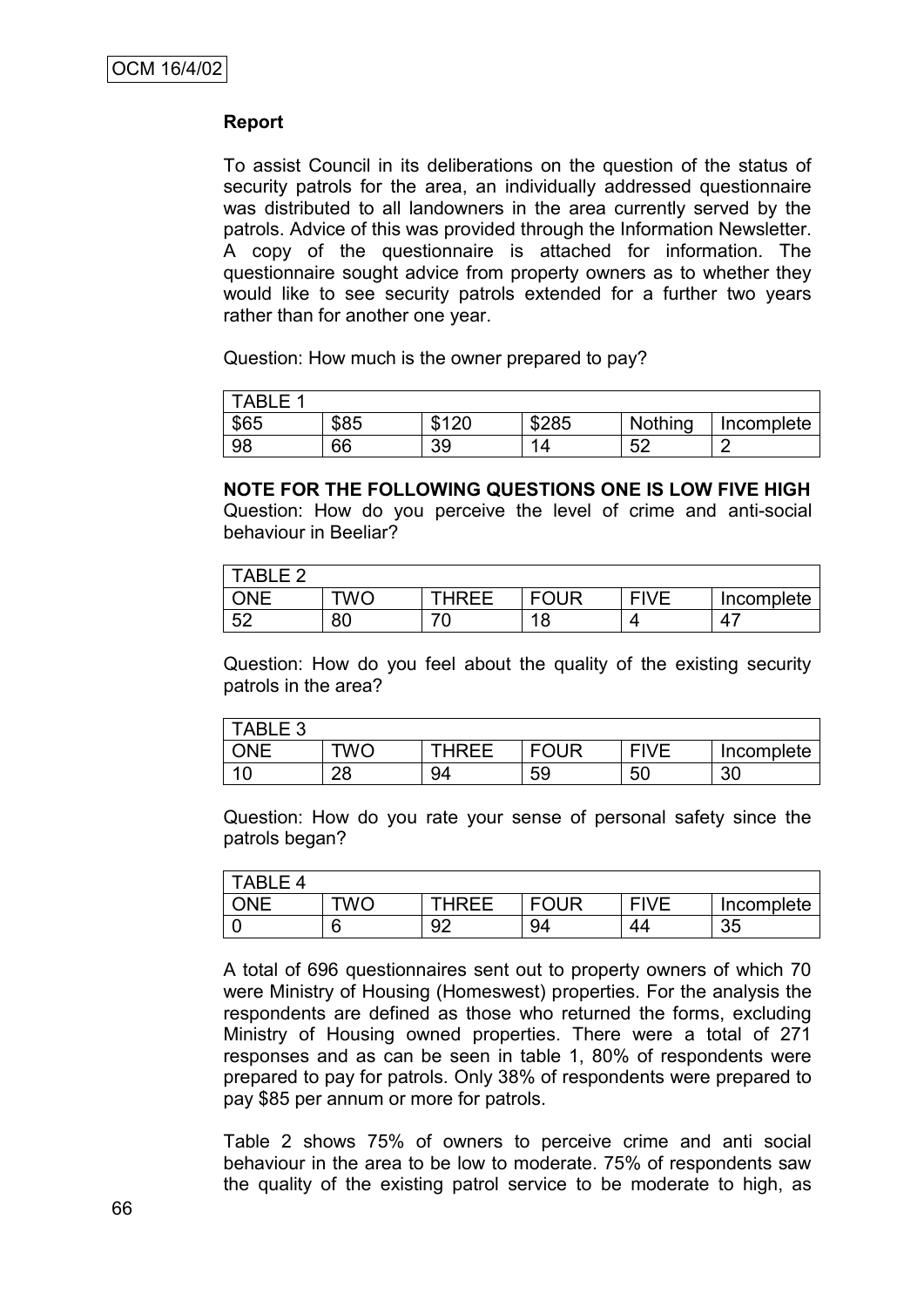indicated by table 3. On the question of personal safety, 85% rated their sense of personal safety to be moderate to high.

The Ministry of Housing position is that it will support the majority of other land owners position. On this basis, the vote for some level of service fee for security patrols is then 287 (217 plus 70) yes votes of a total of 696 questionnaires sent out or 40%. The issue remains as to whether the majority of votes should be based on the total number of questionnaires sent out or on the number of respondents. As Council's current position is that 50% of the total number of properties subject to the levy should approve its imposition, it is recommended that the patrols be discontinued.

BEELIAR HEIGHTS/PANORAMA GARDENS POLICE REPORTABLE CRIME STATISTICS FOR CORRESPONDING PERIODS JULY – FEB 2000/2001 & 2001/2002

| <b>July 2000</b> |                   | <b>July 2001</b> | 23 |
|------------------|-------------------|------------------|----|
| Aug 2000         | 8                 | Aug 2001         | 6  |
| Sep 2000         | $12 \overline{ }$ | Sep 2001         | 10 |
| Oct 2000         | $12 \overline{ }$ | Oct 2001         | 11 |
| <b>Nov 2000</b>  | 11                | <b>Nov 2001</b>  | 10 |
| Dec 2000         | 7                 | Dec 2001         | 11 |
| Jan 2001         | 15                | Jan 2002         | 6  |
| Feb 2001         | 12                | Feb 2002         | 7  |
| <b>Total</b>     | 84                | <b>Total</b>     | 84 |

In every recent trial of security by Western Australian Local Governments, there has been a noticeable trend in the reportable crime figures. That is, initially after the commencement of the patrols, there is an increase in the reported crime by 25-50%, thought to be due to the public perception that because of the Security Patrols any crime reported will more likely be acted upon. Frequently after the first six months, the higher reported crimes steadies and a gradual reduction occurs that stabilises below general trends after approximately twelve months. As can be seen from the above statistics, the reduction appears to have commenced a little earlier, however it is expected that at the twelve-month stage, more accurate figures would be available.

There is scope within the existing contract with Secureforce to extend the contract for a further year. Should Council decide to continue with the patrols, it is suggested that this option be continued as 75% were moderately to very satisfied with the level of service currently provided.

Secureforce have quoted the figure of \$40,040 plus GST to continue the service for a further year under the current terms and conditions.

#### **Strategic Plan/Policy Implications**

Facilitating a range of services responsive to the community needs.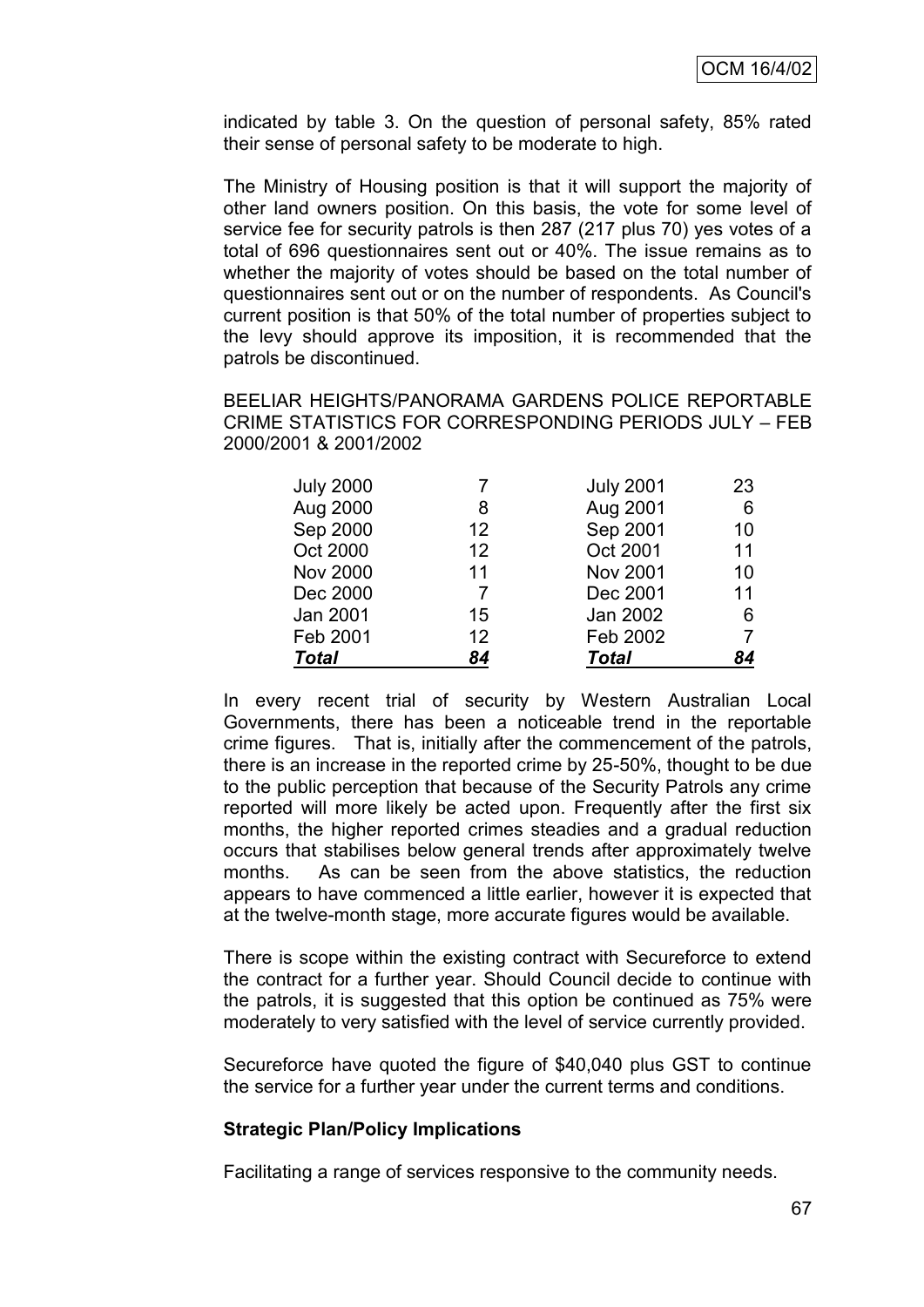## **Budget/Financial Implications**

Should the patrols proceed, they will be funded by a service levy on landowners in the prescribed area.

## **Implications of Section 3.18(3) Local Government Act, 1995**

Nil.

## **17.5 (OCM1\_4\_2002) - MEMORIAL HALL REDEVELOPMENT (8406) (RA)**

### **RECOMMENDATION**

That Council approve the Memorial Hall Precinct Enhancement Schedule as outlined in the report, which provides for a coordinated approach to the upgrade of the Memorial Hall and its immediate environs with the potential urban renewal program for the land owned by the Western Australian Planning Commission (WAPC).

## **COUNCIL DECISION**

## **Background**

At the Ordinary Council Meeting of 20 November 2001, Mayor Lee requested a report be prepared and presented to Council dealing with the possible restoration and beautification of the Memorial Hall and its surrounds. The report is to address issues such as the removal of paint and the exposure of the original stone work and possible rendering of the later additions to give the impression of stone work. The implications of the bus terminus and its impact on the level of vandalism is to be considered along with the scope to move the service. The report is to also give consideration to landscaping around the hall and the potential of leasing the hall to the Cockburn RSL.

#### **Submission**

N/A

## **Report**

Any changes to the Memorial Hall and its surrounds need to be considered in the context of the surrounding area, in particular, those areas to the north which are under the control of the WAPC. This report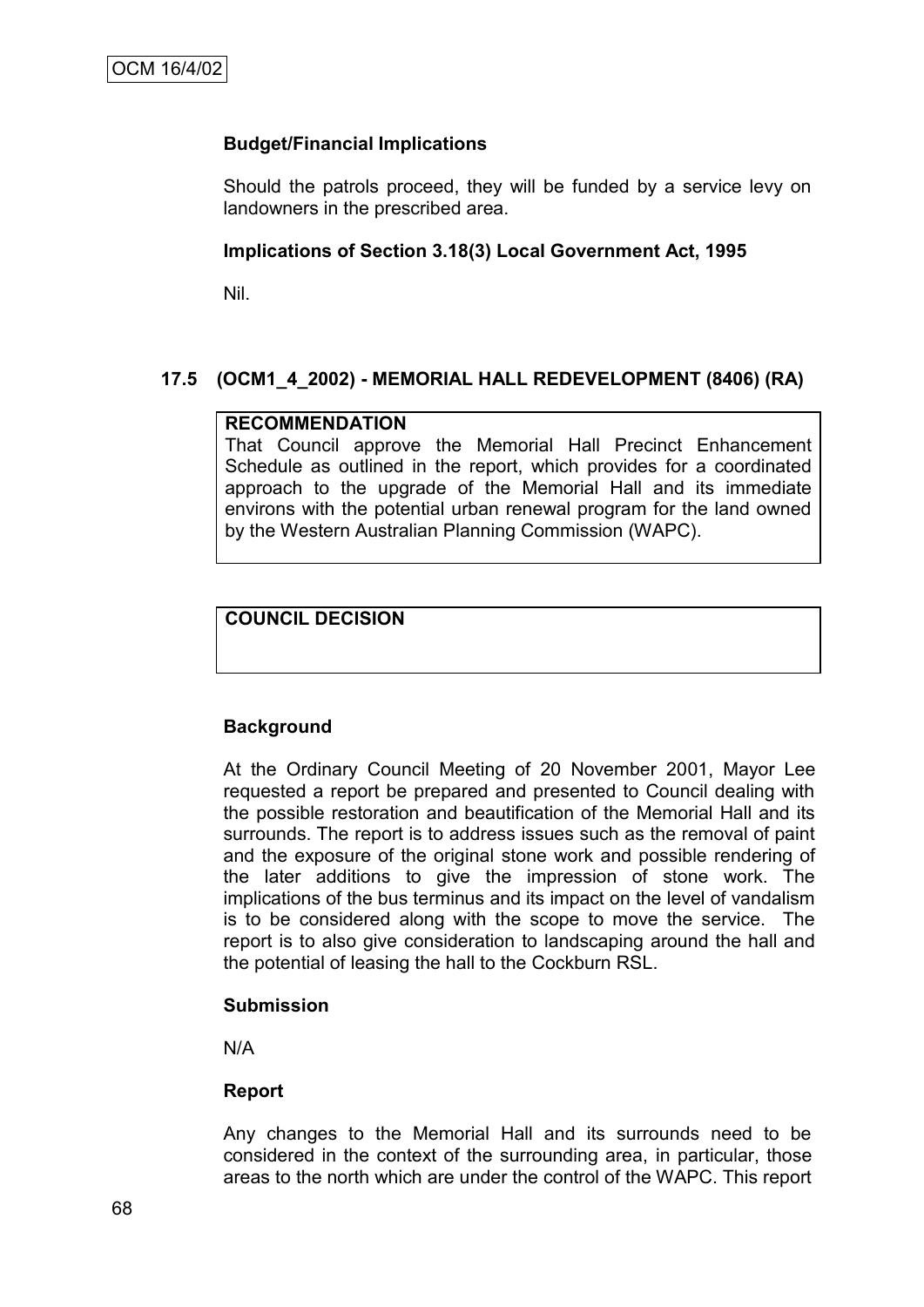firstly addresses the issue of the hall and its immediate surrounds and then the status and plans the Government has for the land it owns. These two matters are brought together and a strategy and time line developed to create a coordinated and coherent plan for the potential upgrade of the hall, its immediate surrounds and the area owned by the Department of Planning and Infrastructure (DPI).

A letter has been written to the Cockburn RSL who have responded advising that whilst they wish to continue to use the Memorial Hall for special occasions, they do not wish to take over the management of the hall through a lease.

Bernard Seeber Pty Ltd Architects, were contracted to provide specialist guidance on how the restoration of the Memorial Hall should proceed which would maximise its potential and the potential to achieve financial assistance from State and Commonwealth sources.

The Memorial Hall is included in Council"s Municipal Heritage Register however, it is not on the State Register in its own right. The building was constructed in 1925 in memory of soldiers who died in the First World War. Building additions and modifications have been made over the years, which have distracted from the original design and attraction of the building and its heritage value. It can be fairly stated that the Memorial Hall is one of the most historically/heritage significant buildings within the City and worthy of retention and restoration in some form.

The salient issues that need to be considered in respect to the upgrade of the hall and the moving of the bus stop from its present location are:

- The ownership and future plans for the area in the vicinity of the intersection of Carrington and Rockingham Road, particularly in light of the possible deletion of the Fremantle By-pass.
- Finding an appropriate and agreed bus terminus for this valuable service.
- Making a decision on the future use of the Memorial Hall and matching this with the nature of the building works to be performed.

The potential usage of Memorial Hall is a vexed one. The hall is located on a potentially prime commercial site on the corner of Carrington and Rockingham Roads. As described below, the vesting of the land and the views of interested community groups would make the using of the Memorial Hall for commercial purposes a difficult option to achieve.

If the decision is made to retain the building under Council control, there appears to be two broad options. Firstly to restore and extensively refurbish the building to a high standard to make it attractive for hire. As the Memorial Hall is a large facility with a substantial upgrade, it would be in direct competition with the Civic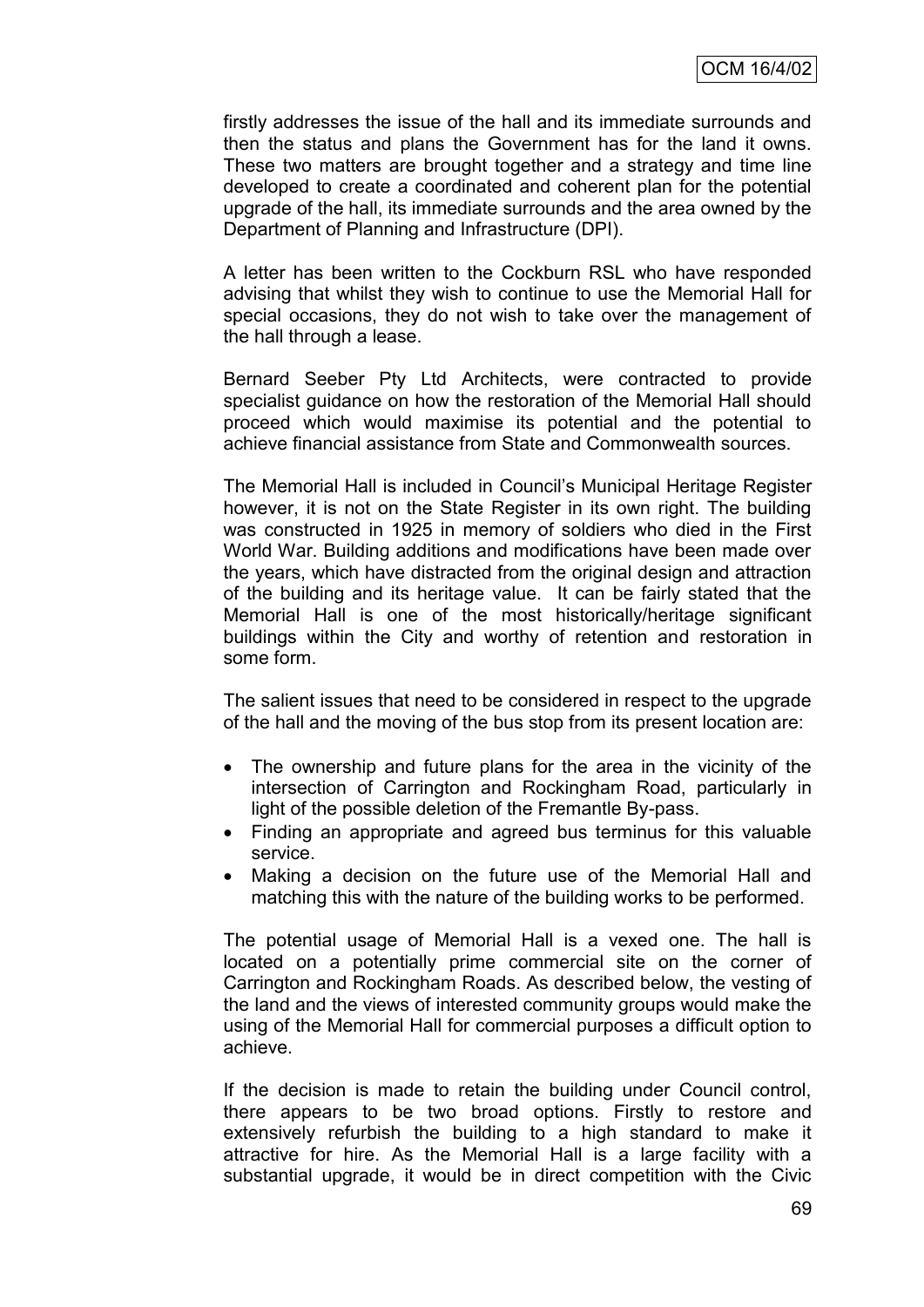Centre Hall which is already currently under-utilised. Secondly, the Memorial Hall could be brought back to its original condition with the removal of the extensions and modification that have been added over the years. This would result in a smaller "character" facility suitable for such events as the Anzac Day Service, weddings and the like. It would be the only hall of its type in the region.

There has been some discussion over the years on options to lease the hall to a commercial operator for purposes such as a food hall or to a community group such as the RSL or a Theatre Group. It is evident that there is strong support by those with an interest in the hall for it to be retained for community purposes and available for use by community groups such as the RSL. Any proposal to lease the building or modify it in such a way as to compromise the level of public accessibility, would likely receive some resistance from community interest groups.

The proposed process presented by Bernard Seeber includes the development of a Project Plan, Works Plan and Conservation Plan. These steps will progressively investigate the utilisation of the hall, options for hall usage, community consultation, heritage values and conservation steps, heritage funding and a projected development proposal. To ensure that the hall redevelopment/refurbishment is in harmony with the development of the areas immediately around the hall and in turn the transport issues, power poles and the DPI development plans, it is proposed that the following process be followed.

The WAPC owns a significant area of land to the north of the site including the somewhat dilapidated shopping complex. They also have significant land holdings related to the Roe Highway extension. The DPI has, in consultation with the City, developed several concept plans for the area which will allow scope for residential development, commercial activity, a bus terminus/transfer station and passive park areas. They have also contracted consultants to investigate options for the bus terminus/transfer station and to underground the power lines that currently dissect the area. The consultant"s reports are due for completion by the end of April 02. Once these reports have been completed, there will be a revised structure plan for the area developed by the DPI which will then take the plan out for public comment. It is anticipated that the DPI's plan will be available for formal Council consideration by July/August 2002.

Proposed Memorial Hall Enhancement Schedule:

- Department of Planning and Infrastructure Memorial Hall Precinct Draft Structure Plan to be considered by Council - May 2002 meeting.
- Public comment period on draft plan close 30 June 2002.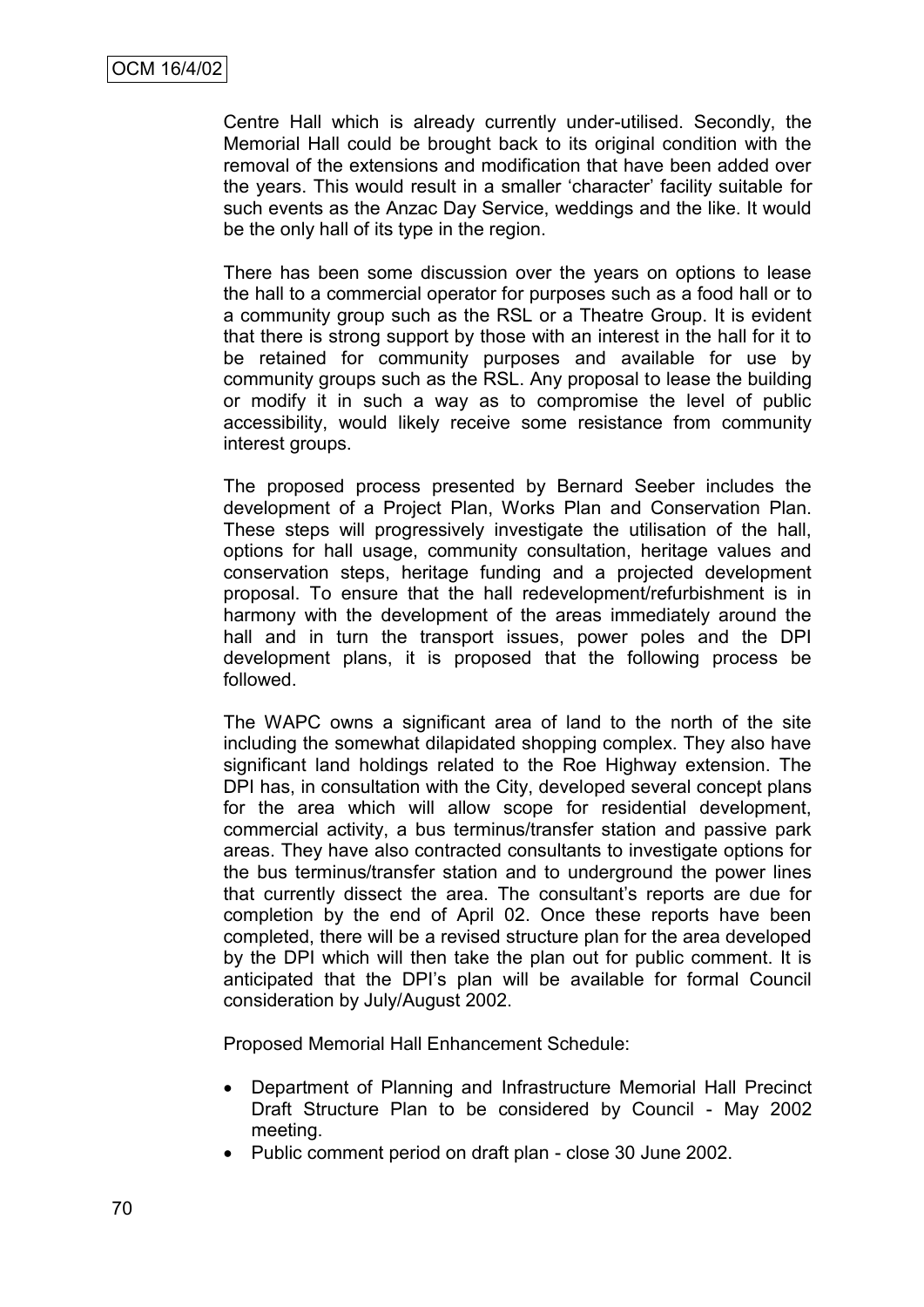- Council budget consideration for Heritage/Landscape Architect Consultancy – July 2002.
- Council consideration of final plans August 2002 meeting.
- Consultant brief developed, tendered and appointment made October 2002.
- Community consultation on heritage values and significance of the site - December 2002.
- Draft Heritage/Conservation Plan considered by Council March 2003.
- Final project, works and conservation plans presented to Council for consideration – May 2003.

## **Strategic Plan/Policy Implications**

To conserve the character and historic value of the human and built environment.

## **Budget/Financial Implications**

Council"s contribution is likely to be considerable should the upgrade and refurbishment of the building and the area surrounding the building proceed. These costs may be offset by grants received from State and Commonwealth heritage sources. Given the scale of costs, the project will need to be included in a future Principal Activity Plan.

## **Implications of Section 3.18(3) Local Government Act, 1995**

Nil.

## **18. EXECUTIVE DIVISION ISSUES**

## **18.1 (OCM1\_4\_2002) - NEWSPAPER HEADLINES - "WEST COCKBURN EYES FREMANTLE" - COUNCIL POSITION (RWB) (1035)**

#### **RECOMMENDATION**

That Council adopt as an official position, that it will vigorously oppose any proposal for a boundary amendment with the City of Fremantle, other than a minor amendment, provided such minor amendment is not detrimental to Cockburn.

## **COUNCIL DECISION**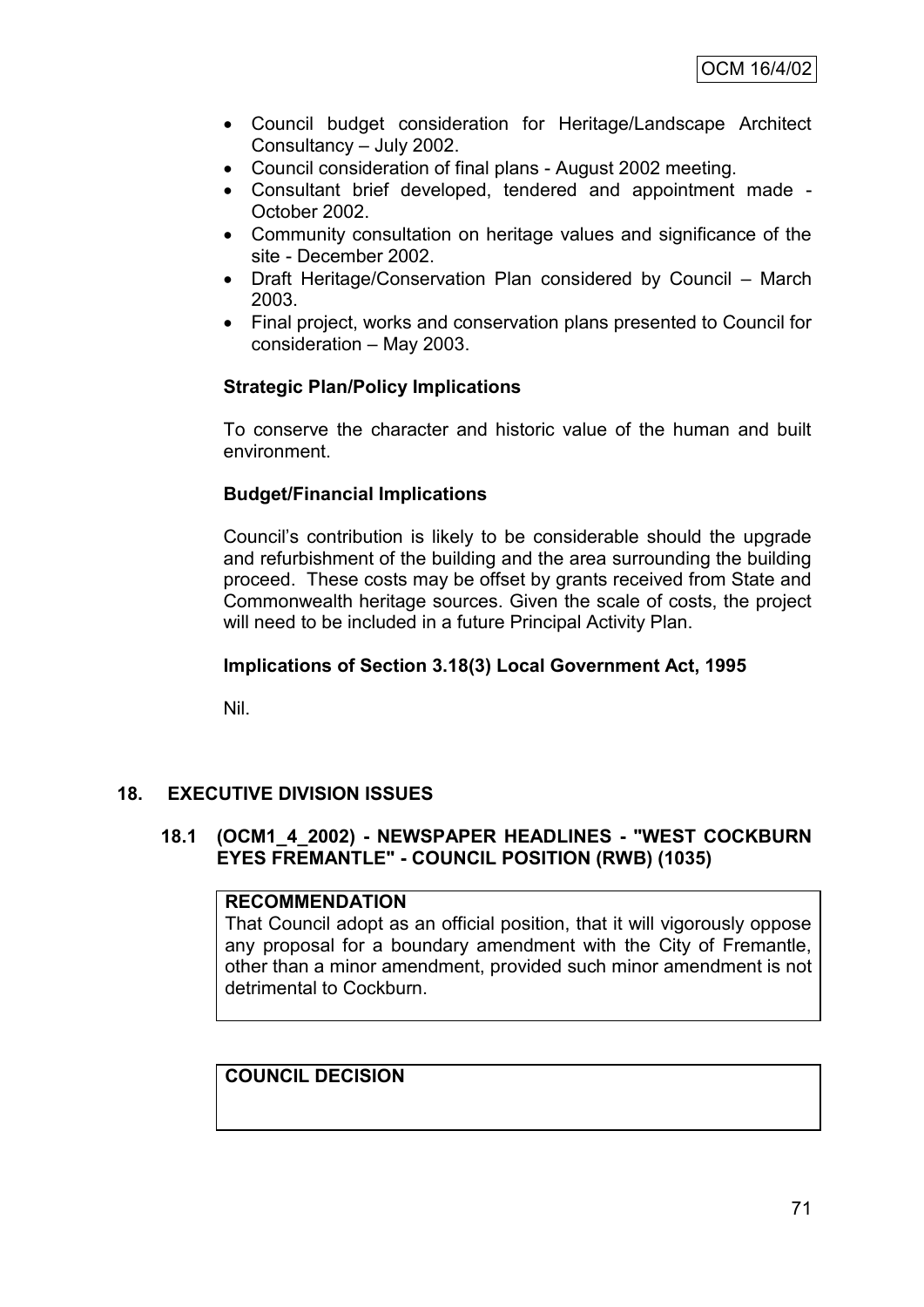## **Background**

The Cockburn City Herald and Cockburn Gazette have recently reported a proposition from a former Mayoral Candidate, Mary Jenkins, for Cockburn West Ward to be included within the Local Government boundary of Fremantle.

#### **Submission**

N/A

### **Report**

Both the Herald and Gazette carried front page stories in February/ March 2002, raising the possibility of West Ward being ceded to the City of Fremantle.

The Gazette (March 12-18) reported that Mary Jenkins "*had been canvassing the issue in Hamilton Hill, Spearwood and Coogee for the past year*."

The Herald (February 16) reported that "*Mary Jenkins and a group of locals met Fremantle Mayor, Peter Tagliaferri, a few months ago*."

Interest in the issue has been fueled by misleading and blatantly wrongful propaganda that the Civic Administration Building will be relocating to Thomsons Lake (Cockburn Central).

Council has not made any such decision.

In addition, interest has been generated on the misconceived view that property values would increase if the suburbs were part of Fremantle. Shifting the local government boundary does not alter the suburbs boundary or name. It simply determines which local government will provide the services.

Increases in value occurs by circumstances surrounding desirability. Desirability often relates to location, service and affordability.

There is no evidence to support an argument of increased property values due to the local government in which a suburb is located.

West Ward is an essential part of Cockburn. It represents some 36% of the City's population. Any boundary adjustment other than very minor, would have a significant impact on the capacity of Council to provide services.

Given the press coverage, it is considered important that Council takes a position on the issue.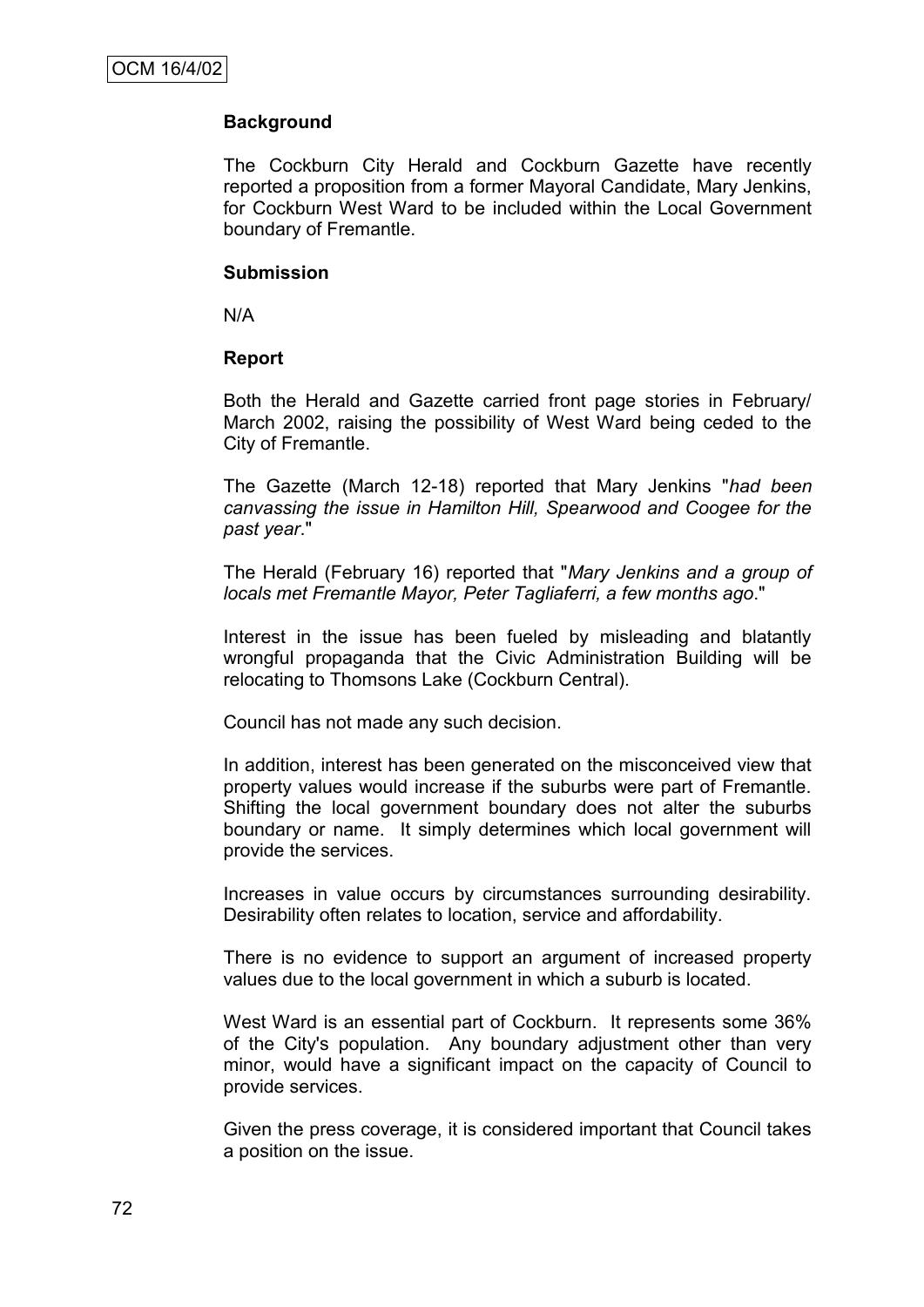## **Strategic Plan/Policy Implications**

N/A

## **Budget/Financial Implications**

Council's budget would be severely impacted upon by the suggested boundary adjustment.

## **Implications of Section 3.18(3) Local Government Act, 1995**

Nil

## **19. MOTIONS OF WHICH PREVIOUS NOTICE HAS BEEN GIVEN**

## **20. NOTICES OF MOTION GIVEN AT THE MEETING FOR CONSIDERATION AT NEXT MEETING**

## **21. NEW BUSINESS OF AN URGENT NATURE INTRODUCED BY DECISION OF MEETING BY COUNCILLORS OR OFFICERS**

## **22. MATTERS TO BE NOTED FOR INVESTIGATION, WITHOUT DEBATE**

## **23. CONFIDENTIAL BUSINESS**

Nil

## **24. RESOLUTION OF COMPLIANCE (Section 3.18(3), Local Government Act 1995)**

## **RECOMMENDATION**

That Council is satisfied that resolutions carried at this Meeting and applicable to items concerning Council provided services and facilities, are:-

(a) integrated and coordinated, so far as practicable, with any provided by the Commonwealth, the State or any public body;